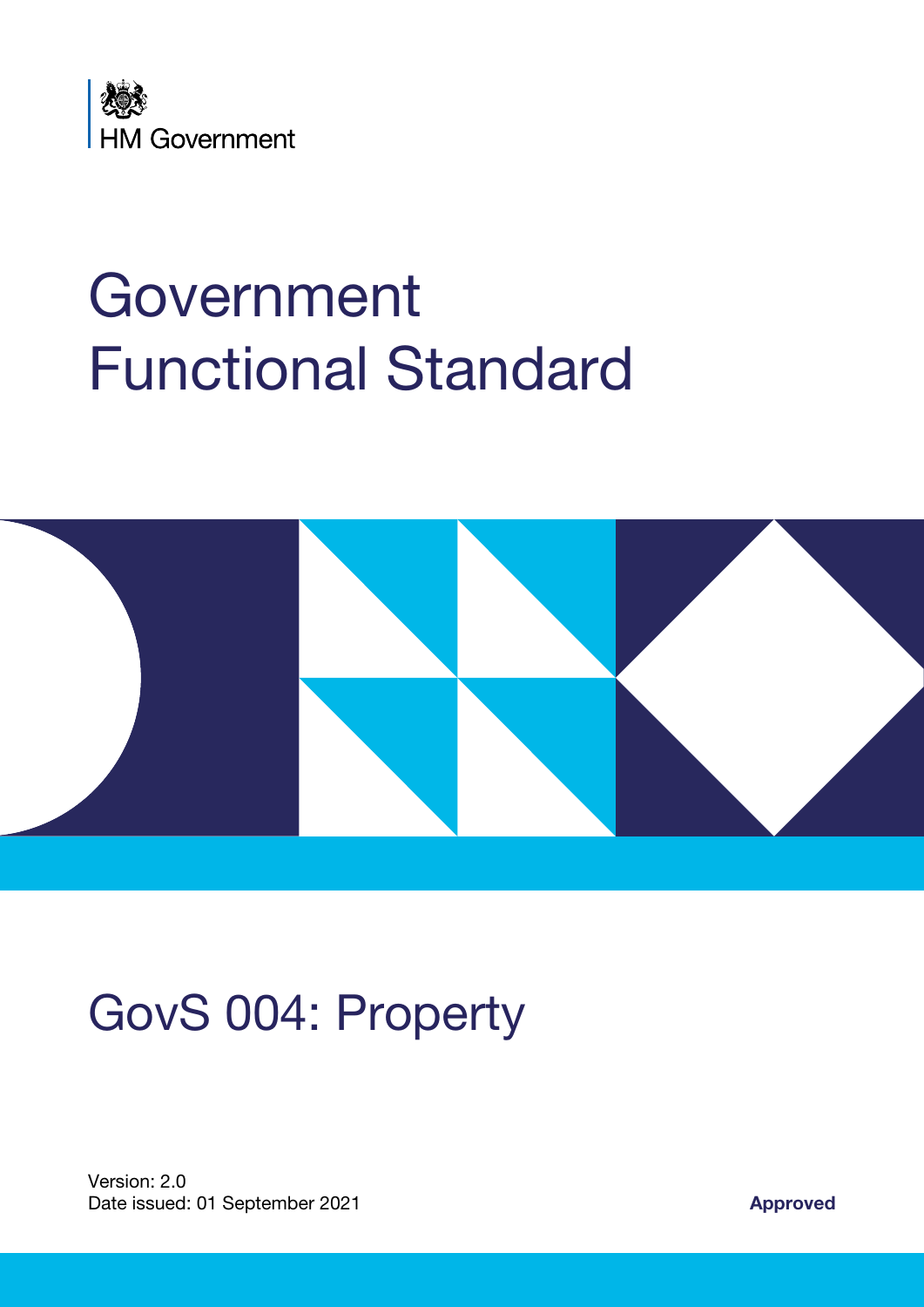

This functional standard is part of a suite of management standards that promotes consistent and coherent ways of working across government, and provides a stable basis for assurance, risk management and capability improvement.

The suite of standards, and associated guidance, can be found at [GOV.UK/government/](http://GOV.UK/government/collections/functional-standards) [collections/functional-standards](http://GOV.UK/government/collections/functional-standards).

Functional standards cross-refer to each other where needed, so can be confidently used together.

They contain both mandatory and advisory elements, described in consistent language (see the table below).

| <b>Term</b> | <b>Intention</b>                               |
|-------------|------------------------------------------------|
| shall       | denotes a requirement: a mandatory element.    |
| should      | denotes a recommendation: an advisory element. |
| may         | denotes approval.                              |
| might       | denotes a possibility.                         |
| can         | denotes both capability and possibility.       |
| is/are      | denotes a description.                         |

The meaning of words is as defined in the Shorter Oxford English Dictionary, except where defined in the Glossary in Annex B.

It is assumed that legal and regulatory requirements are always met.

GovS 004, Property: Version 2.0 replaces version 1.1. Changes relate to enhancements derived from feedback, updates to other standards and references, and development of functional arrangements.

© Crown copyright 2021

Produced by the Office of Government Property, Cabinet Office. For any enquiries contact [govs.property@cabinetoffice.gov.uk](mailto:govs.property%40cabinetoffice.gov.uk?subject=)

You may re-use this information (excluding logos) free of charge in any format or medium, under the terms of the Open Government Licence. To view this licence, visit <http://www.nationalarchives.gov.uk/doc/open-government-licence/> or email: [psi@nationalarchives.gov.uk](mailto:psi%40nationalarchives.gov.uk?subject=)

Where we have identified any third party copyright material you will need to obtain permission from the copyright holders concerned.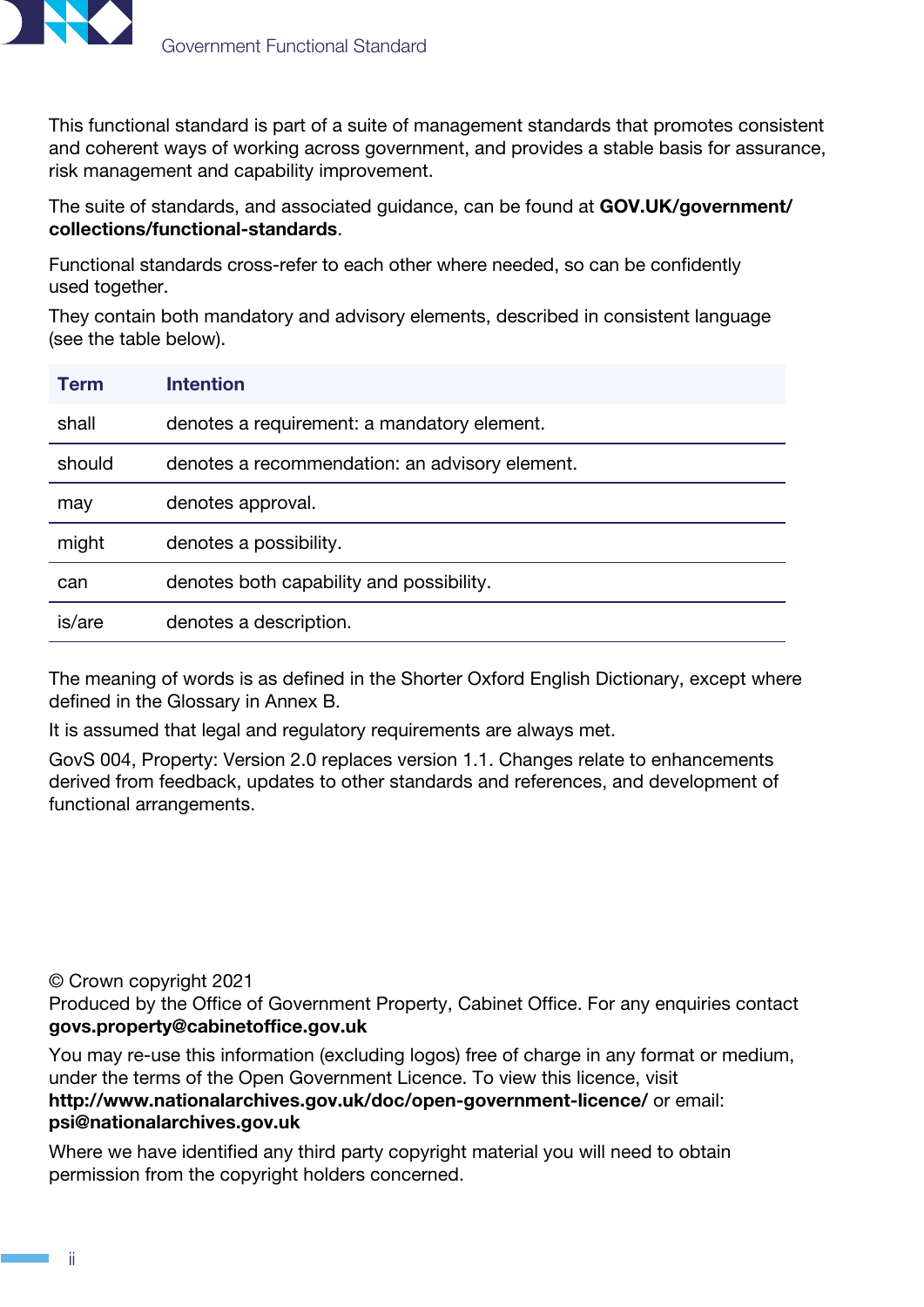## **Contents**

| 1.<br>1.1<br>1.2 | About this government functional standard<br>Purpose of this government standard<br>Scope of this government standard | $\overline{2}$<br>$\overline{c}$<br>$\overline{2}$ |
|------------------|-----------------------------------------------------------------------------------------------------------------------|----------------------------------------------------|
| 1.3              | Government standards references                                                                                       | 3                                                  |
| 2.               | <b>Principles</b>                                                                                                     | 3                                                  |
| 3.               | Context                                                                                                               | 4                                                  |
| 3.1              | Introduction                                                                                                          | 4                                                  |
| 3.2              | Government property                                                                                                   | 4                                                  |
| 3.3              | Legal implications of ownership                                                                                       | 4                                                  |
| 3.4              | Accountability for property assets                                                                                    | 5                                                  |
| 3.5              | Authorisation and delegation                                                                                          | 5                                                  |
| 3.6              | Responsibility for property management                                                                                | 5                                                  |
| 3.7              | Delivery organisations                                                                                                | 5                                                  |
| 4.               | Governance                                                                                                            | 6                                                  |
| 4.1              | Governance and management frameworks                                                                                  | 6                                                  |
| 4.2              | Strategy                                                                                                              | 8                                                  |
| 4.3              | Delivery plans                                                                                                        | 10                                                 |
| 4.4              | Managing change and contingency                                                                                       | 11                                                 |
| 4.5              | Decision making                                                                                                       | 12                                                 |
| 4.6              | Assurance                                                                                                             | 13                                                 |
| 4.7              | Roles and accountabilities                                                                                            | 14                                                 |
| 4.8              | Other requirements                                                                                                    | 17                                                 |
| 5.               | <b>Property Life cycle</b>                                                                                            | 18                                                 |
| 5.1              | Overview                                                                                                              | 18                                                 |
| 5.2              | Asset acquisition (including construction)                                                                            | 18                                                 |
| 5.3              | Asset use, adaptation, maintenance and operation                                                                      | 20                                                 |
| 5.4              | Asset disposals                                                                                                       | 22                                                 |
| 6.               | Property management practices                                                                                         | 23                                                 |
| 6.1              | Overview                                                                                                              | 24                                                 |
| 6.2              | Whole life asset management                                                                                           | 24                                                 |
| 6.3              | Information management                                                                                                | 24                                                 |
| 6.4              | Risk management                                                                                                       | 27                                                 |
| 6.5              | Capability assessment                                                                                                 | 27                                                 |
| 6.6              | Asset management                                                                                                      | 28                                                 |
| 6.7              | Property-related programmes and projects                                                                              | 28                                                 |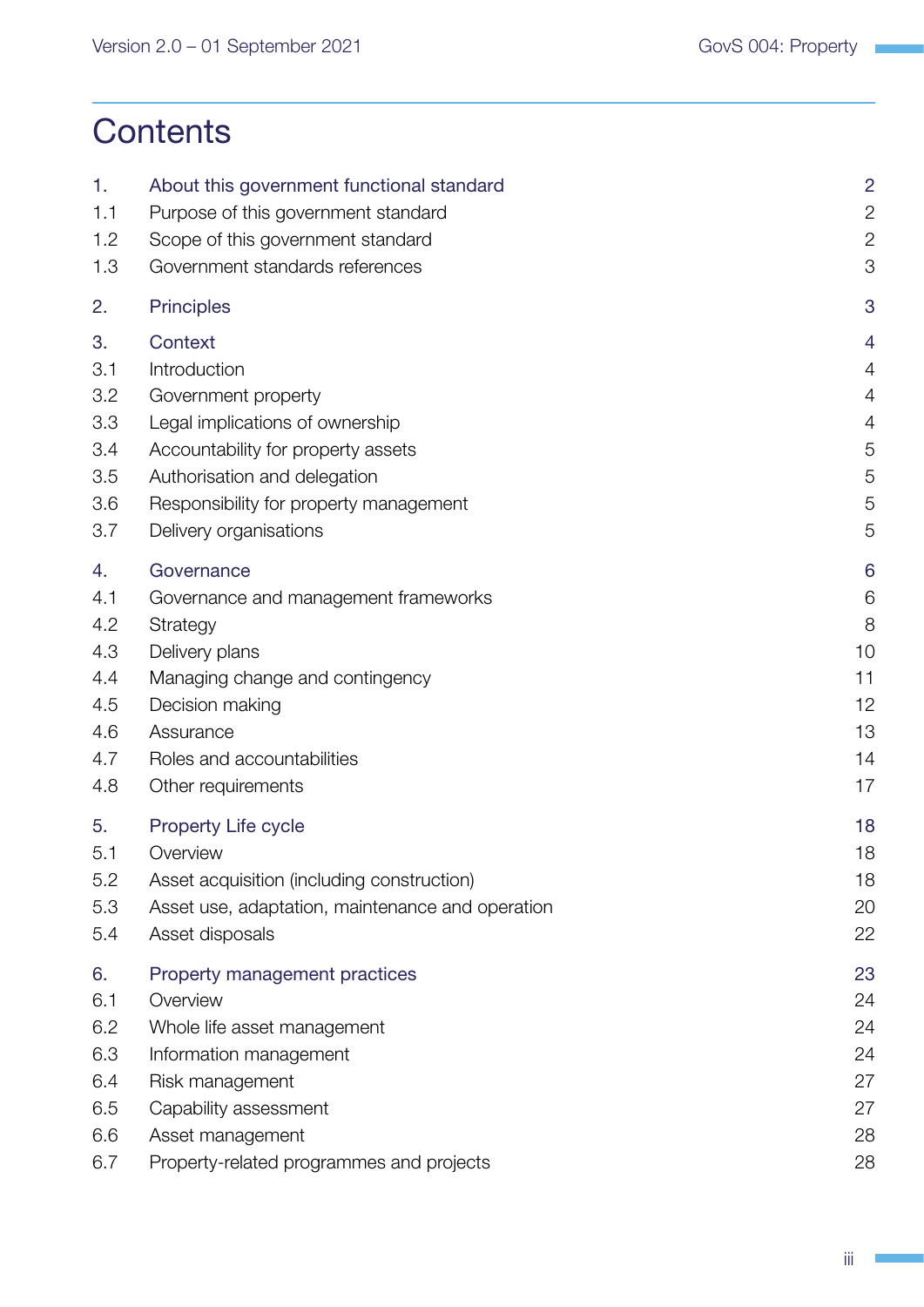

| 6.8  | Workplace and facilities management                 | 29 |
|------|-----------------------------------------------------|----|
| 6.9  | Information and communication technology            | 31 |
| 6.10 | Sustainability                                      | 31 |
| 6.11 | Health and safety, security and wellbeing           | 32 |
| 6.12 | Financial, commercial and legal aspects of property | 33 |
| 6.13 | Delivery organisations and third parties            | 34 |
| 6.14 | Learning from experience                            | 35 |
| Α.   | <b>References</b>                                   | 36 |
| B.   | Glossary                                            | 40 |
| C.   | <b>Useful sources</b>                               | 43 |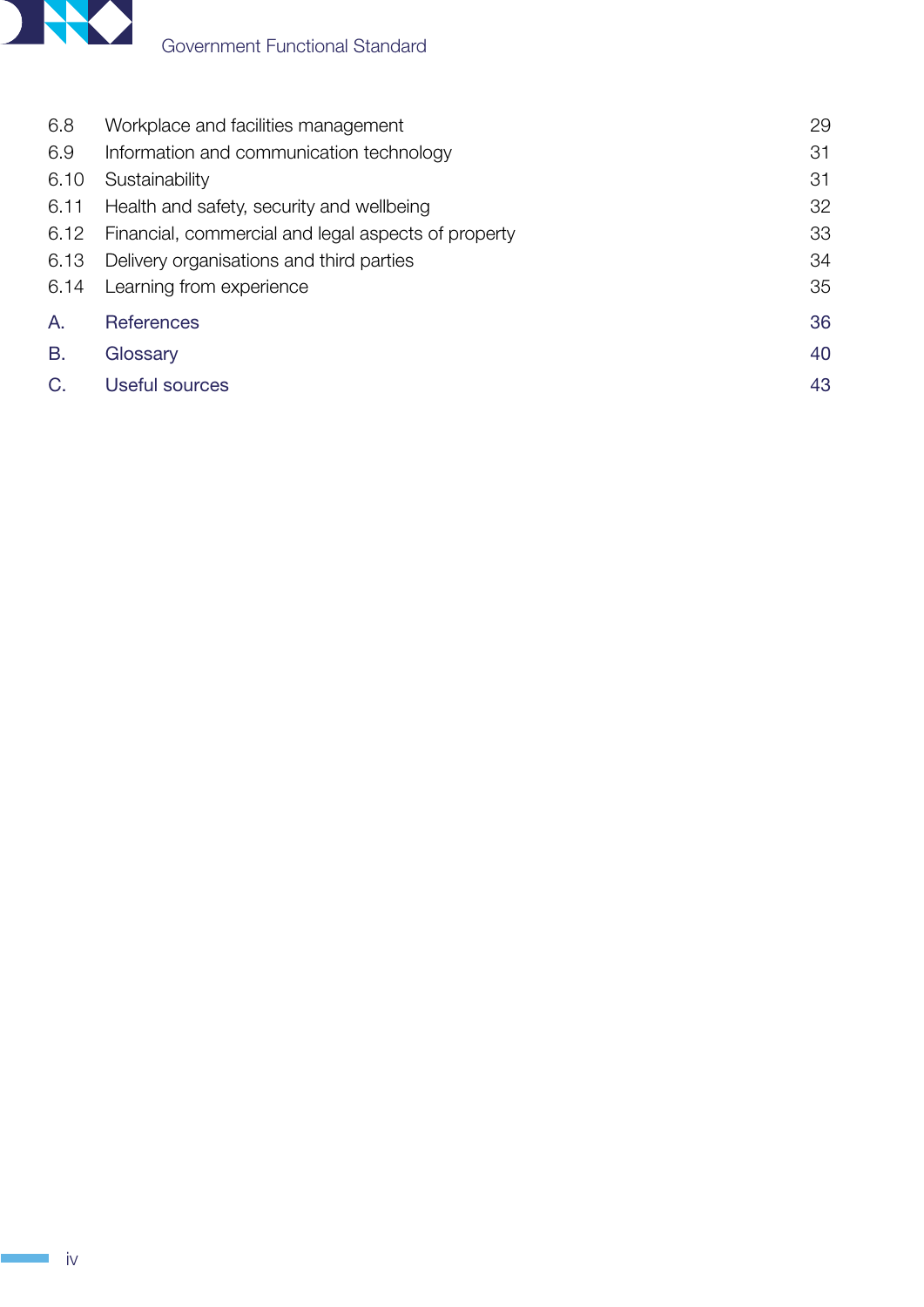

<span id="page-4-0"></span>**Figure 1** The structure and scope of this standard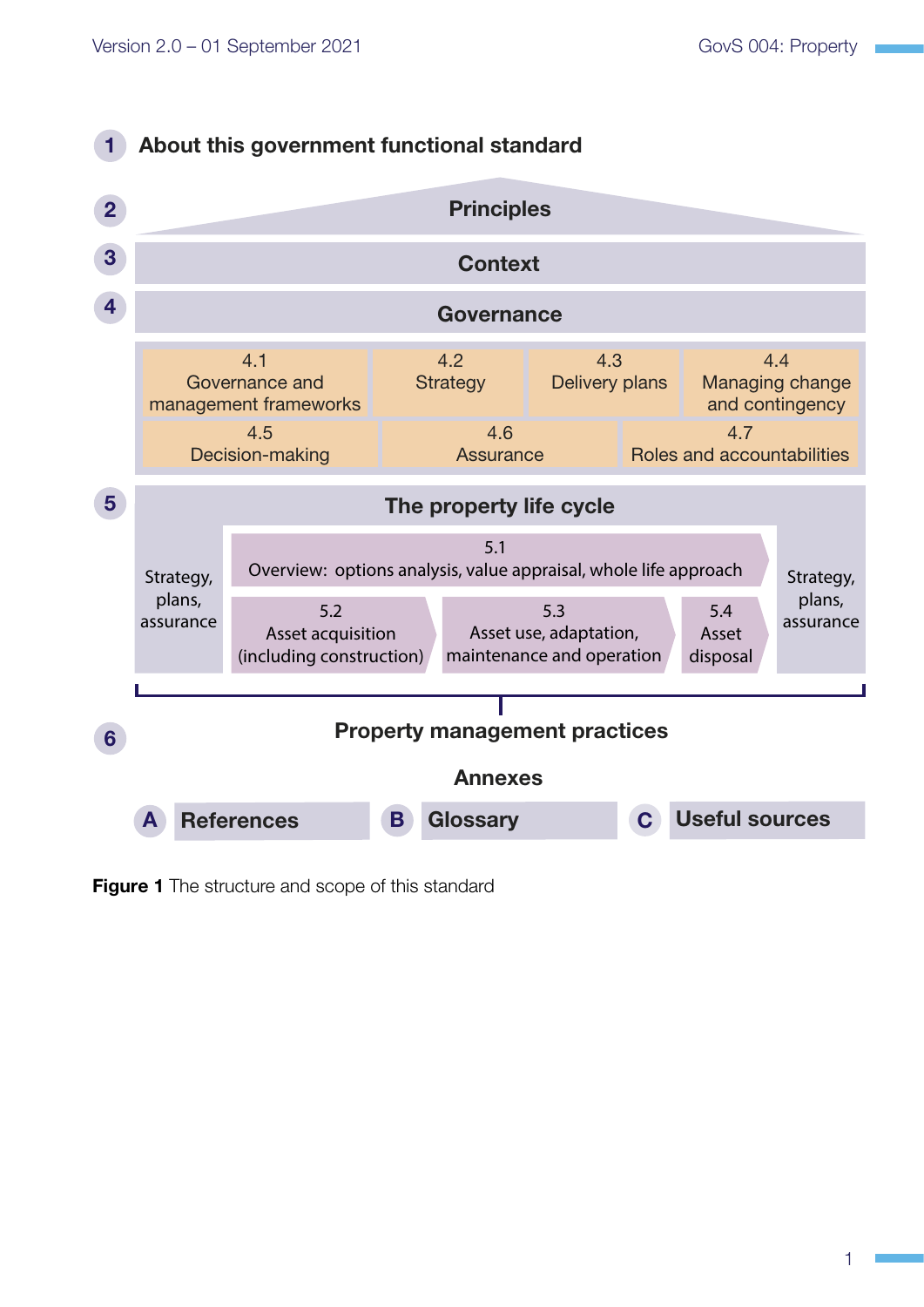<span id="page-5-0"></span>

## 1. About this government functional standard

## 1.1 Purpose of this government standard

The purpose of this government standard is to set expectations for the management of government property, to ensure property is:

- procured, held, managed and disposed of appropriately
- well designed, constructed, and operated
- fit for purpose, safe, efficient, secure, sustainable and good value for money

It sets expectations for an environment to be created where:

- public property assets deliver their full potential benefits
- property is an enabler of the public service to which it is assigned
- the asset value of government property is optimised or realised in the public interest

This standard provides direction and guidance for:

- permanent secretaries, directors general, and chief executive officers of arm's length bodies
- senior officials with responsibility for managing property
- all government employees engaged in the management of property
- suppliers of property services to government

## <span id="page-5-1"></span>1.2 Scope of this government standard

This standard applies to the management of property held by or on behalf of government departments and their arm's length bodies:

- as land, buildings or infrastructure
- for general or specialist use
- for operational or non-operational purposes

Other public sector organisations devolved or local might find this standard useful. They may use this standard to support benchmarking and continuous improvement activity. In these circumstances, and when the standard is used in this way, mandatory elements in this standard may be treated as advisory.

Organisations that are government sponsored, or supply services to government, may be required to apply this standard by agreement, contract or policy decision.

Note: an organisation, in the context of government functional standards, is the generic term used to describe a government department, arm's length body, or any other entity that is identified as being within scope of a functional standard.

Note: classification of public sector organisations is provided in published guidance [\[4\]](#page-39-1).

The structure of the standard is shown in [Figure 1](#page-4-0).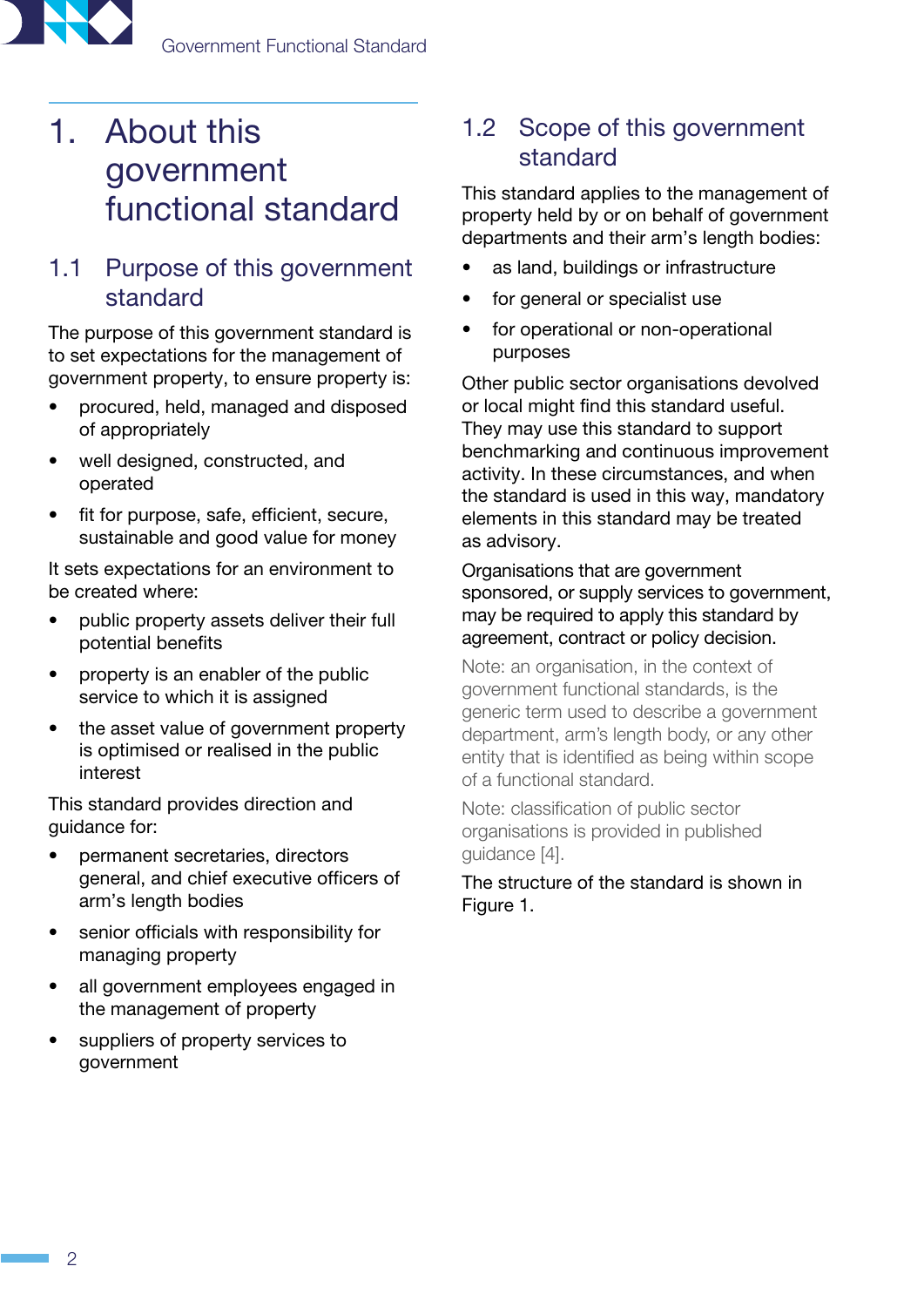## <span id="page-6-0"></span>1.3 Government standards references

The following standards are directly necessary for the use of this standard:

- GovS 002, Project delivery
- GovS 003, Human resources
- GovS 005, Digital, data and technology
- GovS 006, Finance
- GovS 007, Security
- GovS 008, Commercial
- GovS 010, Analysis
- GovS 011, Communication
- GovS 013, Counter fraud

A functional standard supports the achievement of outcomes sought by an organisation. It sets expectations for what needs to be done and why, relating to the work within its scope, in order to achieve those organisational outcomes.

Note: for expectations relating to management of a function across government, and management of functional standards, see GovS 001, Government functions [[5](#page-39-1)].

## 2. Principles

Those engaged in the planning, delivery and management of government property shall ensure:

- 1. property objectives are aligned to government policy and organisational objectives
- 2. actions are taken in the best interests of the public
- 3. efficiency and value for money are achieved, making the most of synergies between government and other public sector organisations, taking account of the whole life of property assets
- 4. governance and management frameworks are proportionate and appropriate to the work and assessed levels of prevailing risk, and accountabilities and responsibilities are defined, mutually consistent, and traceable across all levels of management
- 5. custodian roles are fulfilled for heritage assets and the natural environment
- 6. construction, adaptation, operational management and disposal of property is undertaken sustainably, using plans and designs for sustainability
- 7. public service environments and workplaces are conducive to the required quality of service and productivity and the health and comfort of the people in them
- 8. work is assigned to practitioners who have the required capability and capacity and is undertaken in multidisciplinary teams where appropriate
- 9. continuous improvement is promoted through capturing, sharing and using experience and lessons learned
- 10. public service codes of conduct and ethics and those of associated professions are upheld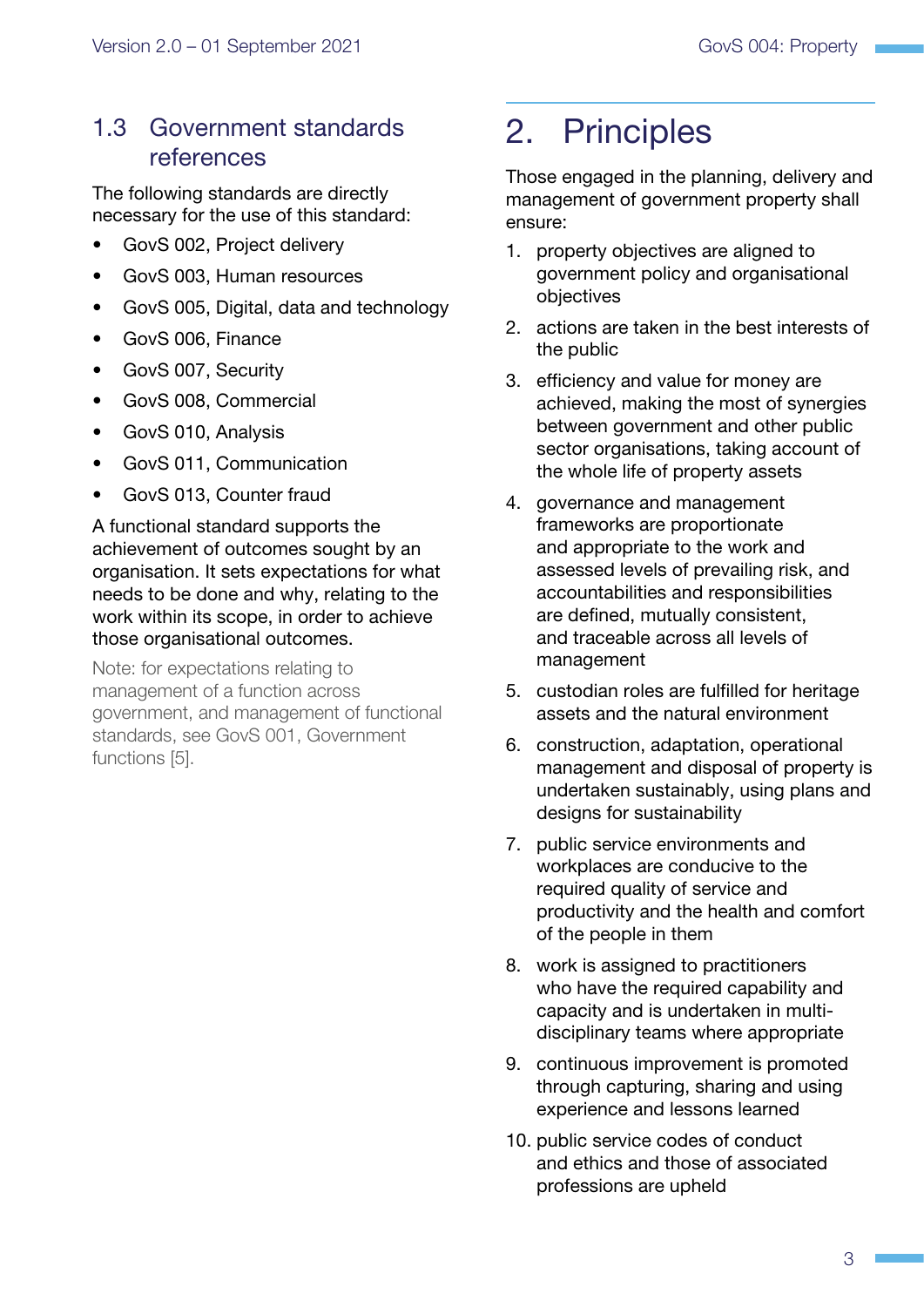<span id="page-7-0"></span>

## 3. Context

## 3.1 Introduction

This section provides essential background information for the use of this functional standard.

## 3.2 Government property

The ownership of government property is centralised, and the Crown is legally indivisible, but for practical reasons the management of government property is distributed across departments and organisations.

Much of the civil estate in the UK is vested in a single Secretary of State, who for general purposes is the Secretary of State for Housing, Communities and Local Government.

Other ministers are assigned for specialist sectors:

- the prison estate is held in the name of the Secretary of State for Justice
- NHS and health interests are held in the name of the Secretary of State for Health and Social Care
- some properties associated with welfare services, for example job centres, are held in the name of the Secretary of State for Work and Pensions
- much transport-related property and infrastructure is held in the name of the Secretary of State for Transport

Other property assets including those held overseas are vested in two other Secretaries of State:

- defence property (domestic and overseas) is generally held in the name of the Secretary of State for Defence
- other overseas property is generally held in the name of the Secretary of

State for Foreign, Commonwealth and Development Affairs

## 3.3 Legal implications of ownership

The legal implications of Crown ownership and assigned accountabilities for government property are a necessary consideration when undertaking propertyrelated initiatives.

The principle of the indivisibility of the Crown means that property held by one government department can be transferred easily to another by intra-governmental transfer. HM Land Registry accepts a letter as evidence of the transfer in the UK. For the same reason, government departments do not lease property to each other; instead correspondence such as a Memorandum of Terms of Occupation may be used, as landlord and tenant are, technically, the same entity. Entities that are not a Crown body are given a lease or a licence.

Not all departments have dispositive power: legislation limits the ability of Crown bodies to dispose of freehold or long leasehold interests. In such situations, Transfer of Functions Orders generally direct property into the hands of the Secretary of State for Housing, Communities and Local Government to deal with disposal.

Other aspects of property ownership are affected because government is the occupier, notably tax and insurance: VAT can be non-applicable, and government can self-insure.

Note: guidance is published on constructing and operating a Terms of Occupation agreement for Crown bodies. [[6](#page-39-1)]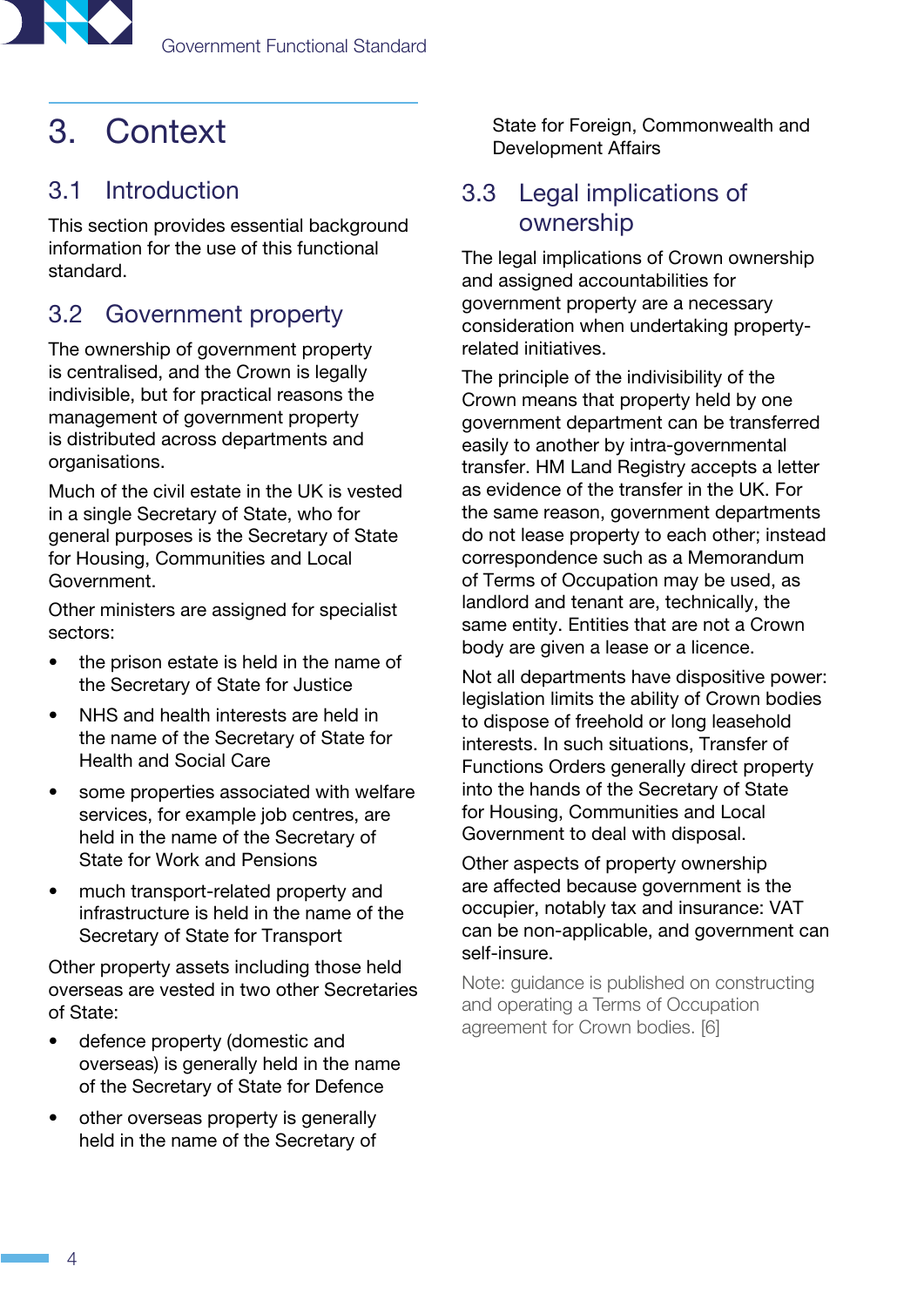## <span id="page-8-0"></span>3.4 Accountability for property assets

Day-to-day accountability for property assets rests with each government organisation and its leaders, specifically the Accounting Officer, but HM Treasury and the Cabinet Office influence their decisions through budgetary and other controls and through the publication of crossgovernment policies, standards, strategies and guidance.

## 3.5 Authorisation and delegation

Authority to enter into a contract, to sign a contract, and to seal a deed on behalf of the government involves the delegation of authority from ministers to officials. The authority limits and the persons to whom the authority has been given are set out in letters of appointment.

GovS 008, Commercial sets expectations for procurement and contracting.

The Government Property Law Hub provides advice on who has the authority to seal a deed or has dispositive powers ([see](#page-36-1)  [6.12\)](#page-36-1) [\[64\]](#page-41-0).

## 3.6 Responsibility for property management

The Office of Government Property (OGP) oversees the management of government property as a whole, under the guidance of ministers.

Teams working within or across government organisations provide property management services according to the scale and complexity of their property portfolios. Organisational property management teams vary greatly in size: some departments have small property portfolios; arm's length bodies can hold significant property assets. Where there are benefits in doing so, multiple organisations might assign their

holdings to a single delivery organisation, such as the Government Property Agency.

Major property projects including reorganisations of asset holdings or new management structures may be part of the Government Major Projects Portfolio and so are overseen and assured by the Infrastructure and Projects Authority, reporting to both the Cabinet Office and HM Treasury.

## 3.7 Delivery organisations

Across government there are a number of delivery organisations, including executive agencies, property companies and trading funds, which provide a range of services relating to the management of departmental estates. Third party suppliers can also act as delivery organisations ([see 4.8.1\)](#page-20-1).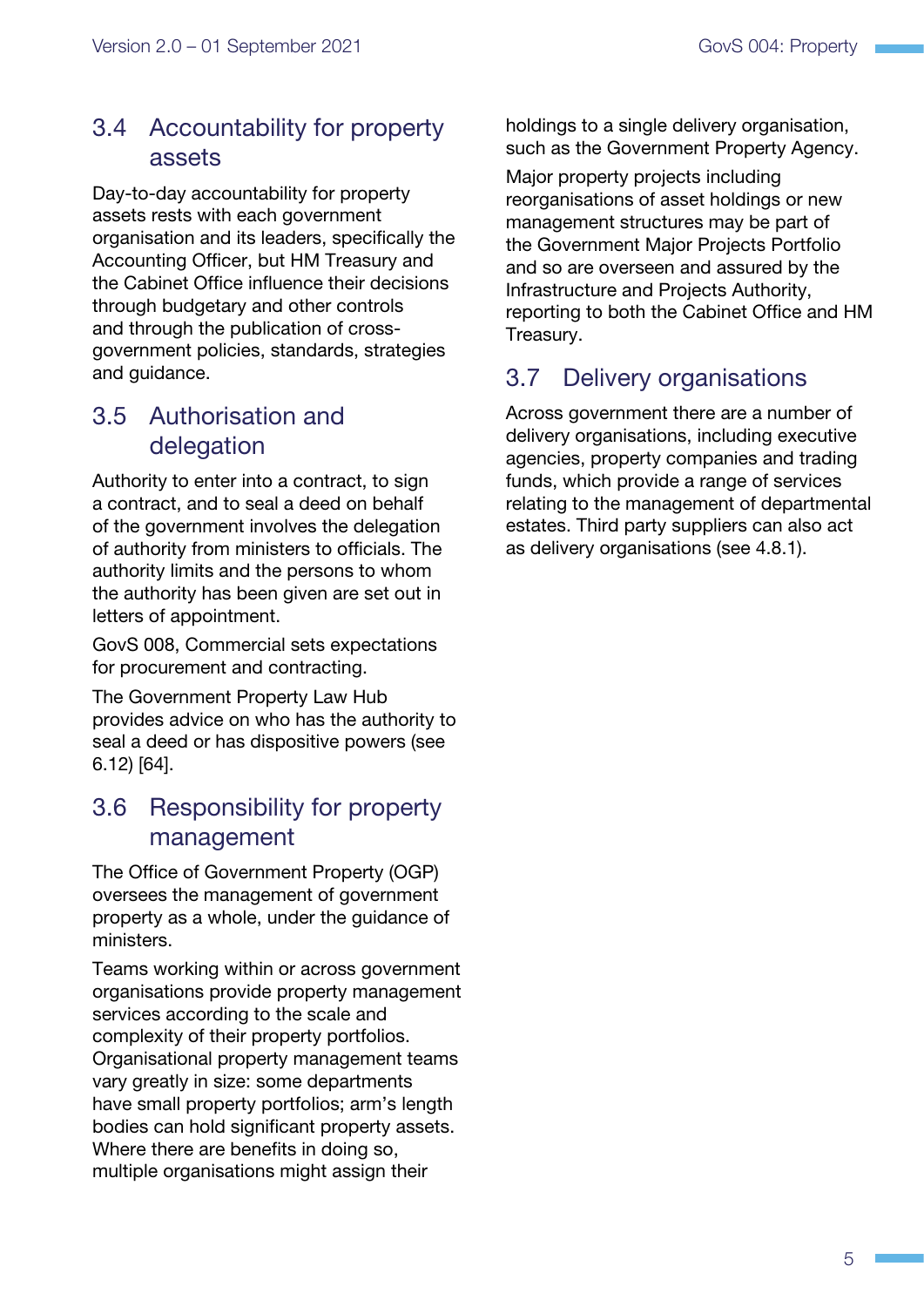<span id="page-9-0"></span>

## <span id="page-9-2"></span>4. Governance

## <span id="page-9-1"></span>4.1 Governance and management frameworks

#### 4.1.1 Overview

Governance comprises prioritising, authorising, directing, empowering and overseeing management, and assuring and reviewing performance.

A governance and management framework shall be defined and established for the management of property across government as a whole, and in organisations within scope of this standard [\(see 1.2](#page-5-1)).

Governance and management frameworks should include authority limits, roles and rules for making decisions, degrees of autonomy, assurance needs, reporting structure, and accountabilities and responsibilities, together with the appropriate management practices, processes and associated documentation needed to deliver the required outcomes.

The governance of property related activities within an organisation should be an integral part of that organisation's overall governance.

Note: see associated guidance for this standard on GOV.UK [\[8](#page-39-1)].

#### 4.1.2 The government estate

A senior officer accountable for crossgovernment property strategy [\(see 4.7.2](#page-18-0)) should be appointed to ensure that:

- policies and strategy regarding the future management and use of property across government are defined, maintained and communicated [\(see](#page-11-1)  [4.2.2](#page-11-1))
- spending controls for property are defined and operated effectively, in association with HM Treasury

The cross-government governance and management framework should define the management directives, processes, technical commercial and other requirements with which organisations are expected to comply, and the propertyrelated guidance that organisations are expected to follow.

Guidance should include, but not be limited to:

- recommended professional and management practices
- capability planning, including recruitment and resourcing
- support for collaboration and sharing use of property assets between government organisations
- support for critical stages of the property life cycle through strategy and plans to acquisitions, design, construction, operations, maintenance, and disposals
- business continuity and contingency planning
- forming written agreements, for arrangements such as space sharing, and service delivery
- management information
- property services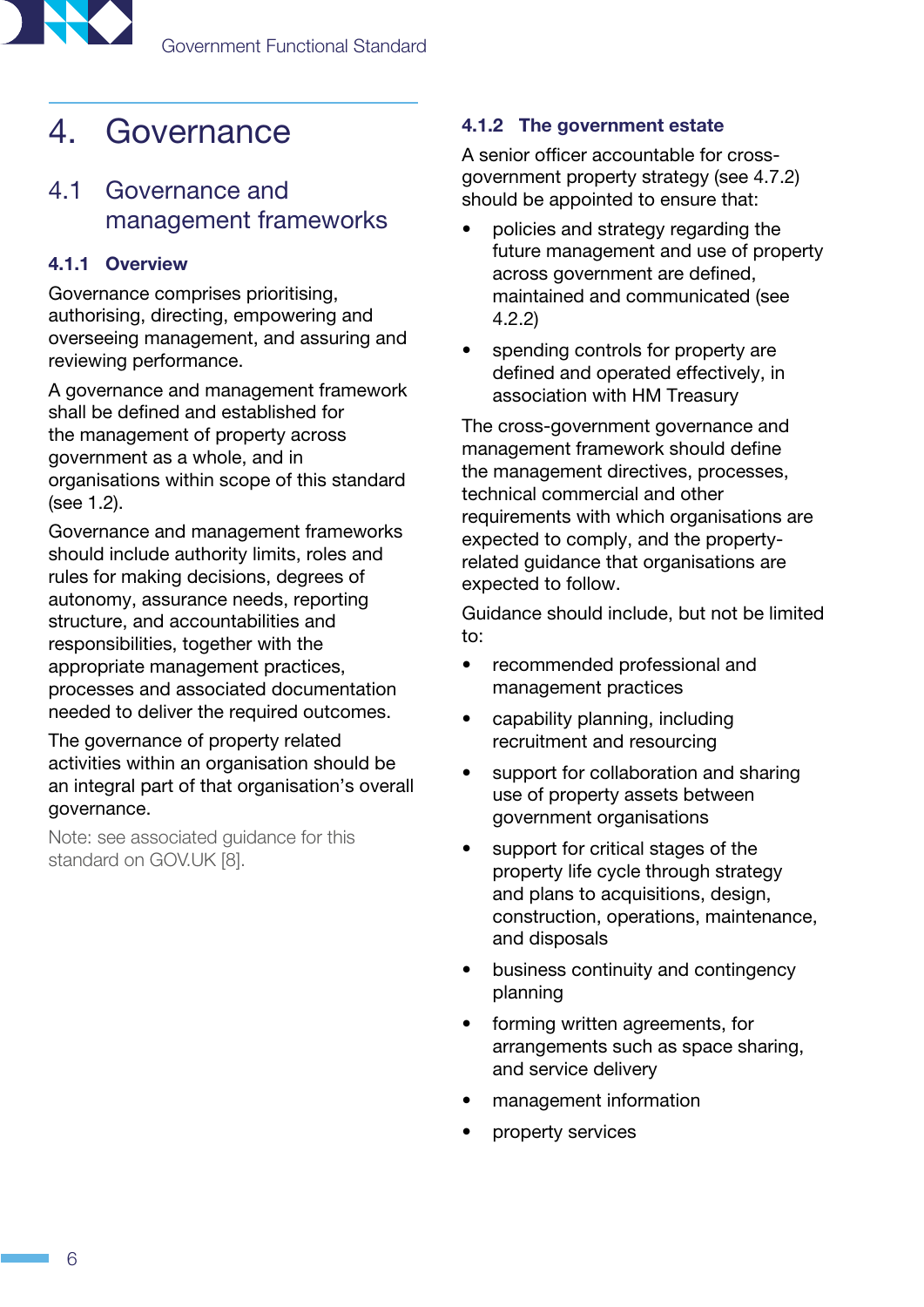Benchmarking should enable comparison in the performance, value for money, efficiency of use and sustainability of government property to inform property strategy and decision-making.

The senior officer accountable for crossgovernment property strategy should report annually on the size and cost, efficiency of use and sustainability of government buildings and land holdings, and on the extent to which government organisations are implementing this standard [\(see 4.7.2\)](#page-18-0).

Note: In the property function the senior officer accountable for cross-government property strategy is likely also to be the Head of Function

Note: The performance of the government estate is reported annually to Parliament in the State of the Estate report [\[1](#page-39-1)].

#### <span id="page-10-0"></span>4.1.3 Governance of property in an organisation

Organisations shall have senior officers accountable for their property assets and for managing property [\(see 4.7.2](#page-18-0) and [4.7.5\)](#page-19-0).

Organisations shall have a defined and established property governance and management framework, which should:

- ensure the organisation's estate supports its business objectives and is consistent with cross-government property strategy and plans ([see 4.2](#page-11-2) and [4.3](#page-13-1))
- comply with government and departmental policies and directives and with this standard
- be referenced from the respective Accounting Officer System Statement (or equivalent in an arm's length body).

Note: accounting officer system statements [\[9](#page-39-1)] provide Parliament with a single outline of all accountability relationships and processes within a department.

Significant requirements and intentions for changes in the asset portfolio or in property management shall be set out in the organisation's business plan (which is subject to approval by the organisation's accounting officer).

The organisation's governance and management framework should be designed and operated to be responsive to new circumstances, so that plans for the organisation's estate take account of:

- changes to wider government policies and strategies
- opportunities and innovations
- emerging patterns of demand

Note: in a government department, the business plan might be known as the outcome delivery plan.

#### 4.1.4 Retrospective application of new requirements

Legislation, standards and regulations change over time, resulting in new requirements or specifications for property and property management. Such changes should be reflected in governance and management frameworks in a timely way, overseen by the senior officer accountable for property strategy across government [\(see 4.7.2\)](#page-18-0) and the senior officer accountable for property management in an affected organisation [\(see 4.7.5\)](#page-19-0). Together, they should consider whether the changed requirements or specifications should be applied retrospectively to existing property, after taking advice from relevant specialists (for example, relating to health and safety).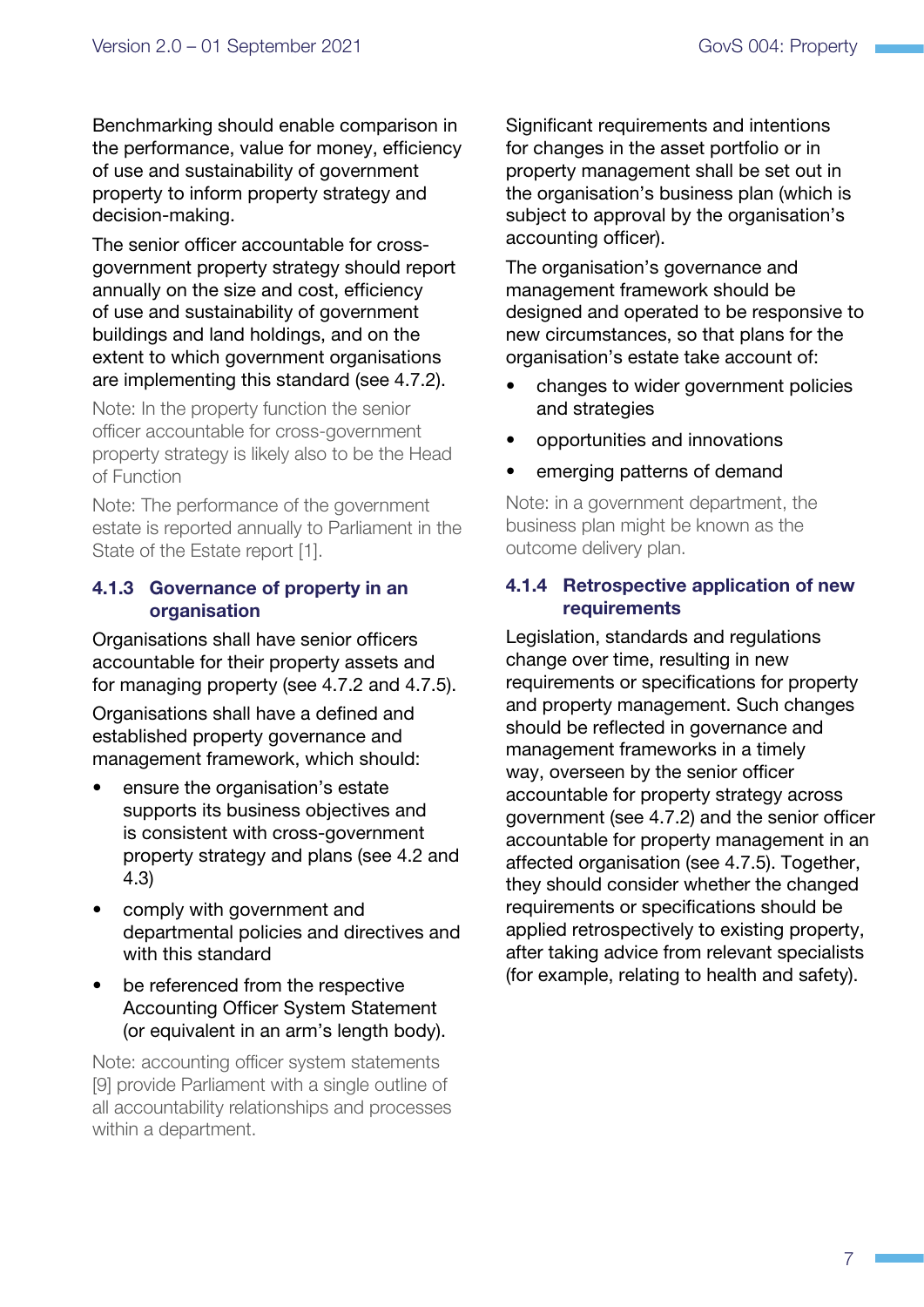<span id="page-11-0"></span>

## <span id="page-11-2"></span>4.2 Strategy

#### 4.2.1 Overview

A strategy sets objectives and desired delivery outcomes to inform future decisions and choices about how objectives are to be delivered.

#### <span id="page-11-1"></span>4.2.2 Cross-government property strategy

A cross-government property strategy shall be developed and maintained to guide the management of the government estate in the national interest, and should be implemented through organisational property strategies and plans ([see 4.2.3](#page-11-3) and [Figure 2\)](#page-12-0). The cross–government strategy should consider the demand for and supply of property across government in order to:

- support and co-ordinate crossgovernment policies and priorities
- maximise synergy and efficiency between different government organisations
- set expectations for significant programmes and projects within government organisations
- set expectations for the capability and capacity of teams and individuals undertaking property management in government
- indicate key responsibilities, processes and accountabilities by which the strategy should be implemented

The cross-government strategy may include, but need not be limited to, the following topics:

- locational strategy
- driving wider economic and cultural stimulus
- co-ordinated public services
- asset efficiency
- maintenance needs, quality of buildings, facilities and environment
- sustainability
- property profession capability
- management information
- transformational programmes for property

Note: the cross-government property strategy might be known as the Government Estate Strategy.

#### <span id="page-11-3"></span>4.2.3 Property strategy in an organisation

Organisations shall develop and maintain a property strategy.

The organisation's property strategy should be reviewed cyclically, in coordination with changes to its necessary inputs, and should:

- be aligned to the cross-government property strategy ([see 4.2.2\)](#page-11-1)
- support the organisation's business priorities, and be reflected in the organisations' business plan
- reflect the wider interests of government

The organisation's property strategy should reflect the locational and property implications of the strategic workforce plan. GovS 003, Human resources shall be followed.

The strategy should be supported by a delivery plans or plans [\(see 4.3.3](#page-13-2)).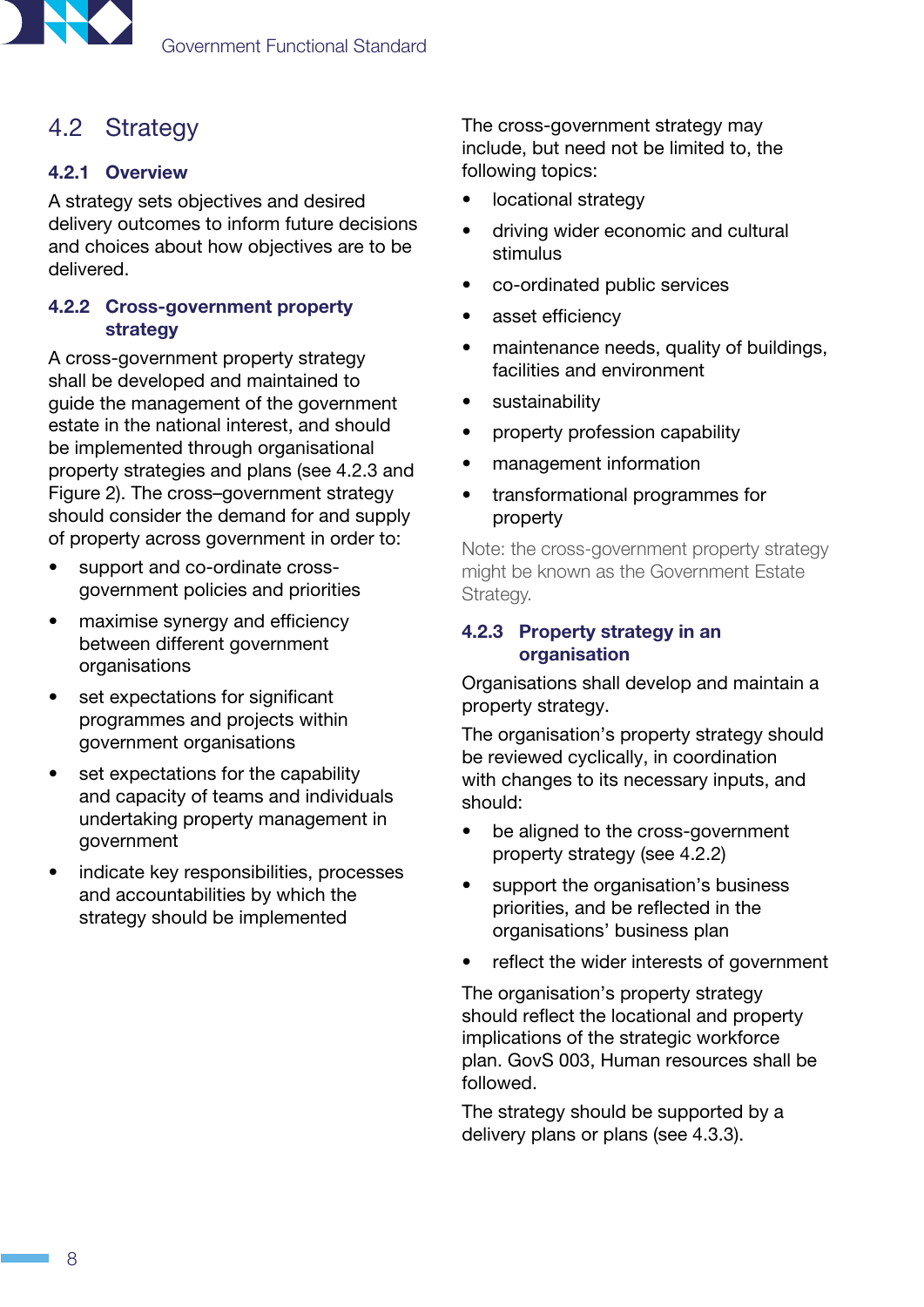

Note: the Cross-government property strategy might be known as the Government Estate Strategy and the Delivery Co-ordination plan as the Function Plan

<span id="page-12-0"></span>**Figure 2 Property Strategies and plans**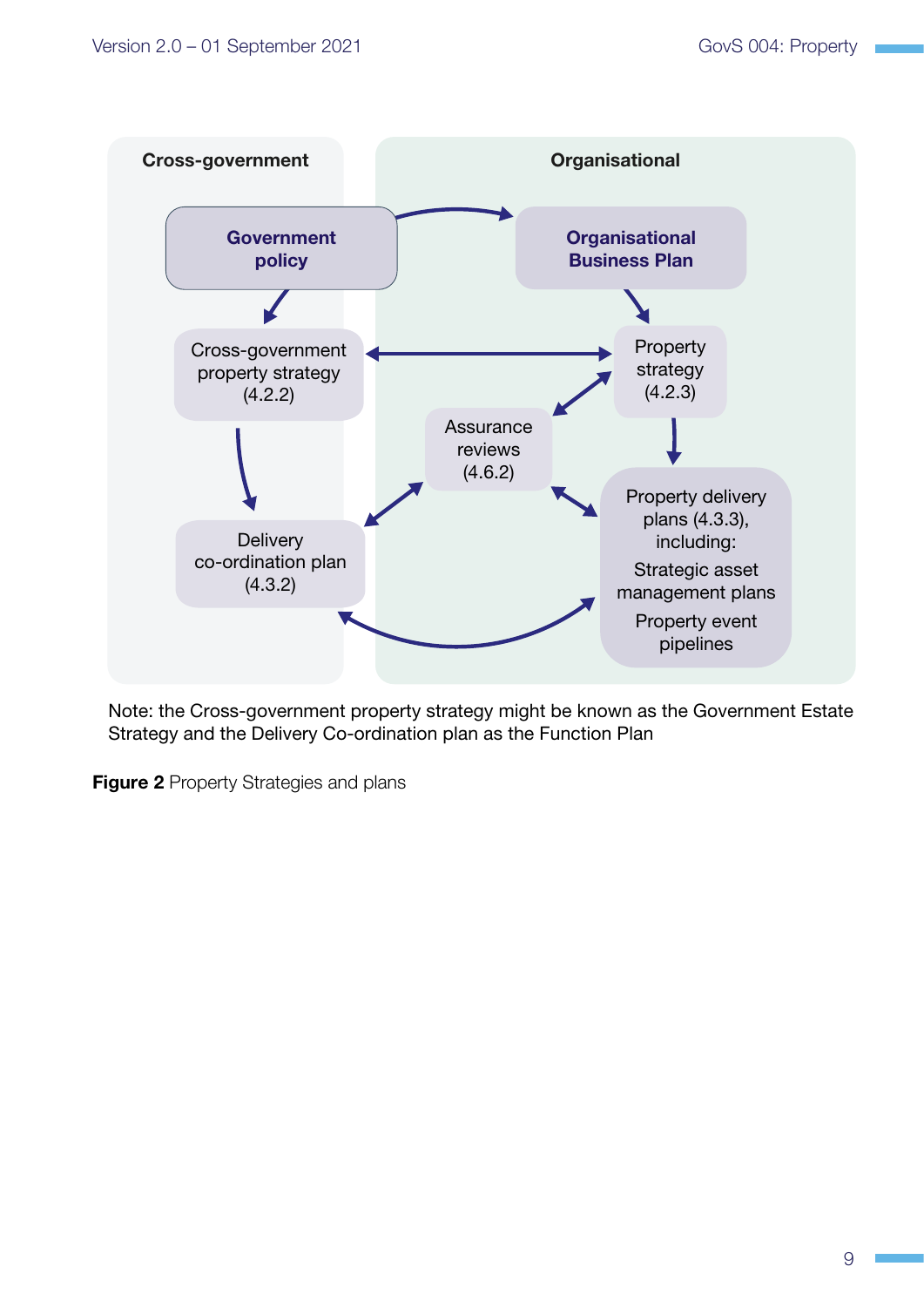<span id="page-13-0"></span>

## <span id="page-13-1"></span>4.3 Delivery plans

#### 4.3.1 Overview

A property delivery plan ensures that desired outputs and outcomes are likely to be delivered within defined constraints, to fulfil a property strategy.

#### <span id="page-13-3"></span>4.3.2 Cross-government delivery coordination plan

The senior officer accountable for property strategy across government [\(see 4.7.2](#page-18-0)) should develop and communicate a crossgovernment delivery co-ordination plan, which demonstrates how:

- the cross-government property strategy is to be implemented in practice
- the necessary capability and capacity can be made available to meet the government's needs

The delivery co-ordination plan should reflect the broad themes from the crossgovernment strategy [\(see 4.2.2](#page-11-1)), and should draw upon strategic asset management plans ([see 4.3.3](#page-13-2)).

Note: the cross-government delivery coordination plan might be known as the Function Plan.

#### <span id="page-13-2"></span>4.3.3 Property delivery plans in an organisation

The senior officer accountable for property management in an organisation [\(see](#page-19-0)  [4.7.5](#page-19-0)) shall oversee the development and maintenance of a delivery plan or plans setting out how the organisation's property strategy is to be implemented. These plans include the strategic asset management plan, property event pipelines and any other kind of delivery plan that might be necessary.

Delivery plans should be prepared in conjunction with the organisational strategy, business objectives and workforce strategy provided by the person undertaking the intelligent client role for the organisation

([see 4.7.4](#page-18-1)). Plans should be appropriate and proportionate to the size of the organisation's estate. Plans, or elements of them, might be prepared by the appropriate delivery organisation, in collaboration with the person undertaking the intelligent client role.

The strategic asset management plan translates the property strategy for the organisation into plans, programmes and projects for implementation.

The purpose of a strategic asset management plan is to summarise an organisation's property strategy and delivery plans in a way that:

- is useful within the organisation, showing how it will deliver its strategic business requirements through its estate
- is capable of configuration in a form suitable for publication after approval by the Accounting Officer
- supports work at the centre of government on the cross-government property strategy and assuring the pipeline of forthcoming property events and projects.

Strategic adjustments required as a result of workforce planning shall be incorporated in the strategic asset management plan. Delivery plans shall reflect the strategic workforce plan for their organisation, based on an assessment of current and future accommodation requirements.

Workforce planning shall be undertaken in accordance with GovS 003, Human resources.

The senior officer accountable for property management in an organisation shall develop and provide a strategic asset management plan that explains:

• how assets held by the organisation will meet foreseeable needs at an acceptable level of risk, are affordable and sustainable and can be efficiently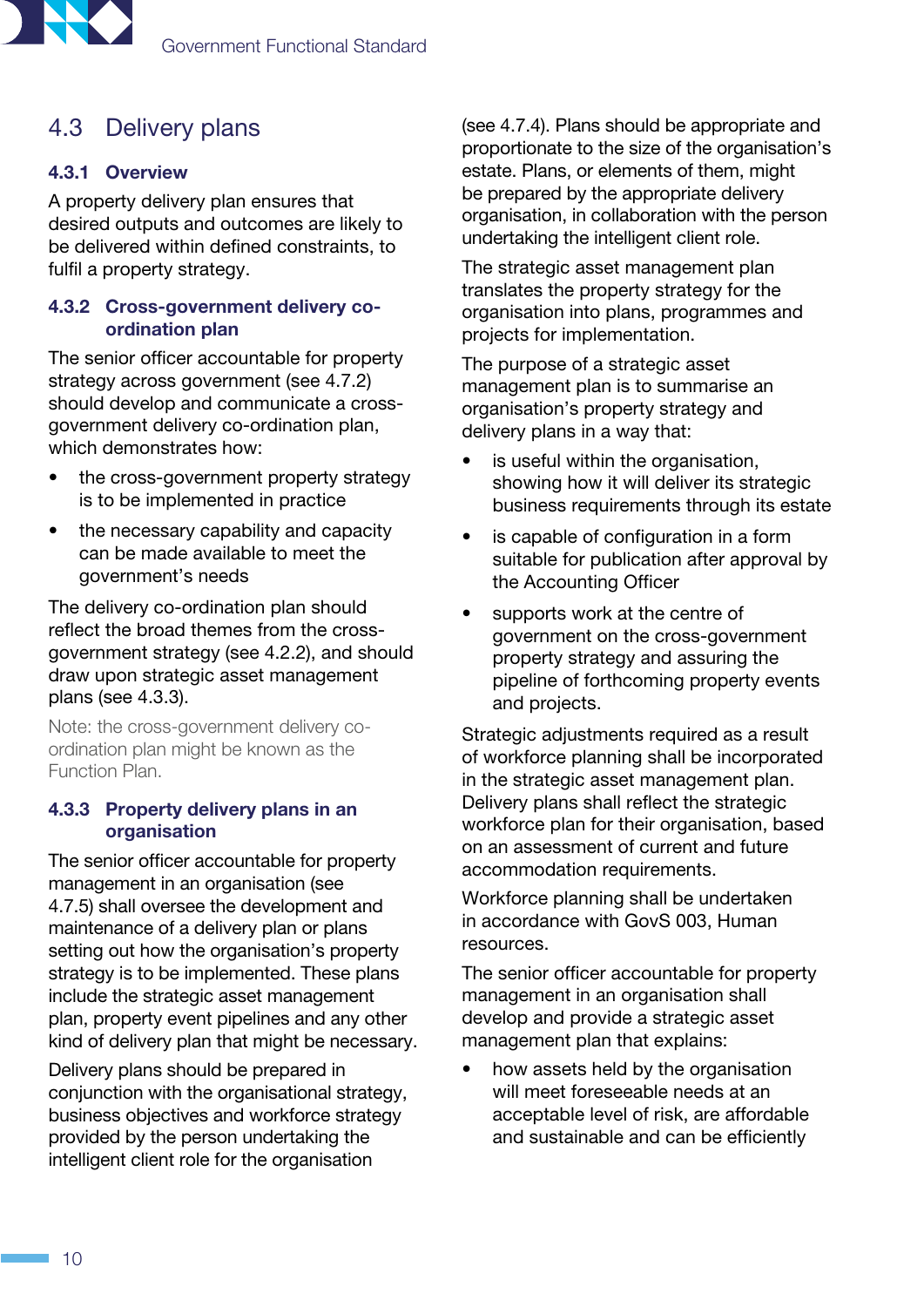<span id="page-14-0"></span>maintained whilst providing value for money

- how the organisation's property assets deliver public benefit
- whether there are any planned disposals, acquisitions or substantial investment in repairs, alterations or refurbishment

Strategic asset management plans should be reviewed at least annually and any other delivery plans reviewed in line with the strategic asset management plan.

Planning for each organisation should include the pipeline of significant events in the property life cycle and their consequences [\(see 5](#page-21-1)), such as:

- proposals for acquisitions, retention (following any lease break or expiry) and disposals
- new facilities management contracts
- capital investment projects for new construction and adaptation in extensions, refurbishment or redevelopment of property (including for better sustainability or care of heritage assets) ([see 5.2.3\)](#page-22-0)
- maintenance programmes (with cost and sustainability implications) ([see 5.3\)](#page-23-1)
- changes to the work of the organisation that affect its property holdings, including machinery of government changes
- incident response plans for each operational location, either separately or in conjunction with other occupants at that location

For incident response plans, GovS 007, Security shall be followed.

Strategic asset management plans should summarise assurance reviews undertaken by the organisation ([see 4.6.2\)](#page-17-1).

To meet transparency obligations, a version of the strategic asset management plan that is suitable for publication may be required by the senior officer accountable for property strategy across government. Strategic asset management plans for publication shall be subject to prior approval by the organisation's accounting officer.

Note: Published versions of strategic asset management plans are available on GOV.UK [[10](#page-39-1)].

Note: general principles for property asset management are set out in Strategic Property Asset Management in the Public Sector published by the Royal Institution of Chartered Surveyors [[11\]](#page-41-1) and in advice from the Institute of Asset Management, including reference to relevant international standards (ISO 55000 series) [\[12](#page-41-1)].

## 4.4 Managing change and contingency

An organisation's delivery plan should cover the timing of property projects and how resourcing is to be applied within the organisational and supply chain capability and capacity, including how a sufficient number of appropriately qualified, skilled and experienced people are available to undertake the work and manage transitions [\(see 6.5\)](#page-30-1).

Delivery plans should demonstrate how the organisation:

- is following resource management guidelines, including the requirements of Managing Public Money, the Green Book, and other financial guidelines referenced in GovS 006, FInance
- is complying with statutory and regulatory requirements relating to health and safety
- is planning responses to incidents and emergencies with suitable incident control management and routine testing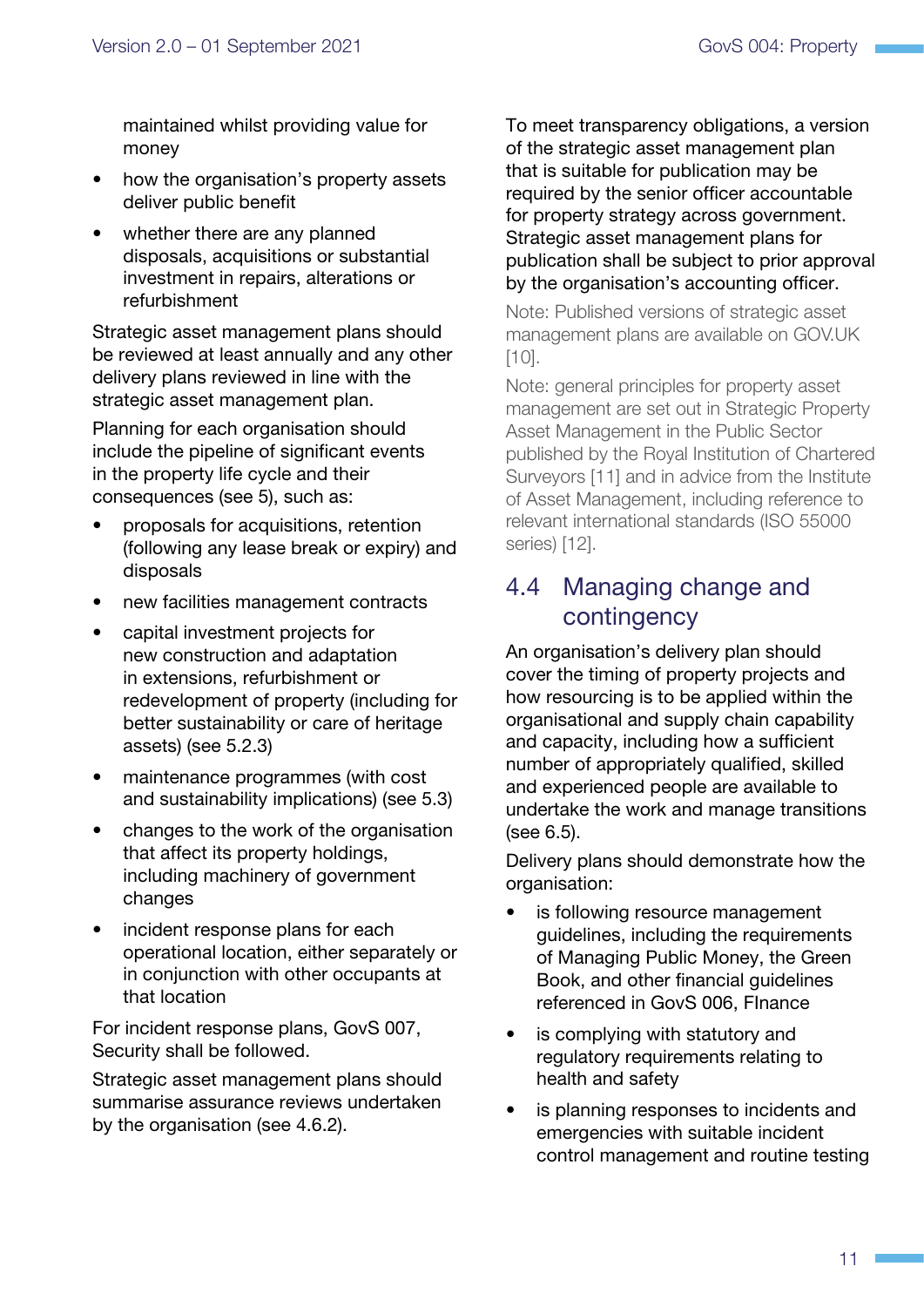<span id="page-15-0"></span>

Programmes and projects should be described with sufficient detail to identify those requiring business case approval, either within the organisation or in crossgovernment arrangements [\(see 4.5](#page-15-1)).

Events in the life cycle of property should be anticipated so that reviews can be completed in advance of any required period of notice, recognising those that require spend control approval.

Contingency plans should take account of possible changes and consequential property needs for maintaining business continuity, with regard to known risks ([see 6.4\)](#page-30-2).

Communication with stakeholders should be an integral part of an organisation's delivery planning. GovS 011, Communication shall be followed in these engagements.

Machinery of Government changes should be accompanied by a review of the affected estates and engagement by those who are accountable for the relevant property assets and their management.

## <span id="page-15-1"></span>4.5 Decision making

Decisions relating to property should be made, and approvals given, in a timely manner, in accordance with the relevant governance and management framework and government policy, which should be a determinant.

Decisions should be made by assessing options against defined criteria and in consultation with stakeholders and subject matter experts.

Decisions should allow adequate time for consequent actions such as:

- commercial research and negotiations
- due diligence
- giving notice
- design/specification activity
- spend control approval
- obtaining planning permission
- determining legal requirements
- conveyancing
- post-construction fit-out, upgrades or installations.

Decisions shall take into account an analysis of the options available for practical property solutions to meet the client's need, the stage of the property life cycle ([see 5\)](#page-21-1), predicted whole life costs and benefits, and the context for government property.

Decisions should be made with due regard to:

- the requirements of property strategy and related plans
- management information, including costs and condition data
- potential for improving sustainability or efficient utilisation
- scope for letting or subletting surplus accommodation
- adaptation to deal with risks associated with climate change
- optimising the tenure of property assets, whether leased or freehold (including any Crown Estate Lease provisions)
- optimising contracts relating to facilities management and any other property services

Decisions should be:

- holistic, taking account of social, economic and environmental considerations, system capability and capacity, and any potential impact on the Exchequer or on HM Government's reputation
- the subject of consultation and communication with the relevant stakeholders by appropriate means, supported by the information and analysis necessary to appraise the available options, on a whole life and total cost basis, prepared in accordance with GovS 010, Analysis and GovS 006, Finance.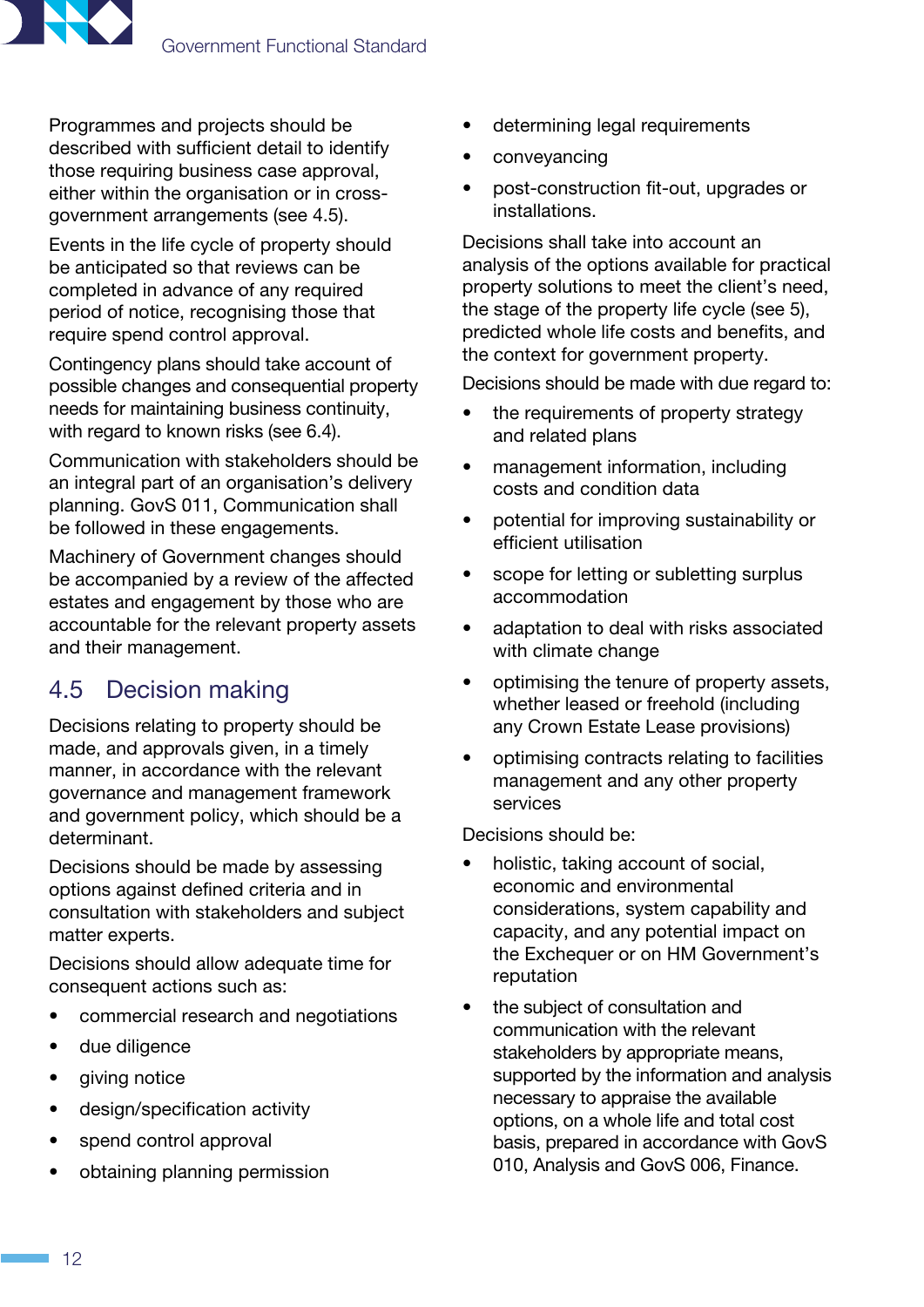<span id="page-16-0"></span>If decisions are made conditionally, responsibility for fulfilling conditions should be assigned to a named individual.

Property projects (such as for acquisitions, lease retentions and renewals, refurbishments and disposals) should be justified by preparation of a business case of proportionate depth to:

- justify the selected solution
- demonstrate the overall viability of the proposal

Business cases shall be prepared and approved in accordance with GovS 006, Finance, to demonstrate strategic, economic, commercial, financial and management viability.

A business case may be developed over a number of phases and updated to reflect changes, with reviews, prior to each significant decision point to justify continuing the work. Where the development of a property solution is managed as a programme or a project, GovS 002, Project delivery shall be followed.

Cabinet Office spend controls require central government bodies to obtain approval based on advice from relevant functions before expenditure is made or committed. Organisations should take advice from relevant functions well in advance of planned expenditure and of the respective submissions for approval, following spend controls guidance [[2,3\]](#page-39-1).

Note: controls guidance includes the National Property Control and Facilities Management Control.

Note: for options appraisal and the preparation of business cases, see HM Treasury Green Book [\[13\]](#page-39-1) and appraisal guides issued by departments. The Green Book, chapter 5, explains social value.

## <span id="page-16-1"></span>4.6 Assurance

#### 4.6.1 Assurance framework

The purpose of assurance is to provide, through a systematic set of actions, due confidence to senior leaders and stakeholders that work is controlled and supports safe and successful delivery of policy, strategy and objectives.

Organisations shall have a defined and consistent framework to assure the management of their estate, to verify statutory compliance and to ensure that:

- property is performing to required standards
- there are effective improvement pathways
- there is resourcing, capacity and capability to deliver foreseeable and planned requirements [\(see 4.6.3](#page-17-2))

The property assurance framework should be applied proportionately to the value and risk of the activity, and integrated with the organisation's overall assurance framework.

Typically, assurance should be carried out on at least three levels including:

- operational management within the organisation, applying judgement to support successful delivery and adherence to functional standards
- senior management, independent of operational management, in accordance with the defined assurance framework
- independent bodies (within or external to government, such as internal audit and National Audit Office) to provide an objective evaluation of the adequacy and effectiveness of governance, risk management and controls

The work of internal and external assurance providers should be planned to minimise disruption to other work, avoid overlaps with other assurance activities and duplication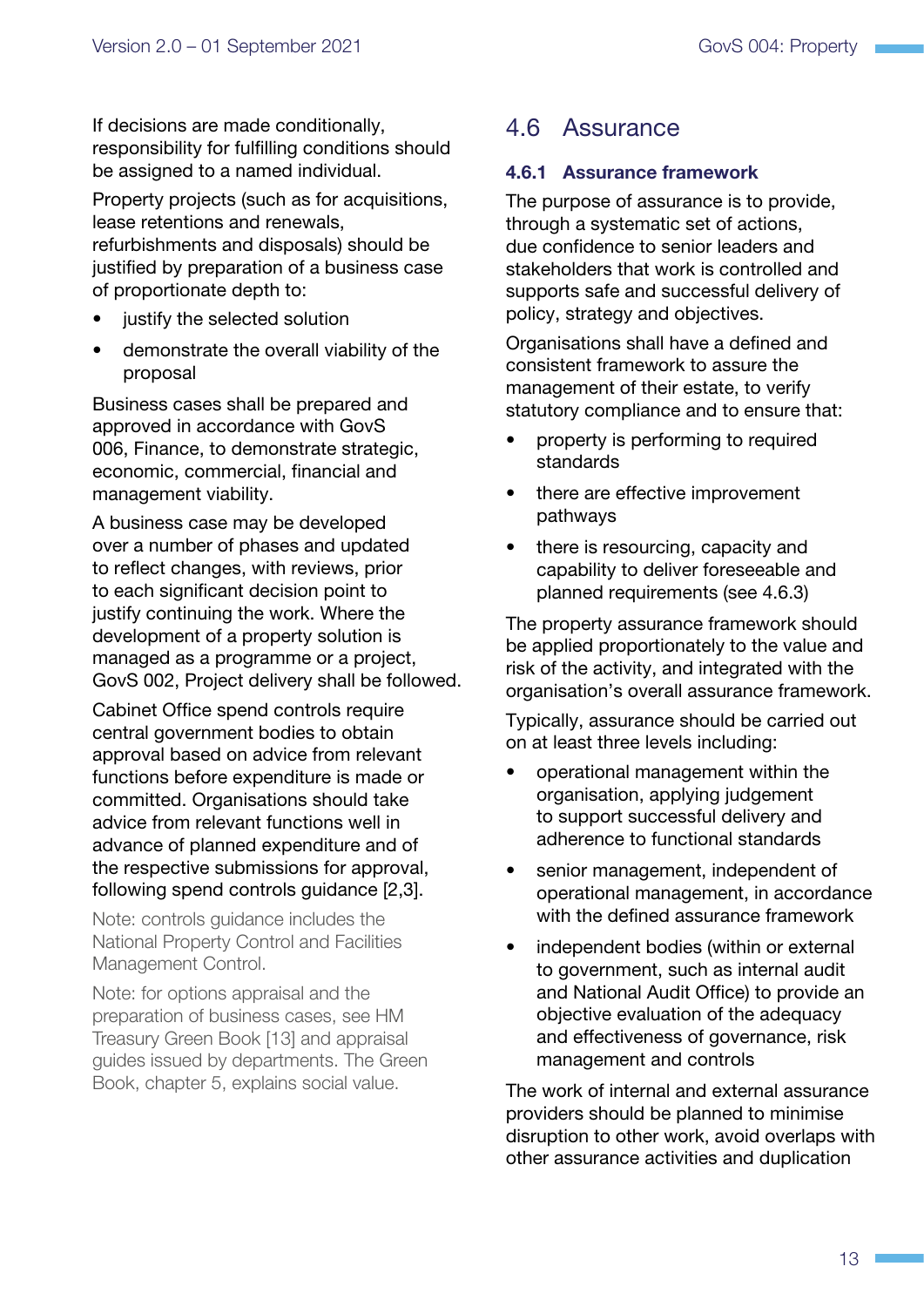<span id="page-17-0"></span>

of effort, whilst remaining rigorous and meeting the needs of stakeholders. Where assurance includes formal review activity, the customer for the review should be clearly identified.

The requirements of the Orange Book: management of risk – principles and concepts, shall be met [\[14\]](#page-39-1).

#### <span id="page-17-1"></span>4.6.2 Assurance reviews

Organisations shall undertake assurance reviews for the property assets in their portfolio and the property function that is responsible for managing them.

Organisations should include a summary of the assurance reviews in their strategic asset management plan, as directed by the senior officer accountable for property strategy across government [\(see 4.3.3](#page-13-2))

#### <span id="page-17-2"></span>4.6.3 Capability and capacity review

The purpose of a capability and capacity review is to provide an assessment of whether the capacity and capability exist to deliver the organisation's property strategy and delivery plans, identifying risks, gaps or shortfalls.

Organisations shall conduct capability and capacity reviews of the human resources needed within its property function prior to each stage of programme implementation, as part of its assurance process.

Capability and capacity reviews should be aligned and coordinated with plan preparation [\(see 6.5](#page-30-1) [Figure 4\)](#page-26-1).

## <span id="page-17-3"></span>4.7 Roles and accountabilities

#### 4.7.1 Overview

Roles and accountabilities shall be defined in the relevant governance and management frameworks and assigned to people with appropriate seniority, skills and experience. This should include, but not be limited to, the activities, outputs or outcomes for which they are accountable and the person to whom they are accountable.

Each organisation may implement the roles and accountabilities set out in this standard to suit the scale and needs of its estate. Roles may:

- be tiered to ensure an appropriate span of control
- supported by teams to reflect the workload and specialist skills needed.
- include people working full-time or parttime
- be contracted out or fulfilled by inhouse employees

#### Roles may be combined for smaller estates.

Note: The Government Property Profession Career Framework [[15](#page-39-1)] defines job families and includes professional standards for the range of property management roles required in government, operating at different levels of expertise. Roles are described for: leadership, strategic asset management and the intelligent client function, workplace and facilities management, construction projects, technical specialisms and assurance.

Note: Head of Function and Head of Profession roles are defined in Government Functional Standard, GovS 001: Government functions, which sets expectations for managing government functions and functional standards and the relationship of functions with the professions.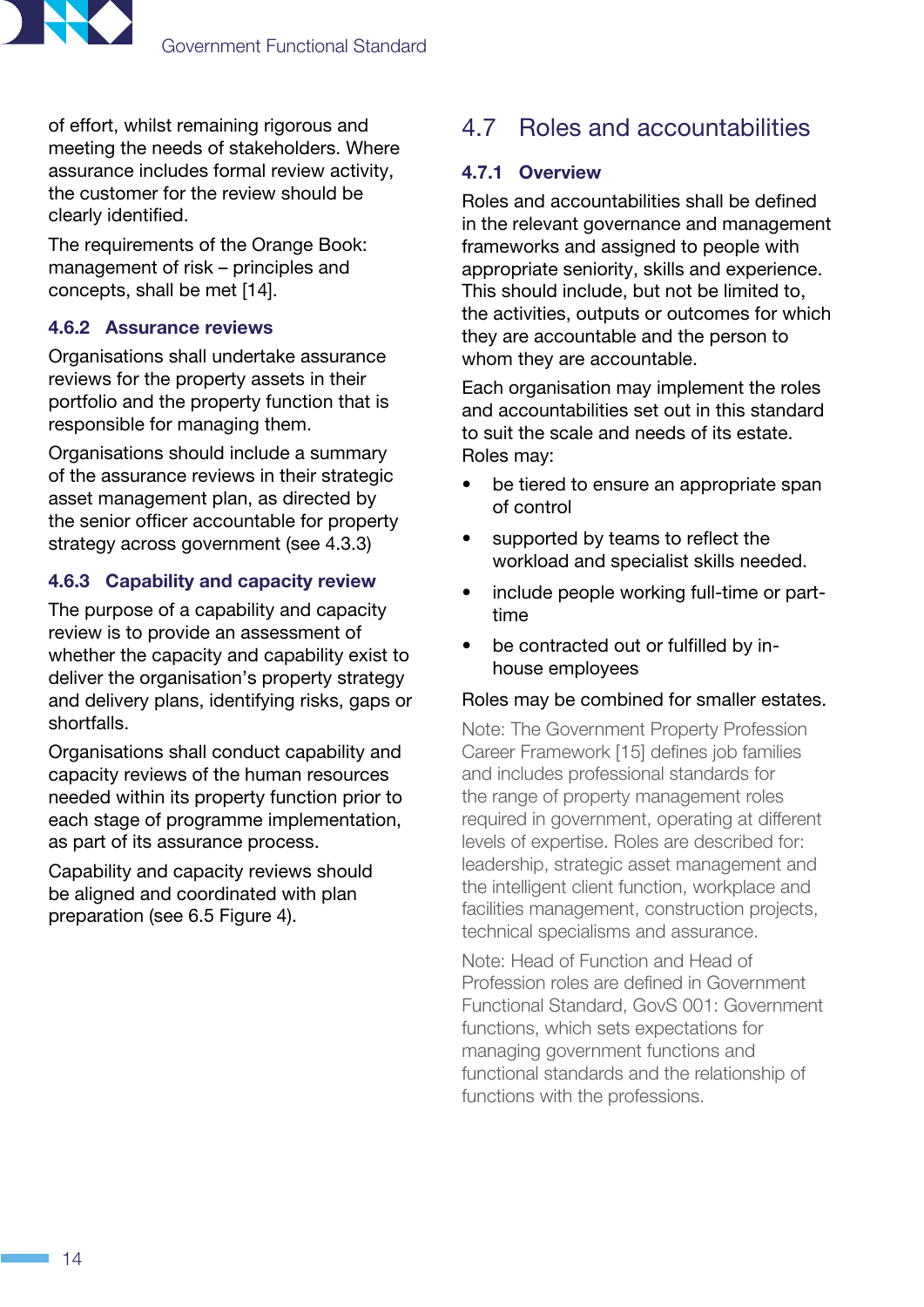#### <span id="page-18-0"></span>4.7.2 Senior officer accountable for property strategy across government

The senior officer accountable for property strategy across government is accountable to the Chief Operating Officer of the Civil Service for:

- producing a cross-government property strategy [\(see 4.2.2](#page-11-1)) and associated delivery co-ordination plan [\(see 4.3.2](#page-13-3))
- advising accounting officers on the alignment of their strategic asset management plans, property services and assurance processes with crossgovernment strategy [\(see 4.3.3](#page-13-2), [4.6\)](#page-16-1)
- advising on the cross-government governance and management framework for property [\(see 4.1](#page-9-1))
- promoting mutually beneficial cooperation across public sector organisations
- producing reports as required by ministers or by Parliament

Note: this role is usually done by the same person who leads the Property function across government.

#### <span id="page-18-2"></span>4.7.3 Accounting officer

The permanent head of a government department is usually its Principal Accounting Officer.

An organisation's accounting officer, or equivalent in an arm's length body, is accountable (via a Principal Accounting Officer where appropriate) to Parliament and the public for the stewardship of public resources, including property assets, and for ensuring they are used effectively and to high standards of probity.

The Principal Accounting Officer generally appoints the most senior executive in the arm's length bodies within the department's ambit as an accounting officer.

The accounting officer should:

- ensure that property held by the organisation is being managed in accordance with this standard and delivering the required outcomes
- approve publication of the relevant content of the organisation's business plan and the strategic asset management plan

#### <span id="page-18-1"></span>4.7.4 Intelligent client

The intelligent client role is accountable to the accounting officer (or equivalent in an arm's length body) ([see 4.7.3](#page-18-2)) for representing the organisation's interests in relation to property management. Each organisation should have a named person in this role with the capacity and capability to advise and support those engaged on the activities defined in this standard, including:

- interpreting business needs of the organisation in conjunction with senior management, and translating them into property requirements for the organisation's property strategy and plans [\(see 4.2.3](#page-11-3) and [4.3.3\)](#page-13-2)
- reviewing management information about the performance and quality of the organisation's property portfolio in meeting the needs of the organisation (including staff and members of the public, where appropriate)
- escalating issues that need to be resolved to the accounting officer, and monitoring whether improvement action has been taken

The accounting officer should nominate the person undertaking this role to lead on the production of the organisation's property strategy ([see 4.2.3\)](#page-11-3), supported where necessary by the senior officer accountable for property management in an organisation [\(see 4.7.5](#page-19-0)).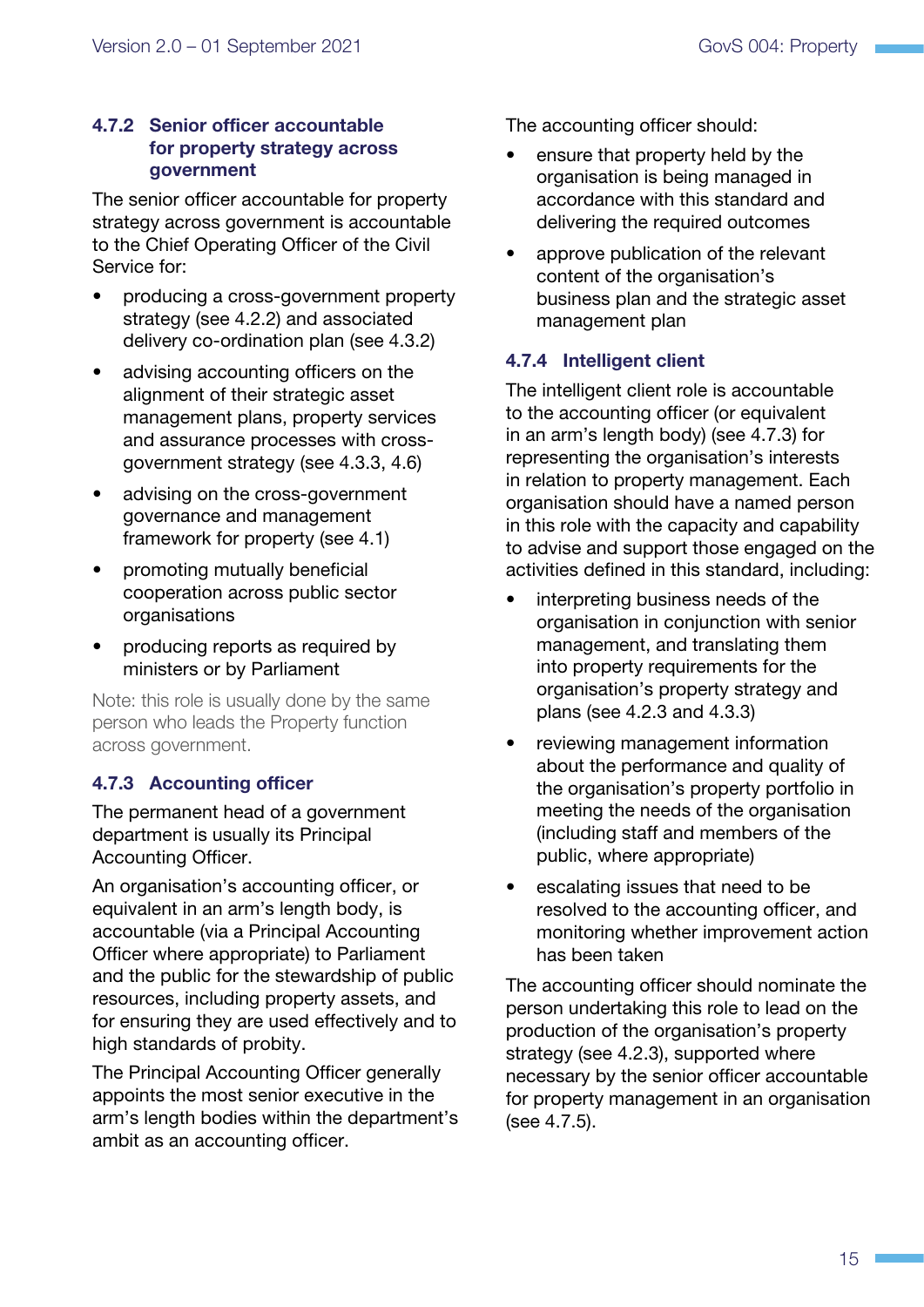

Note: the Government Property Agency has developed a toolkit for reviewing the intelligent client role in departments that are onboarding their estate for management by the Agency [\[16\]](#page-39-1).

Note: The role of intelligent client may be carried out by the senior officer accountable for property management in an organisation (see 4.7.5) provided the Accounting Officer agrees that both roles may be combined.

#### <span id="page-19-0"></span>4.7.5 Senior officer accountable for property management in an **organisation**

The senior officer accountable for property management in an organisation is accountable to the Accounting Officer (or equivalent in an arm's length body) [\(see 4.7.3](#page-18-2)) for providing leadership to those responsible for managing the organisation's property, working collaboratively with the organisation's leadership team. This role includes:

- setting the property governance and management framework for the organisation [\(see 4.1.3](#page-10-0))
- developing the organisation's property strategy and delivery plans [\(see 4.2.3](#page-11-3) and [4.3.3](#page-13-2))
- establishing defined approaches for reviewing, challenging, and resetting the strategic direction for the organisation's estate
- defining, securing and managing the appropriate capability required to effectively and efficiently manage property in the organisation, including defining and assigning the roles required [\(see 4.6.3](#page-17-2)).
- ensuring that other property roles and accountabilities are defined and established within the organisation, as needed, including management responsibility for each site or location used by the organisation ([see 4.7.6](#page-19-1) [and](#page-20-2)  [4.7.7\)](#page-20-2)

Note: the senior officer leading property management in a large organisation is likely to be known as the Property Director or Head of Estates (see the Government Property Profession Career Framework [[15\]](#page-39-1)). In property management organisations the chief executive would usually fulfil this role. Elsewhere it could be assigned to a management board member, for example as part of a wider role that also covers commercial responsibilities.

#### <span id="page-19-1"></span>4.7.6 Property manager

The property manager is accountable to the senior officer accountable for property management in an organisation ([see 4.7.5\)](#page-19-0) to ensure the needs of occupants and the requirements of this standard are met in a coherent way.

The accountabilities should be defined on a case by case basis and may include but not be limited to:

- acting as the point of contact for users of the property
- managing incidents or failures affecting the workforce or members of the public
- meeting operational requirements specified in sections [5](#page-21-1) and [6](#page-26-2) of this standard
- facilitating interactions between security, safety, environmental and other property-related services.

The role may be undertaken by any competent person and may be combined with another role or roles [\(see 4.6.3](#page-17-2) and [4.7.7](#page-20-2)) and supported by a team.

This role may be undertaken by a third-party supplier.

Organisations sharing the use of a property or group of properties may appoint the same individual or team to the role, to enable coherent management of a shared facility. Where this is done, accountabilities should be defined to reflect the interests of each organisation involved.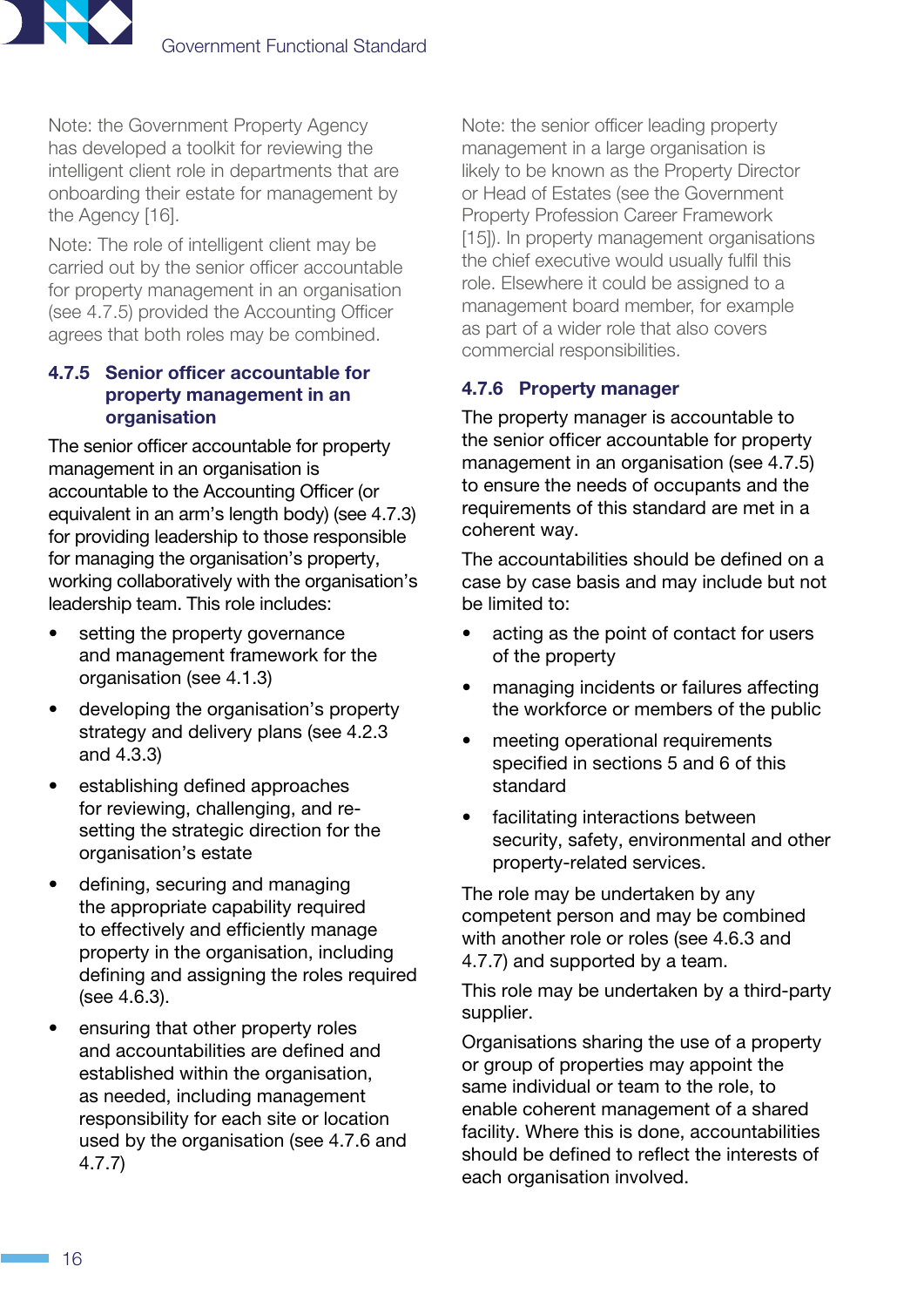<span id="page-20-0"></span>Note: third party suppliers include the Government Property Agency who can fulfil or support this role (for example in a multi-occupied office environment such as government hubs) by appointing a workplace services lead, known as the community manager.

#### <span id="page-20-2"></span>4.7.7 Other property roles

Property management and associated specialist or technical roles should be defined and assigned to suitably qualified people. Roles should be defined within the overall management structure of the organisation to meet the requirements and guidance set out in cross-government and organisational governance and management frameworks ([see 4.1\)](#page-9-1). Other property roles may be advisory, and can be part of a team structure.

Examples of other property roles that might be needed include:

- leadership or executive roles
- workplace and facilities management
- technical activities, including information management
- delivery of property related projects

#### Programmes and projects should be managed in accordance with Gov S002, Project delivery ([see 6.7\)](#page-31-1).

<span id="page-20-3"></span>Note: the Government Property Profession Career Framework [\[15](#page-39-1)] defines a coherent set of roles and competences for the management of property, with the aim of enabling consistent use of them across government.

### 4.8 Other requirements

#### <span id="page-20-1"></span>4.8.1 Performance standards for third party suppliers

Performance standards and guidance may be issued for technical or operational activities to be done by third party suppliers.

For example, information management services, legal services and estate agency services are often required in the property sector and might be supplied by service providers external to government.

#### 4.8.2 Separate jurisdictions

Differences between statutory obligations applying in separate jurisdictions shall be observed.

When operating in different countries where government or its agencies holds or occupies property assets, and jurisdictions differ, the management of property should normally operate to a UK standard or, if higher, the standard of the country in question. A rationale should be provided for any alternative standard applied.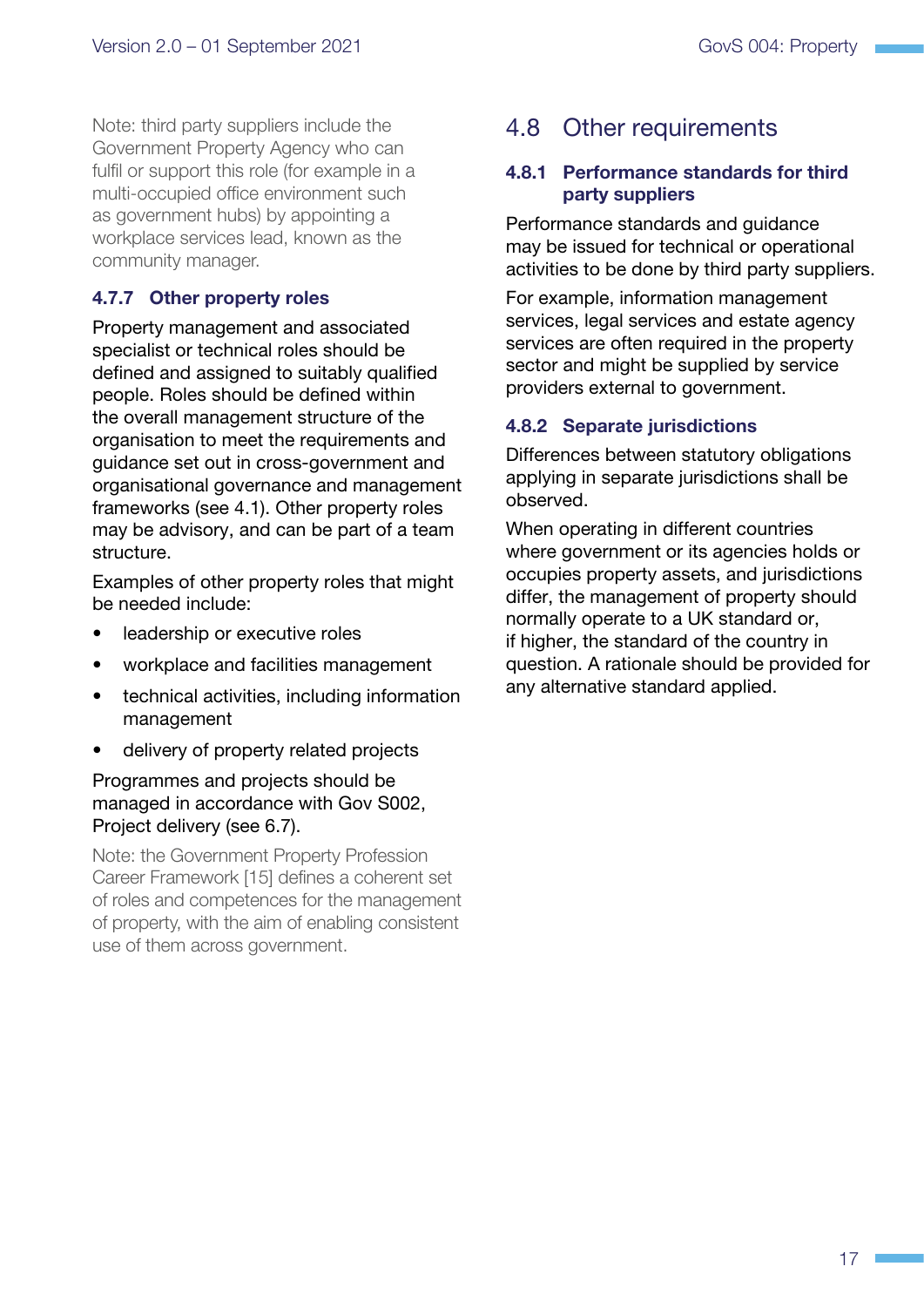<span id="page-21-0"></span>

## <span id="page-21-1"></span>5. Property Life cycle



<span id="page-21-2"></span>

### 5.1 Overview

This section covers the property life cycle, from acquisition to disposal ([see figure 3](#page-21-2)).

Throughout the property life cycle, government property assets should be managed according to the governance section of this standard ([see section 4\)](#page-9-2).

The whole life cycle of a property asset should be considered at every stage of decision making ([see 4.5\)](#page-15-1) in order to optimise the value and benefits obtained from holding the property. For practices that apply across the life cycle, [see section 6.](#page-26-2)

## 5.2 Asset acquisition (including construction)

#### 5.2.1 Justification for acquisitions

Proposals for new acquisitions should be defined, based on the organisation's property strategy and delivery plans [\(see 4.2](#page-11-2)  and [4.3](#page-13-1)).

The senior officer accountable for property strategy across government [\(see 4.7.2](#page-18-0)) should be consulted before commitment is made to a new acquisition or construction

project, and shall be consulted in accordance with property spend control requirements. Consultation should include an analysis of whether there is suitable property already available within the existing government estate to meet the organisation's need, including through adaptation [\(see 5.2.3](#page-22-0)).

Proposals for new property solutions should be justified in a business case ([see 4.5\)](#page-15-1) which should include an impact assessment that considers the wider social, economic and environmental costs and benefits. Business cases should include an options analysis showing the relative merits of refurbishment and retro-fitting of improvements to existing buildings compared with new acquisitions.

Decision-makers should decline a proposal for a building to become part of their estate that is not within the top quartile of energy performance or that would adversely affect their organisation's energy efficiency performance.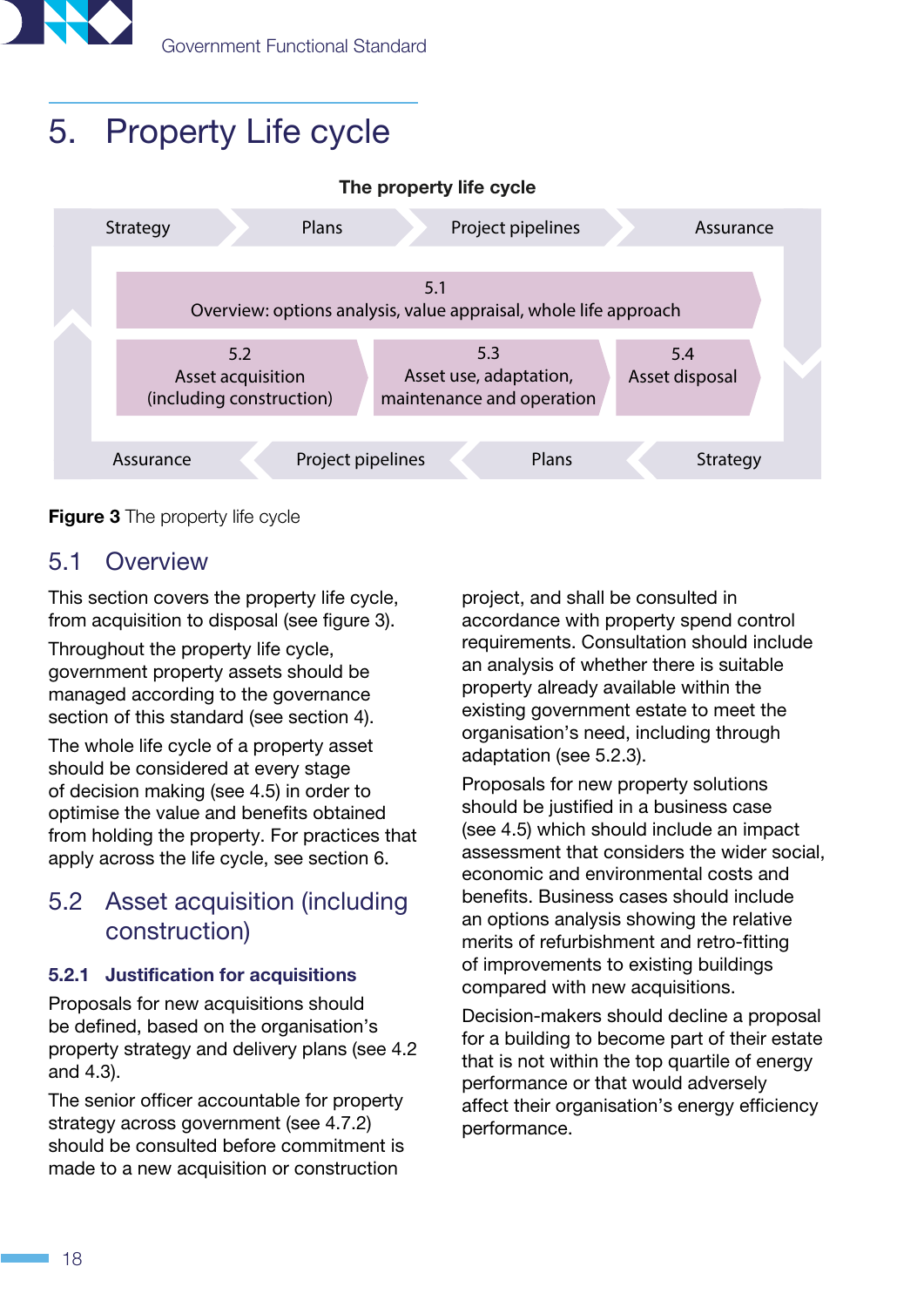The quality of business cases for construction or acquisition projects that are part of the Government Major Projects Portfolio shall be examined and validated by the Infrastructure and Projects Authority [\[7\]](#page-39-1).

#### 5.2.2 Timing of acquisitions

Dependencies between multiple projects in a programme such as a disposal and replacement acquisition should be identified and actions planned to ensure that critical relationships (such as notice periods, vacation, fit-out, and move-in dates) are aligned, avoiding double running costs or temporary lack of accommodation. Related projects should be linked in the organisation's strategic asset management plan ([see 4.3.3\)](#page-13-2).

If there is a need for commercial activity to acquire new property, the market should be engaged early and requirements set to be accessible to as many suppliers as possible.

Commercial acquisitions shall follow GovS 008, Commercial, and should comply with national procurement policy and authorisation arrangements.

If a proposed property solution is subject to HM Treasury or Cabinet Office approval (including any spend control) [\(see 4.5](#page-15-1)) early engagement should demonstrate inprinciple compliance with the sponsoring organisation's property strategy ([see 4.2.3\)](#page-11-3) and with the cross-government property strategy [\(see 4.2.2](#page-11-1)) and other requirements ([see 4.8\)](#page-20-3). Engagement should be facilitated through inclusion in the property event pipeline of the organisation's strategic asset management plan [\(see 4.3.3](#page-13-2)) prior to engaging with spend control.

#### <span id="page-22-0"></span>5.2.3 Investment options

Managers responsible for property acquisition should consider investment options using relevant analysis and undertaking stakeholder engagement before deciding a procurement pathway. The choice between acquiring a new building and re-using an existing asset by adaptation or extension should be addressed explicitly in options analysis, using whole life cost methodology.

The relevance and importance of community, place, heritage, environmental quality and accessibility should be considered as part of the benefits realisation plan in the business case for any new investment, using relevant stakeholder inputs.

#### 5.2.4 Adaptation: investment in current property assets

Decisions to invest in refurbishment, extension or other adaptation of buildings should be taken with regard to an assessment of the whole life cost of retaining the property (identifying historic, current and future maintenance and service charge liabilities) and of any alternatives, including potential estate rationalisation, disposals or acquisitions.

Whoever is responsible for initiating expenditure on property projects shall ensure that the relevant finance team is provided with whole life asset management cost profiles for budgeting purposes.

Plans should take into account the possible need to adapt buildings and land management to the effects of climate change.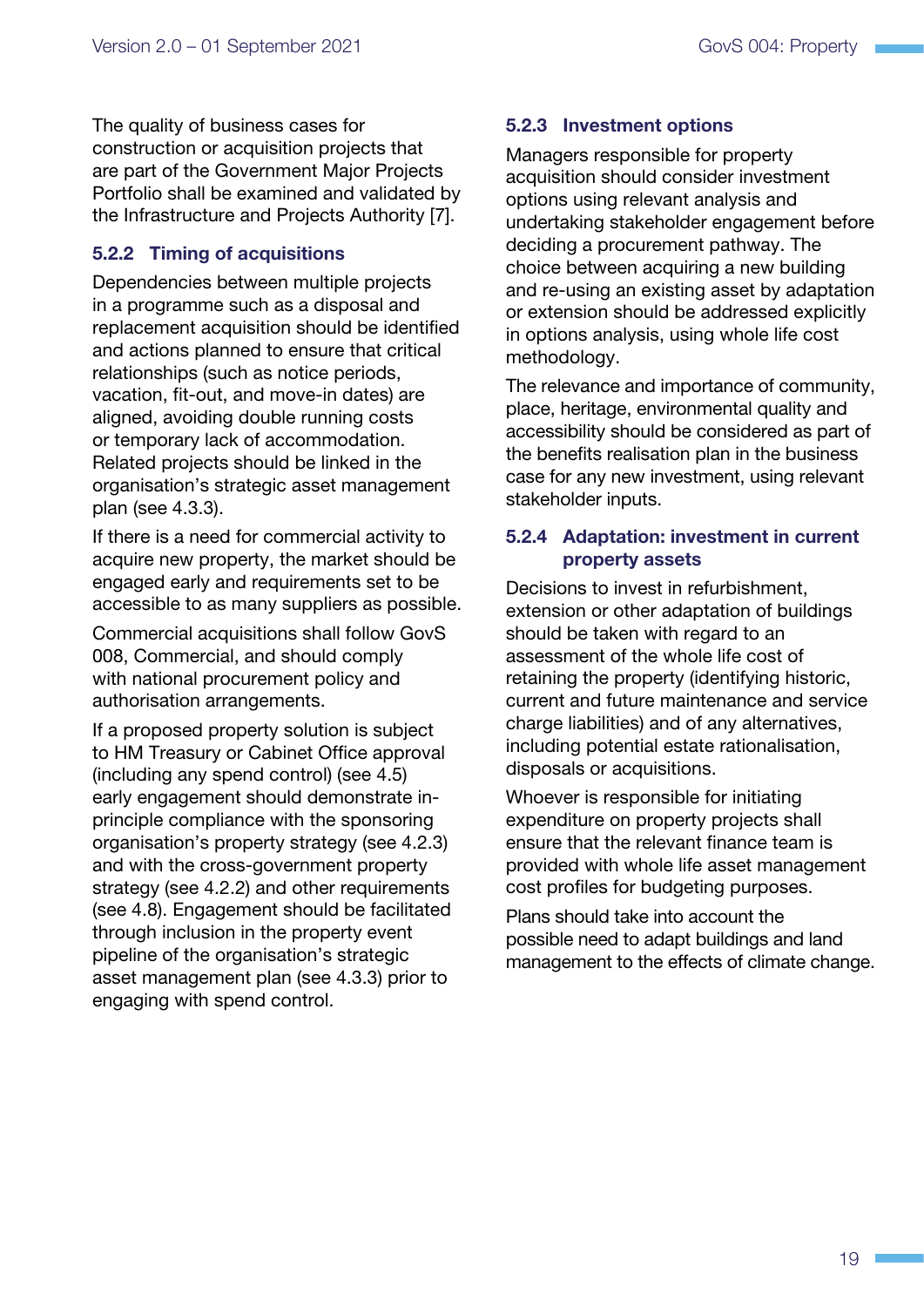<span id="page-23-0"></span>

#### 5.2.5 New building projects

New-build property solutions shall comply with cross-government and organisational requirements and standards, as defined in the management framework [\(see 4.1](#page-9-1)).

Projects for constructing new or adapting existing government buildings should take account of:

- government guidance on project initiation including Transforming Infrastructure Performance [\[20,](#page-39-1) [66\]](#page-41-0)
- the whole life cost of holding the asset for its design life
- government policy for climate change and guidance provided in the Net Zero Estate Playbook [[51\]](#page-40-0)
- common minimum standards for construction, and associated government guidance [\[21\]](#page-39-1)
- government buying standards [[22](#page-39-1)]
- current options for modern methods of construction
- requirements of this standard relating to property management
- government hubs policy and its associated design guide [[23](#page-39-1)]
- relevant management practices, including those for building information management ([see 6.3\)](#page-27-1) workplace and facilities management ([see 6.8\)](#page-32-1), sustainability [\(see 6.10\)](#page-34-1), health and safety, security and wellbeing ([see 6.11](#page-35-1))

Design of government buildings shall follow design guides adopted in crossgovernment and organisational management frameworks, such as guidance for the design of offices, schools, hospitals, or prisons.

Government buying standards set minimum requirements for building performance in making additions to the government estate [\[22\]](#page-39-1). When options are being assessed, a costed option to achieve a higher rating than the minimum shall be evaluated.

Note: performance requirements may be assessed using BREEAM ratings, such as 'Excellent' for new buildings and 'Very Good' for refurbishment. The RICS Ska Rating might be a useful alternative for projects with a short design period.

Note: A workplace design guide is published by the Government Property Agency [\[23\]](#page-39-1) A National Design Guide is published by the Ministry of Housing, Communities and Local Government [\[24](#page-39-1)] The Construction Playbook provides advice on the assessment, procurement and delivery of public sector works projects and programmes [\[25\]](#page-40-0).

Managers of construction projects should make arrangements for efficient transition into operational phases as an integral part of the project from the outset, maintaining attention to them throughout the project.

Note: Guidance on transitions from construction to operational phases has been provided in a publication on Government Soft Landings [[19](#page-41-1)].

## <span id="page-23-1"></span>5.3 Asset use, adaptation, maintenance and operation

#### 5.3.1 Overview

Managing the use, maintenance and operation of property assets secures value for money, and contributes to the government's sustainability objectives. Whole life management practices should be followed [\(see 6.2](#page-27-2)).

#### 5.3.2 Users

Users of government buildings should be enabled to contribute towards keeping them in good condition and fit for purpose by reporting issues and making suggestions for improvements. Suggestions should be acknowledged, assessed and acted on if found to be beneficial, practical and affordable.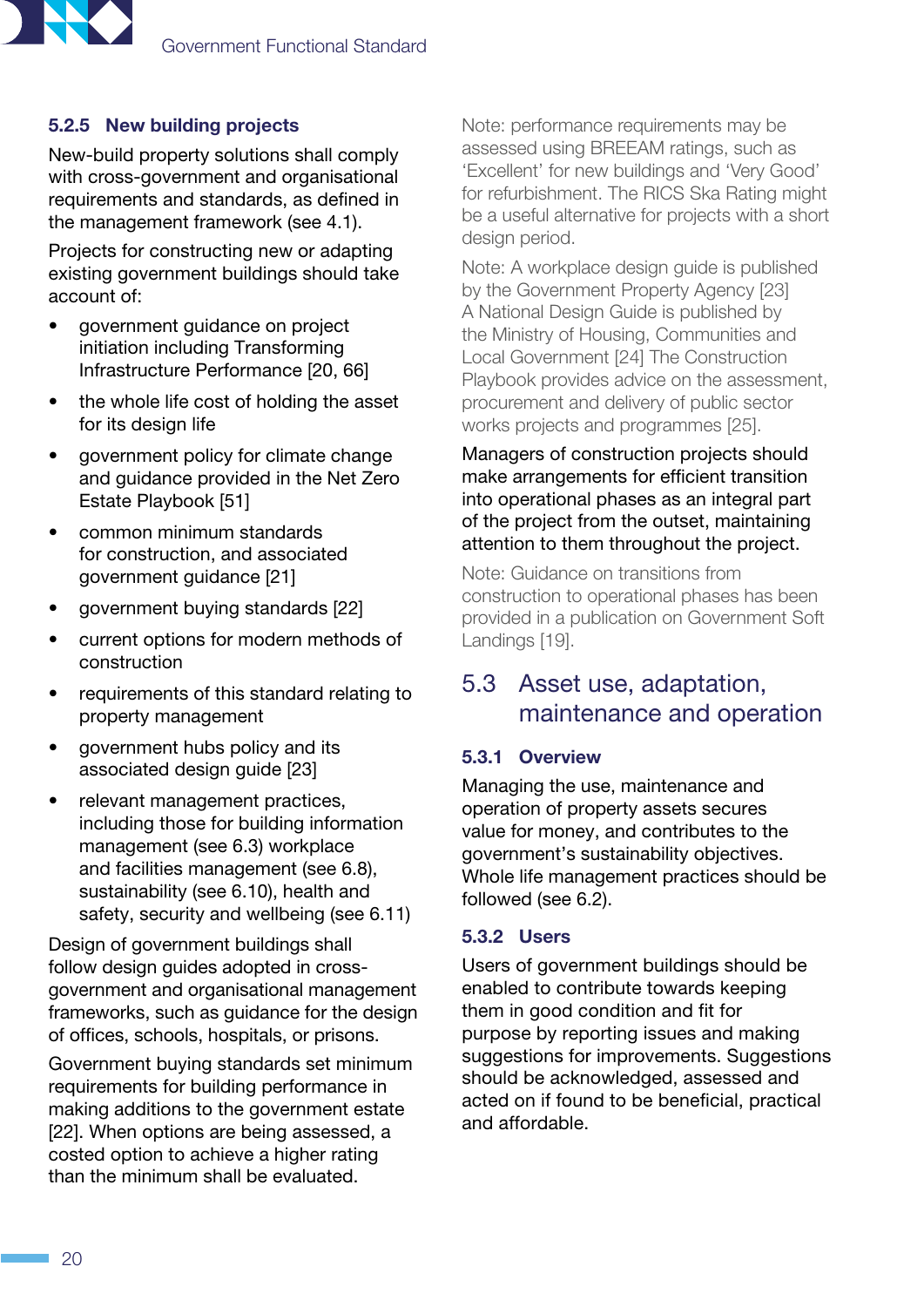Employees with specific needs should be made to feel welcome and enabled to operate to their full potential as independently as possible with dignity and ease of access to all facilities [[28](#page-40-0)].

Workplace and facilities managers ([see](#page-20-2)  [4.7.7](#page-20-2)) are responsible for ensuring regular assessment of building accessibility arrangements. Arrangements shall comply with statutory requirements, and should aim for a higher standard where possible.

#### 5.3.3 Maintenance and operation

Government property should be managed to achieve decarbonisation ([see 6.10](#page-34-1)) and value for money throughout the life of the asset, by adopting an acceptable and sustainable standard of maintenance. Annual budgets and business plans should include sufficient resources for this purpose.

Commercial arrangements and maintenance contracts shall comply with GovS 008, Commercial [\(see 6.12](#page-36-1)) and with spend control arrangements for workplace and facilities management operated jointly between the Commercial and Property functions.

Maintenance cycles should be designed and implemented to ensure that they comply with contractual obligations (such as those for leasehold assets) and achieve agreed standards for sustainability ([see](#page-34-1)  [6.10\)](#page-34-1) and safety ([see 6.11](#page-35-1)). If they are failing to meet such obligations, alternative property solutions should be evaluated.

A maintenance strategy should be regularly updated and aligned to the strategic asset management plan. Maintenance should include routine replacement, remedial action and certification, done in association with normal project planning and management activity (see GovS 002, Project delivery).

Operational handbooks should be updated to reflect any changes resulting from maintenance.

Condition and energy surveys shall be conducted regularly and at least every five years to ensure that management information is available for quarterly reporting and can be used as a basis for budgeting expenditure on repair, replacement and refurbishment. Allowance should be made for historic, current and future maintenance liabilities (including service charge liabilities under a lease and the final dilapidations settlement).

Building and land assets shall be assessed regularly for safety risks. Risks identified shall be recorded, notified to management, and minimised ([see 6.4\)](#page-30-2).

#### Land that is contaminated should be assessed for remediation to determine the action required to bring it to an acceptable standard of environmental quality.

Note: Crown Commercial Service issues guidance on contracting facilities management agreements and the operation of the relevant spending controls. These are operated jointly with the Office of Government Property.

Note: a number of tools to support estates teams to develop business case proposals for maintenance investment have been developed by the Office of Government Property and issued to departmental Directors of Estates. One of these is: Responsible Maintenance, A guide for Accounting Officers, Executive Committees and Boards [[29](#page-40-0)].

#### 5.3.4 Retention or disposal of property assets

Prior to lease events and other opportunities to release or redeploy an asset, consideration should be given to whether the asset continues to be an effective and essential part of the organisation's property portfolio. Opportunities for disposal should be taken if a positive business case can be made. Delivery plans should be updated accordingly. Guidance on disposals should be followed ([see 5.4\)](#page-25-1)[[33](#page-40-0)].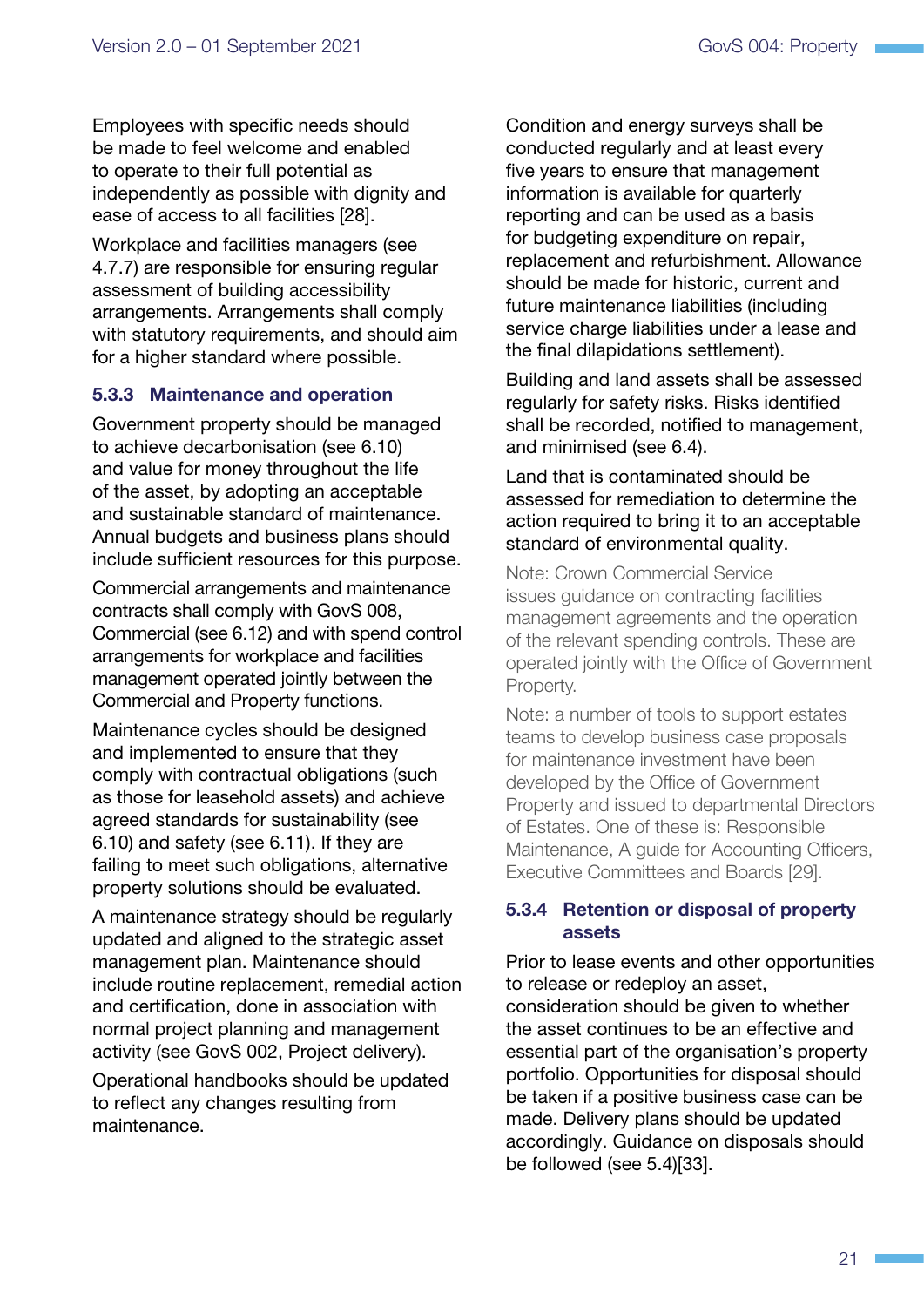<span id="page-25-0"></span>

If property assets are retained out of necessity when they are sub-optimal or below standard, proposals should be included in the strategic asset management plan for improvement or replacement [\[10\]](#page-39-1).

## <span id="page-25-1"></span>5.4 Asset disposals

When government assets under any tenure become surplus to requirements they should be evaluated for disposal including transfer into new uses, giving precedence to uses that are government priorities. Consideration of leasehold property should include term, lease breaks and conditions.

To avoid unnecessary costs in transfers of property between public bodies, sales of freehold by government organisations shall be preceded by consultation with other public sector bodies through the Register of Surplus Land maintained by the Office of Government Property. Properties that are to be sold on the open market should be offered for sale through an easily accessible portal.

Note: accessible portals include the Government Property Finder system [\[30, 31](#page-40-0)].

Planned freehold disposals should be identified in the disposals pipeline of the organisation's strategic asset management plan ([see 4.3.3](#page-13-2)). Government property organisations that are known to have an interest should be consulted directly before adding the property to the register.

Disposals of surplus property should be made in accordance with published guidance and should be supported by a business case ([see 4.5\)](#page-15-1) which should contain an appraisal of the options and benefits of the disposal in the context of the wider public sector and to secure value for money.

Where surplus property has previously been acquired through compulsion, or a threat or perceived threat of compulsion, an assessment should be carried out at an early stage in accordance with Guidance on Compulsory Purchase and the Crichel Down Rules [\[32](#page-40-0)].

Note: see published guidance on the Disposal of Government Property [\[33](#page-40-0)].

Organisations owning freehold property should maintain a strategy for disposals that includes assessing the potential of their existing assets for alternative beneficial uses. Options under consideration for disposal should be included in the strategic asset management plan ([see 4.3.3](#page-13-2)) to facilitate cross-government appraisal of potential portfolio reconfiguration.

Active disposal strategies should allow for:

- obtaining the necessary approvals (internal and external)
- complying with lease conditions or other tenure obligations
- remediation if required
- marketing to obtain best value
- arrangements for tendering and selecting a purchaser or developer
- handling of conditional and unconditional offers and any material variations through to completion
- giving local authorities opportunity to gain priority bidder status
- records of properties that have been sold being retained in accordance with agreed practices ([see 5.4\)](#page-25-1)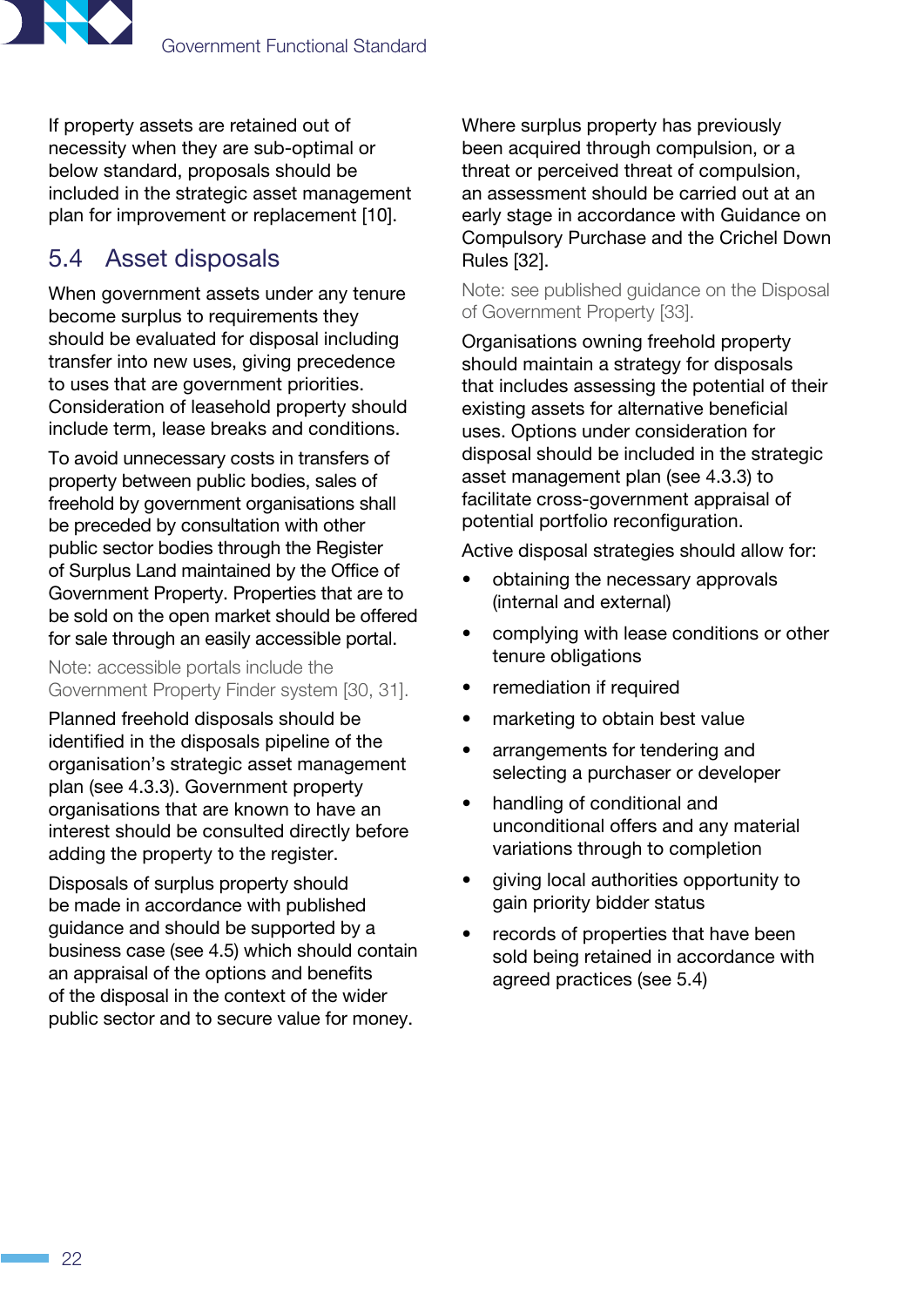## <span id="page-26-2"></span><span id="page-26-0"></span>6. Property management practices

#### Property management practices

|  |                                       | 6.1                                                            |                                                                      |                                                               |  |
|--|---------------------------------------|----------------------------------------------------------------|----------------------------------------------------------------------|---------------------------------------------------------------|--|
|  | Knowledge                             | Planning                                                       | Overview:<br>Capability                                              | <b>Delivery</b>                                               |  |
|  |                                       |                                                                |                                                                      |                                                               |  |
|  | 6.2<br>Whole life asset<br>management | 6.3<br>Information<br>management                               | 6.4<br><b>Risk</b><br>management                                     | 6.5<br>Capability<br>assessment                               |  |
|  | 6.6<br>Asset<br>management            | 6.7<br><b>Property related</b><br>programmes and<br>projects   | 6.8<br>Workplace<br>and facilities<br>management                     | 6.9<br>Information and<br>communications<br>technology        |  |
|  | 6.10<br>Sustainability                | 6.11<br><b>Health and</b><br>safety, security<br>and wellbeing | 6.12<br>Financial,<br>commercial and<br>legal aspects of<br>property | 6.13<br><b>Delivery</b><br>organisations<br>and third parties |  |
|  | 6.14<br>Learning from experience      |                                                                |                                                                      |                                                               |  |
|  |                                       |                                                                |                                                                      |                                                               |  |

<span id="page-26-1"></span>**Figure 4 Property Management Practices**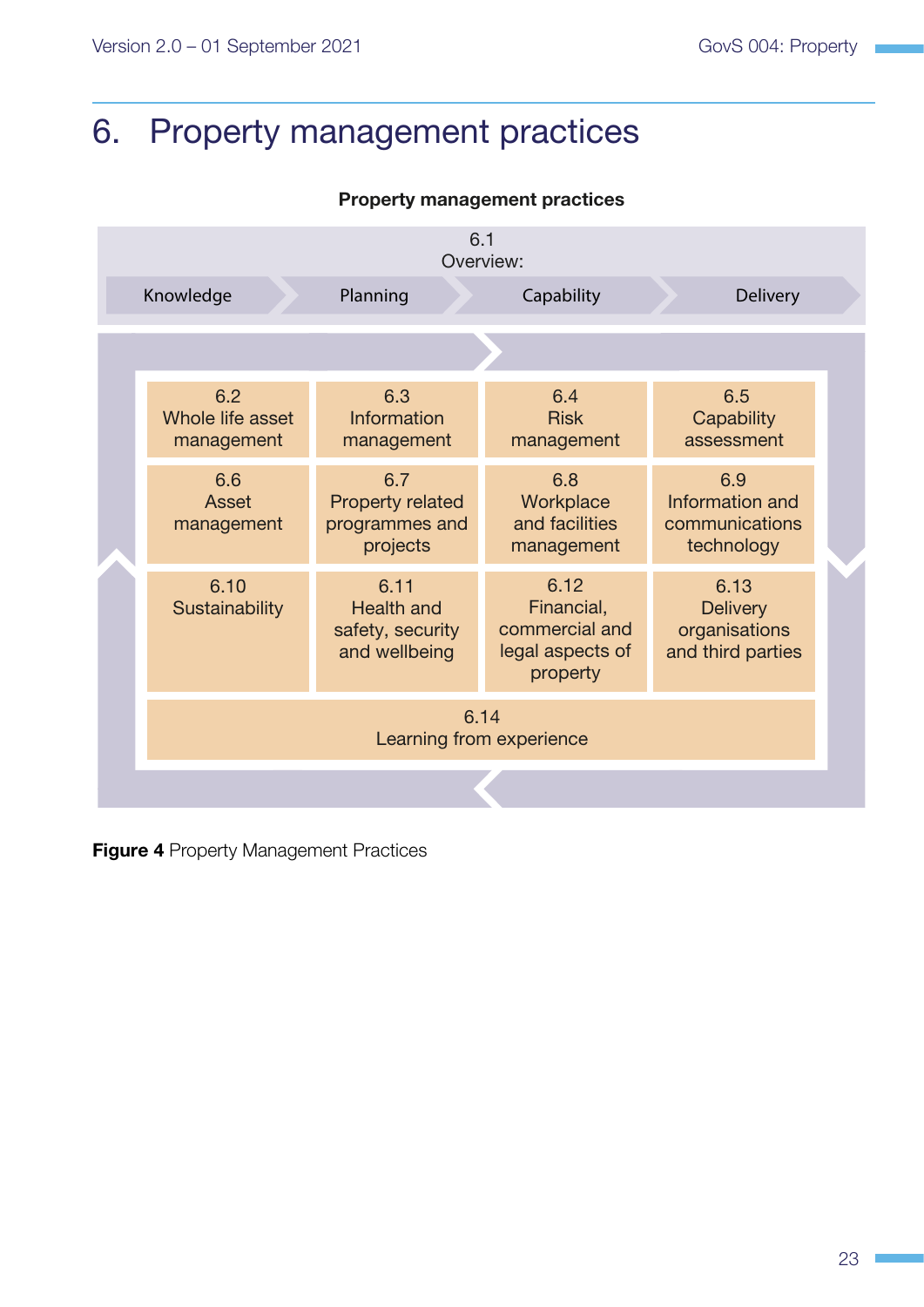<span id="page-27-0"></span>

## 6.1 Overview

This section covers practices which apply across the property life cycle.

The diverse practices required for different aspects of property management interact with one another in the overall management of the government estate. They contribute to a management cycle comprising:

- gathering knowledge about the estate [\(see 6.3](#page-27-1), [6.4](#page-30-2))
- making plans for change or investment (see [6.6](#page-31-2), [6.7](#page-31-1))
- assembling capability and capacity (see [6.5\)](#page-30-1)
- delivering the required outcomes (see [6.8,](#page-32-1) [6.9](#page-34-2), [6.10](#page-34-1), [6.11](#page-35-1))

With appropriate feedback loops, each practice can support continuous improvement and integrated ways of working across government and in organisations.

## <span id="page-27-2"></span>6.2 Whole life asset management

#### 6.2.1 Overview

Appropriate tools at national and international levels, such as international cost management standards [\[17\]](#page-41-1) and current rules of measurement should be used to determine the whole-life costs of government property assets consistently and to support estate management activities such as:

- feasibility studies
- development appraisals
- cost planning and control
- maintenance and inspection
- comparison between tenders
- major refurbishment
- valuation of assets and liabilities
- dispute resolution and audit

Reference to these calculations should be made in following guidance on spend control approvals [\[2,3](#page-39-1)].

## <span id="page-27-1"></span>6.3 Information management

#### 6.3.1 Record keeping (overview)

Accurate and up-to-date information about the status of government property assets is essential to provide objective evidence for decision-making, so that the estate can be managed effectively and efficiently.

Organisations shall record and maintain accurate and up-to-date records of each of its property assets. This should be done in accordance with data standards issued for cross-government purposes as defined in the management framework ([see 4.1\)](#page-9-1), and a classification of strategic and non-strategic assets ([see 6.3.2](#page-28-0) and [6.3.3](#page-28-1)).

Information on strategic property assets (land, buildings and infrastructure) should meet the requirements set for the central government property database.

Information on non-strategic assets (such as individual components of a building) shall be recorded in the organisation's own property management data systems.

Building information models [\(see 6.3.7](#page-30-3)) should be constructed for each asset whenever possible and practical.

Note: the government's central property database (e-PIMS) is being superseded by a digital national asset register, InSite. A data standard [[34](#page-40-0)] has been issued to guide departmental data structures and inputs to the register.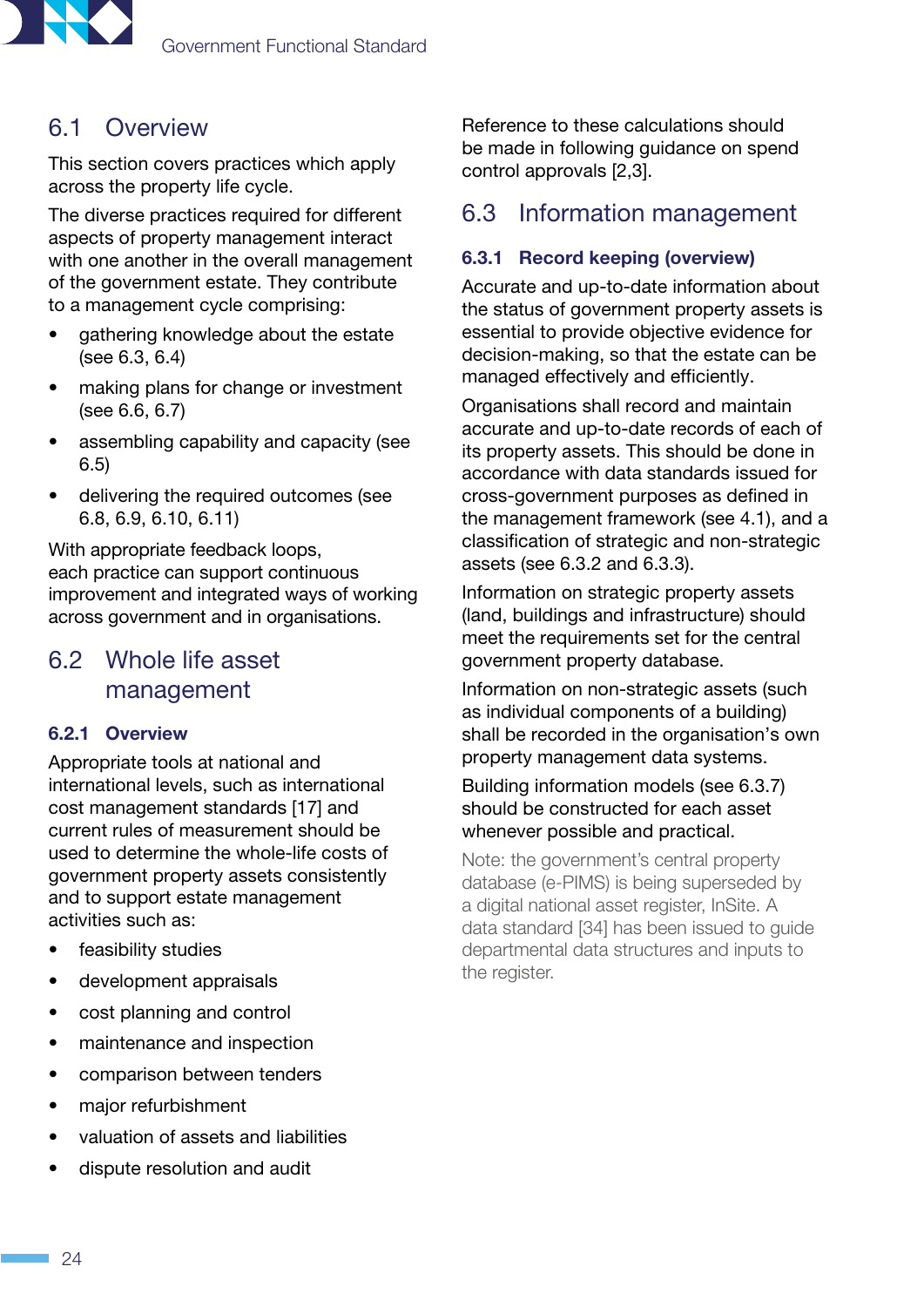#### <span id="page-28-0"></span>6.3.2 Records for strategic and nonstrategic assets

Records of strategic property assets should include:

- location
- physical attributes (size, accessibility, condition, basic floor plans)
- use (occupation)
- use status (interim, permanent, proposed, etc.)
- tenure
- quality (suitability, fitness for purpose)
- valuation, and liabilities
- employee numbers accommodated (both as headcount and full time equivalent)
- space utilisation
- utility consumption
- overall property costs
- appropriate volume metrics (such as number of visitors, storage space, or vehicles)

Note: information required for crossgovernment property records (InSite) is specified by the Data Standard issued by the Office of Government Property.

#### The records of non-strategic assets should include:

- asset classification
- count (quantity or unit of measure)
- location (site, building, area of building)
- condition (date of last condition survey, operational status, life expectancy)
- maintenance (dates of last inspection and next inspection)

Note: guidance on recording asset data is provided in the FM Asset Data Standard [\[26\]](#page-40-0) Informative notes should be added to asset records if any asset has potential for an alternative use that would exceed its value in existing use or could deliver a government priority.

Note: see the Government Financial Reporting Manual for more on asset classification [\[35\]](#page-40-0).

#### Metric units of measurement shall be used for all property records. Other measurement units may be used in addition to metric if necessary.

Note: metric units are defined in the international system of units, and include metres, square metres, and hectares.

#### <span id="page-28-1"></span>6.3.3 Information about the condition of property assets

Accurate information about the condition of government property assets supports decision making, and is required [\(see 4.5\)](#page-15-1), collected and standardised in accordance with Facilities Management Standard FMS 002: Asset Data. Regular condition surveys may be linked to the discharge of landlord or tenant obligations or may be carried out by a third party.

Condition surveys should be undertaken by practitioners with the necessary competence, and presented to convey essential information clearly to decision makers. Condition surveys should:

- consider maintenance requirements (backlog, priority repairs, a summary of foreseeable future needs)
- support interpretation of space utilisation and user satisfaction information
- support the calculation of whole life costs

Condition surveys should include:

- the asset register or inventory
- statutory compliance audit
- condition of building fabric, structure and structural components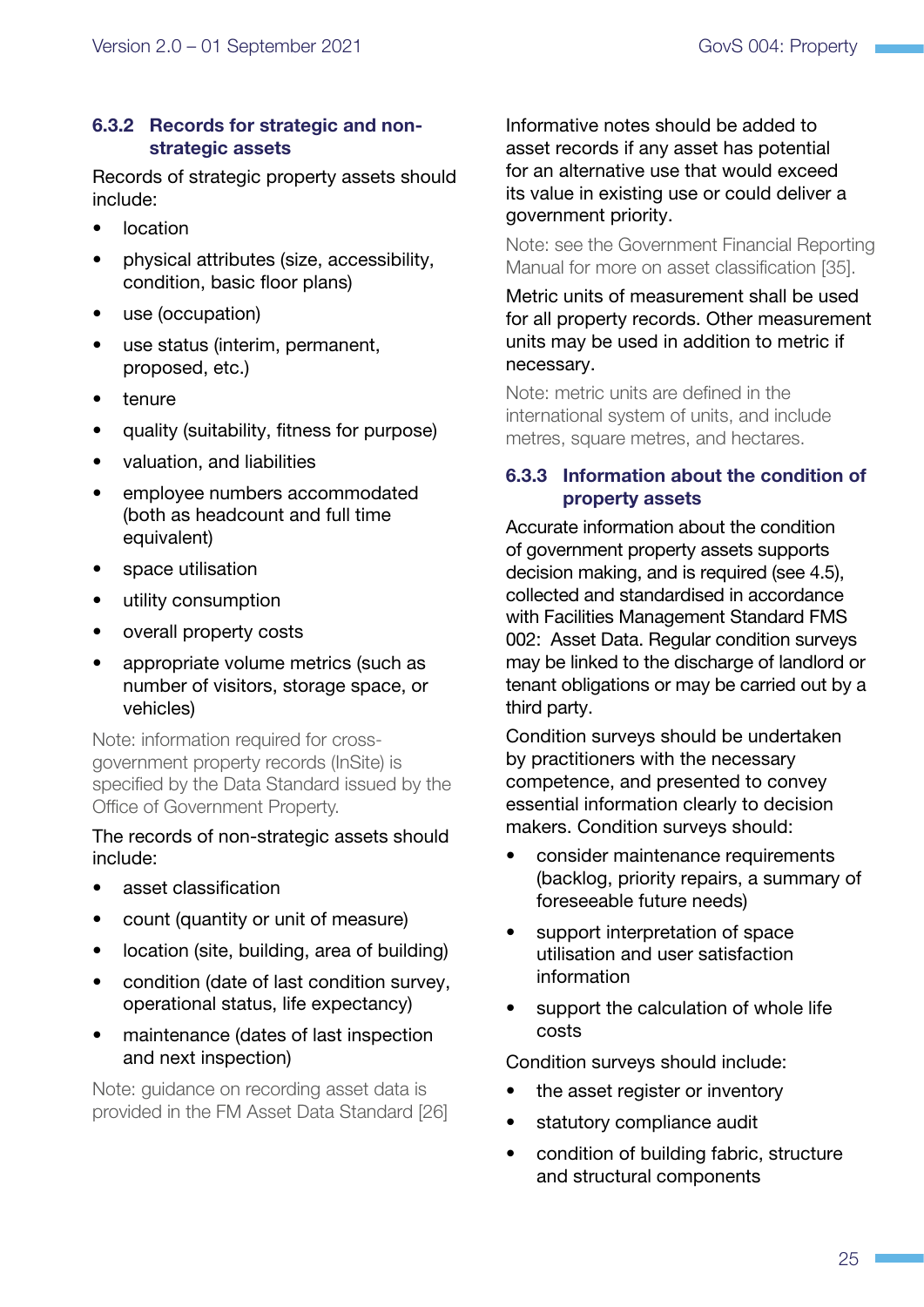

- component life cycle replacement advice
- mechanical and electrical equipment
- energy surveys
- health and safety records
- access and space management metrics

Condition surveys may be customised to suit the needs of the organisation and its activity sector.

#### <span id="page-29-0"></span>6.3.4 Record keeping for health and safety

Organisations shall maintain records ([see](#page-27-1)  [6.3.1\)](#page-27-1) of key components of building structures that could have implications for health and safety, and ensure that appropriate inspection regimes by competent people are in place. The responsible person shall:

- take into account the design life of components and any specific known risks
- consider any need for life cycle replacement
- review newer information and standards that might affect the acceptability of older components or methods of construction
- ensure that they hold series of adequate condition data
- take a proportionate, risk- based approach to investigation that gives due consideration to the users of the building, its age and condition, and the possible impact of reduced maintenance over time

#### Health and safety files shall be handed over at the end of projects, to ensure continuity with retained knowledge.

Note: the Health and Safety Executive provides guidelines and information relating to a range of property management topics, aiming to keep employees safe and well [\[57](#page-41-0)].

Note: Construction and property industry interests have created a Building Safety Charter, which is recommended by the Ministry of Housing, Communities and Local Government (MHCLG) to all involved in developing, managing or maintaining government buildings [[58](#page-42-0)]. The charter anticipates reforms to the building safety system overseen by MHCLG, reflecting changes to legislation and best practice.

#### 6.3.5 Information and data security

#### Information and data should be:

- retrievable by those who need it and are authorised to use it
- held securely, in accordance with statutory, organisational and (where applicable) contractual requirements
- managed in accordance with GovS 007, **Security**
- recoverable for as long as necessary to meet timescales required for historic records

The status of the data (including confidence level and currency), its provenance and security classification should be clear.

#### 6.3.6 Performance reporting

Government organisations should monitor and report on the performance of their estate using the metrics specified for use across government and in the organisation's management framework [\(see 4.1](#page-9-1)). Reporting shall include benchmarking and data required for reporting to Parliament in the State of the Estate report or as may be requested by the senior officer accountable for crossgovernment property strategy [\(see 4.7.2\)](#page-18-0).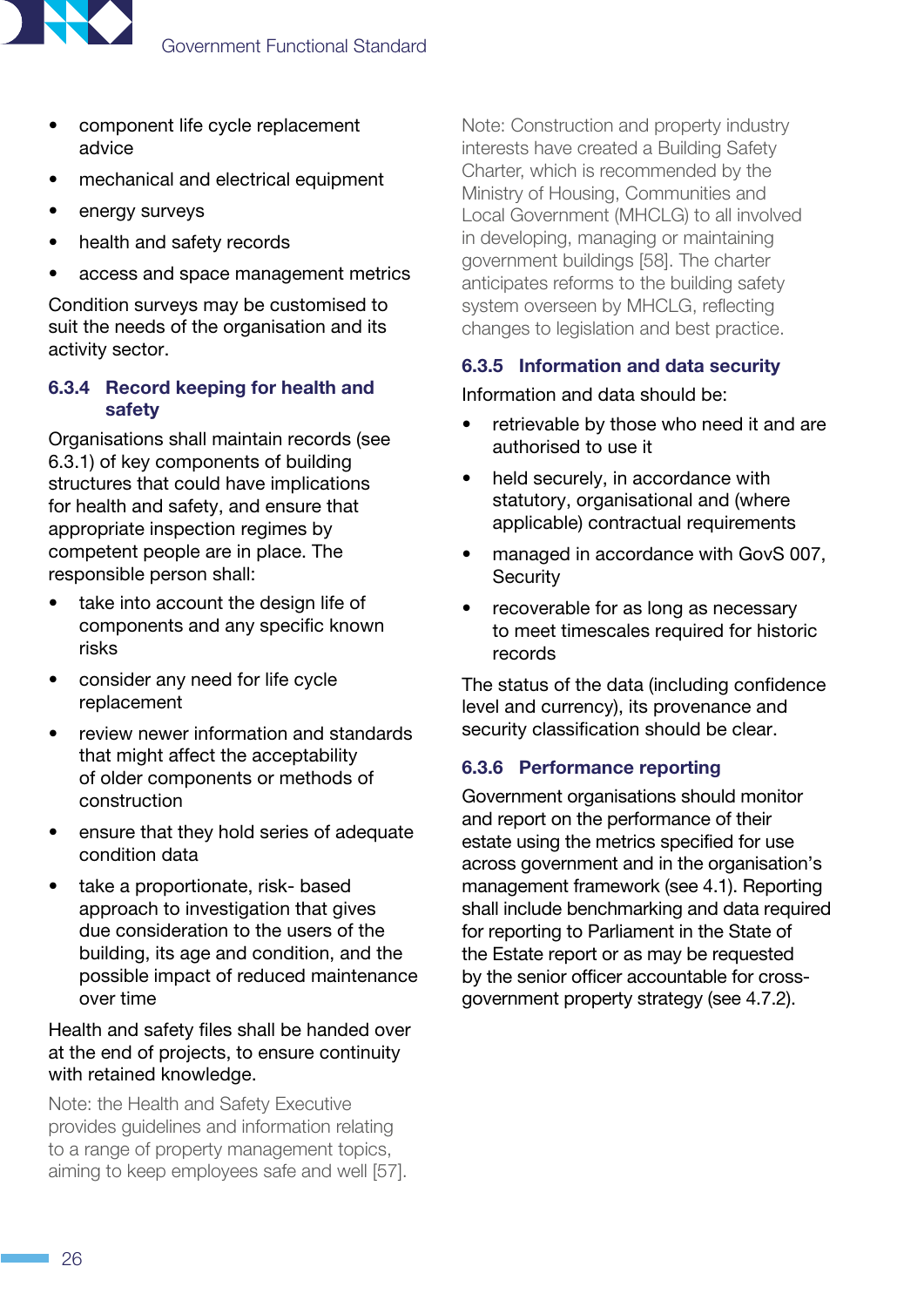#### <span id="page-30-3"></span><span id="page-30-0"></span>6.3.7 Building information modelling

Building information modelling (BIM) shall be used for government building projects as defined in the management framework, and shall be undertaken in accordance with the prevailing modelling standards [\[36\]](#page-41-1). The digital representation should be used:

- to add value in the design phases of a property asset and to guide construction and building management throughout the life of the asset
- as a collaboration and information exchange platform for those involved in the development, operation and maintenance of assets
- as a shared knowledge resource and basis for decisions, with the aim of reducing costs, facilitating operations and enhancing user experience

Procurement of digital models for government buildings should take advantage of opportunities for the UK construction sector to demonstrate leadership in building information management.

Note: a published series of BIM standards and publicly available specifications (PAS) can be consulted for the requirements to implement BIM in the UK [\[37\]](#page-41-1).

## <span id="page-30-2"></span>6.4 Risk management

Risk shall be managed throughout the property life cycle to minimise physical, financial and other liabilities. A defined framework for risk management should cover risk assessment, controls and mitigation, addressing matters that are important to the organisation. Strategic or major risks should be defined.

Plans for mitigation of risk should be regularly reviewed. Strategic or major risks should be referenced in the organisation's strategic asset management plan.

Plans for resilience should cover events or circumstances which might adversely affect the estate, so that the organisation can maintain business continuity in the event of disruption.

Note: guidance on risk management can be found in the Orange Book [[14\]](#page-39-1) and in Cabinet Office guidance [\[38\]](#page-40-0).

## <span id="page-30-1"></span>6.5 Capability assessment

#### 6.5.1 Overview

The senior officer accountable for property management in an organisation [\(see 4.7.5](#page-19-0)), advised by their Head of Profession, should recruit competent employees, including professionals, and should ensure that their workforce is trained and skills kept up to date. A capability and capacity review shall be undertaken regularly to ensure business needs can be met by the available human resources.

Organisations should use resources provided centrally to benchmark and drive their recruitment, induction, training and development programmes, in compliance with GovS 003, Human resources.

#### 6.5.2 Induction and training

Induction and training shall be provided to ensure that staff engaged in the management of property can work safely and effectively as soon as is practical.

Induction should include ensuring that security clearance has been granted to suit the role being undertaken.

The management of training should include:

- an analysis of training needs
- a training strategy
- development and maintenance of briefings and courses (including those delivered online)
- monitoring the effectiveness of training provided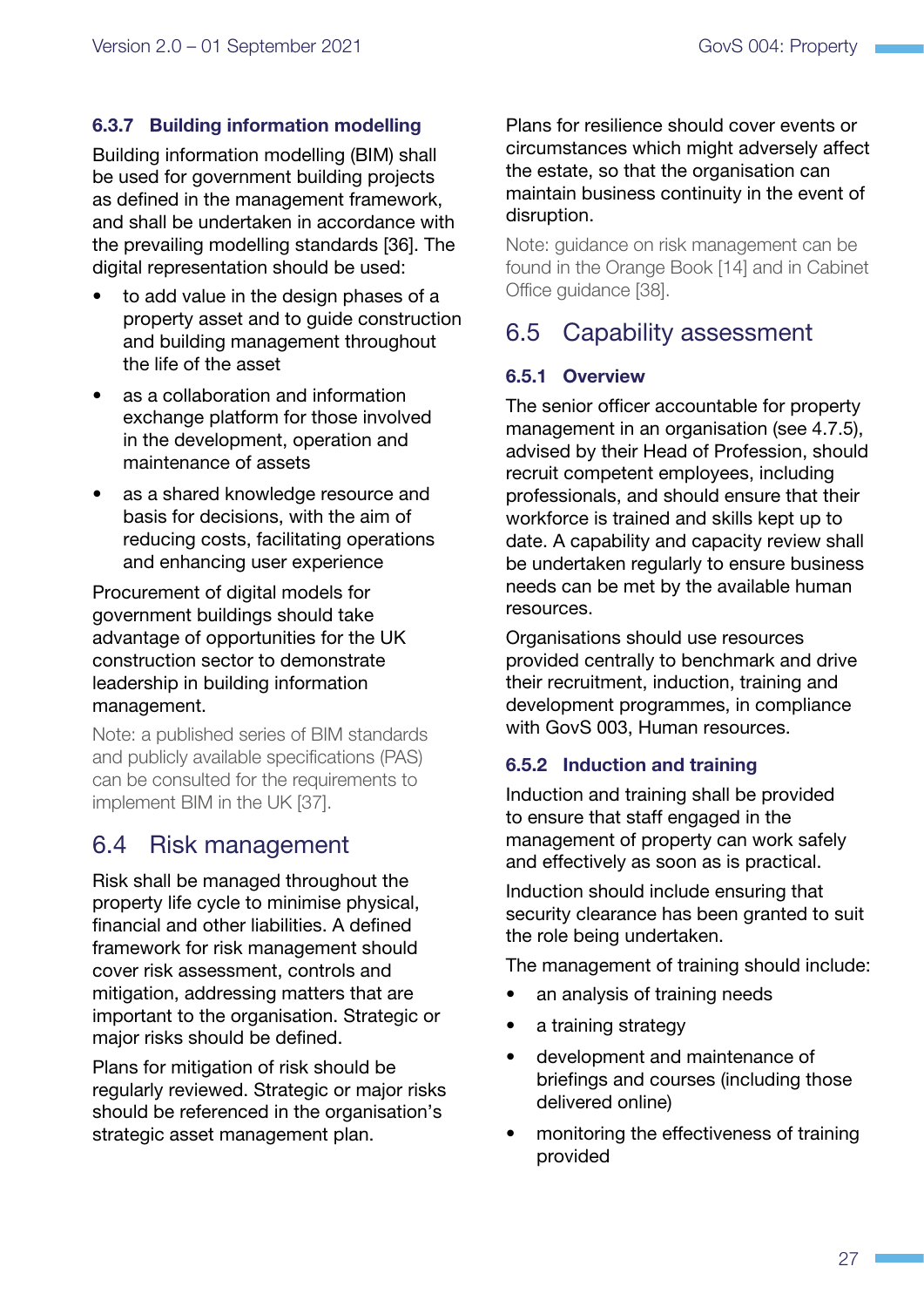<span id="page-31-0"></span>

Reasonable adjustments to the working environment should be made to suit individual circumstances.

#### 6.5.3 Professional development

Professional standards for working in government property should be defined and levels of ability linked to external qualifications. A learning and development curriculum, access to on-the-job training, networking, mentoring and development opportunities should be provided.

Talent management and staff development should fill skills gaps and provide leadership for property management within organisations and across government, taking account of the prevailing property career framework.

Note: see the Government Property Career Framework [\[15\]](#page-39-1).

## <span id="page-31-2"></span>6.6 Asset management

Government property holdings require adiustment to current circumstances as often as necessary. Asset-holding organisations should engage continuously in strategic asset management, the alignment of property assets to the aims and objectives of their organisation.

Regular review of each property asset and benchmarking should enable the review of property portfolios with accurate calculation of total costs on a whole life basis.

Relevant specialist advice such as valuation, cost and liability estimation, whole-life accounting, and preparation of investment strategies should be obtained whenever necessary.

Conclusions should be summarised in strategic asset management plans, which are an intrinsic part of the government system for continuous asset management [\(see 4.3.3](#page-13-2)).

Note: The International Organization for Standardization has published a suite of standards ISO 55000, 55001 and 55002 to provide guidance on asset management. ISO 55000 and 55001 are standards setting out internationally recognised core elements of an Asset Management system. ISO 55002 provides guidance on the application of ISO55001 [\[39\]](#page-41-1).

Note: Guidance is also published by national professional bodies, such as the Royal Institution of Chartered Surveyors and the Institute for Asset Management [[11](#page-41-1), [40](#page-42-0)].

## <span id="page-31-1"></span>6.7 Property-related programmes and projects

A project management approach should ensure delivery of property solutions on time, to the required quality, within agreed cost expectations, and should realise the required outcomes and benefits.

Changes to a property portfolio, such as new construction, lease or freehold acquisitions, refurbishment, relocations or disposals, should be managed as programmes or projects in accordance with GovS 002, Project delivery.

If a project involves construction, a recognised industry standard methodology should be followed, and used to generate programme milestones.

Projects involving procurement shall follow national procurement policy, the Commercial functional standard, GovS 008, and relevant frameworks managed by Crown Commercial Service [[41\]](#page-40-0).

Projects requiring the relocation of activities to existing, new or refurbished property should involve stakeholders in a comprehensive assessment of needs during the design of the facility.

Contracts for new or refurbished facilities shall include operational handbooks (or equivalent documentation) as well as post-construction operational advice and support, in the interests of safety and operational efficiency.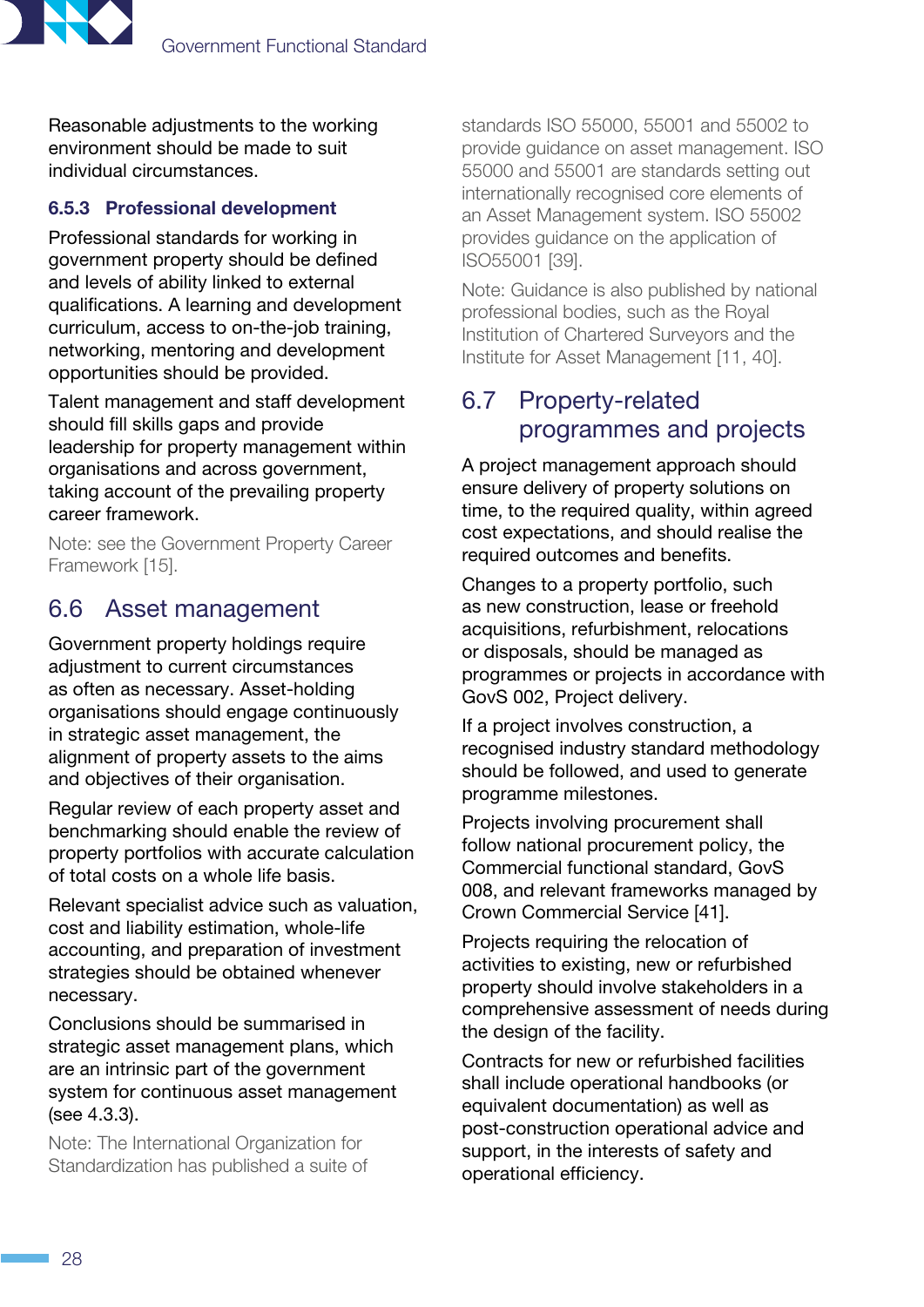<span id="page-32-0"></span>Post-occupancy evaluation and feedback should be given to design and construction teams to inform future practice. Useful intelligence should be stored in the building information model [\(see 6.3.7](#page-30-3))

Note: an example of an industry standard methodology is the Plan of Work from the Royal Institute of British Architects [\[42\]](#page-42-0).

Note: Government Soft Landings produced by the Cabinet Office and approved by the Government Construction Board provides guidance on transitions and meeting the requirements of end users [\[19\]](#page-41-1).

## <span id="page-32-1"></span>6.8 Workplace and facilities management

#### 6.8.1 Overview

The purpose of workplace and facilities management is to maintain the quality and functionality of assets in use, ensure that work environments meet the needs of users, support productivity, and provide services that enhance the public user and employee experience.

A strategy for workplace and facilities management should set appropriate service standards in line with the organisation's needs and develop a sourcing strategy defining the elements that will be delivered within the organisation or by external suppliers respectively.

Note: technical and operational advice is given in the FM Asset Data Standard and FM Service Standard [\[26, 27,](#page-40-0) [8\]](#page-39-1).

#### 6.8.2 Standards for workplace and facilities management

Recognised standards for workplace and facilities management shall be used as the basis for defining the services needed, regardless of whether the services are provided through in-house operations or outsourced to a delivery organisation ([see](#page-37-1)  [6.13\)](#page-37-1).

The scope of workplace and facilities management should reflect the purpose and use of the asset and include, but not be limited, to:

- security
- cleaning
- waste management
- catering
- support services, such as reception, porterage, mail rooms, charging points
- grounds maintenance
- building fabric, mechanical and electrical inspections and maintenance
- environmental management
- project delivery
- health and safety management for employees and customers
- stakeholder engagement with both direct users and contract/service managers
- smarter working arrangements to optimise the use of buildings [\(see 6.8.4](#page-33-0))

Note: detailed guidance on defining requirements for workplace and facilities management is published in an FM Service Standard [[27\]](#page-40-0)

Utilisation of meeting rooms and other workspaces should be optimised by creating facilities that can be used flexibly for different purposes, and by different users.

Acoustic, lighting and air quality characteristics of meeting rooms, office space and other work areas should be assessed and made suitable for their intended use.

Workplace and facilities management should include:

establishing an effective means of capturing, storing, accessing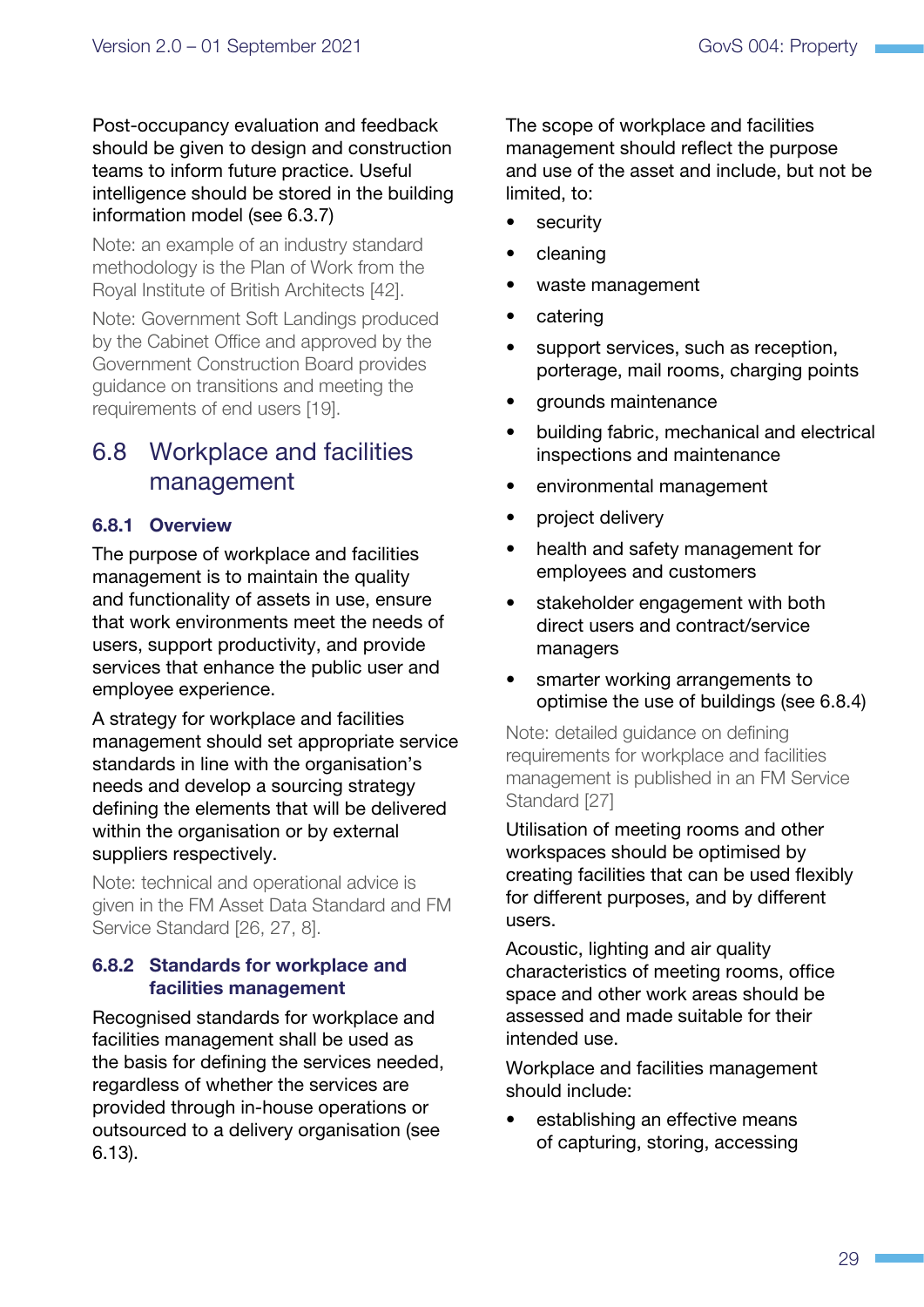

and updating essential data and management information

- compiling comprehensive and consistent condition surveys
- prioritising life cycle inspection and maintenance of critical infrastructure
- assessing the likely impact on service delivery of any underinvestment in property maintenance
- creating a culture that prefers cleaning, repair and recycling rather than replacement

#### 6.8.3 Commissioning services

Managers in an organisation [\(see 4.7](#page-17-3)) should be consistent in commissioning workplace and facilities management services between different sites and contracts. They should define the standards to be used in relation to the needs of the organisation and procurement pathways. They should adopt a whole life approach [\(see section 6.2](#page-27-2)) and consider:

- energy efficiency and sustainability
- the efficiency and effectiveness of their workplaces and facilities, and contribution to corporate strategy
- identifying measurable performance targets to deliver improvement
- working towards integrated supply chains to minimise waste
- minimising accidents and enhancing safety
- improving performance by better training and working conditions

#### Decisions made as a result of the considerations above should be embedded into contracts as soon as possible.

Note: the International Standards Organisation family of standards for workplace and facilities management provides comprehensive guidelines for comparable services [\[43\]](#page-42-0).

Note: the Facilities Management Professional Standards prepared by the Institute of Workplace and Facilities Management indicate the information required by facilities managers to deliver a competent facilities management service and can be used to benchmark skills and knowledge [\[44](#page-42-0)].

Note: British Standards Institute also publish a management code of practice BS 8210:2020 [\[45\]](#page-42-0).

#### <span id="page-33-0"></span>6.8.4 Smart and hybrid working

Agility in workspace improves productivity by combining flexible physical accommodation with adaptable information and communications technology. It can support the development of new workplace cultures, to deliver optimum working conditions.

Organisations should design their accommodation, facilities, technology and management regimes to align with the national code of practice for smart working [[46](#page-41-1)]. They should accommodate evolving patterns of working that combine homebased working with attendance at assigned workplace locations.

The use of a common access pass should be introduced wherever possible, to increase the flexibility of use of government property.

Integrated workplace management systems should be used where possible, to enhance agile working, space utilisation and building performance. Opportunities should be taken to improve information gathering, including the use of automated systems such as workplace sensors, linking to artificial intelligence systems capable of handling large volumes of data.

Note: integrated management systems combine different types of management data, on assets, capital projects, facilities, maintenance, energy use and sustainability.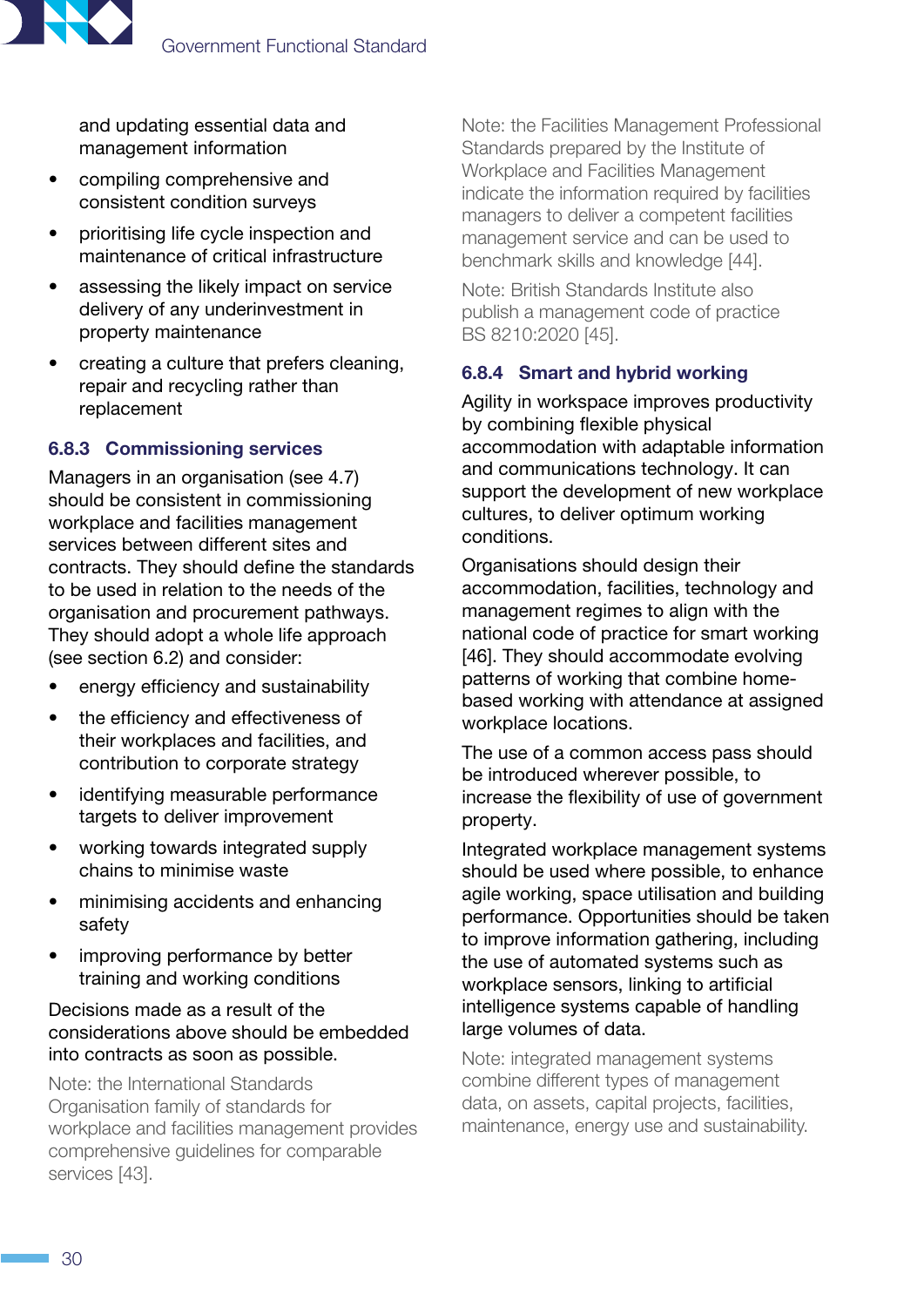<span id="page-34-0"></span>Note: the national code of practice for smart working is BSI Standard PAS 3000 [\[46\]](#page-41-1).

Note: the Government Workplace Design Guide provides additional detail with specific reference to government workplaces and their particular operational conditions [\[23\]](#page-39-1).

## <span id="page-34-2"></span>6.9 Information and communication technology

#### 6.9.1 Overview

Design and procurement of information and communication technology should be in accordance with GovS 005, Digital, data and technology, GovS 007, Security and GovS 008, Commercial.

#### 6.9.2 Design and installation

Information and communication technology systems should be designed and installed to enable flexibility for varying workforce conditions and staff deployments. Their design should demonstrably improve productivity, including efficient access for people working remotely, unless that is inappropriate for security reasons [\(see](#page-35-2)  [6.11.2\)](#page-35-2).

#### 6.9.3 Communications infrastructure

The installation of electronic communications infrastructure for general public and commercial use at government property locations benefits citizens by improving the reach and efficiency of transmission. Installation should be permitted wherever an agreement can be made under the electronic communication code of practice, and should follow published guidance.

Note: the Electronic Communications Code is set out in schedule 3A of the Communications Act 2003, and is a set of rights designed to facilitate the installation and maintenance of electronic communications networks [\[47, 48\]](#page-40-0).

## <span id="page-34-1"></span>6.10 Sustainability

#### 6.10.1 Planning for sustainability

Management of the whole property life cycle [\(see section 5](#page-21-1)) shall be directed towards compliance with government policy for the environment [[49](#page-40-0)].

Plans should be made to improve sustainability within defined timescales. The aim should be to:

- achieve net zero carbon emissions for each building or property portfolio, contributing to published government targets
- undertake new developments in a way that utilises resources in an efficient and responsible manner, leaving the natural environment in a measurably better state than it was before, including conserving and enhancing biodiversity

Guidance has been issued on pathways to highly efficient non-domestic buildings which achieve zero carbon ambitions, in the form of a Future Buildings Standard [\[50](#page-40-0)].

A Net Zero Estates Playbook provides guidance on how government estate managers can plan to achieve targets set by government policy [\[51\]](#page-40-0).

#### 6.10.2 Reporting on sustainability

Property-holding organisations should report on consumption of energy and water and the outputs of greenhouse gases and waste from their estates, using metrics defined in the cross-government management framework ([see 4.1\)](#page-9-1).

Data should, as a minimum, be reported at the building level, or in larger buildings or complexes at the sub-building level, and ideally also per employee, to demonstrate efficiency and enable comparisons over time and between property portfolios. For large buildings, campuses, and other complex facilities, managers should adopt a sufficient degree of sub-area measurement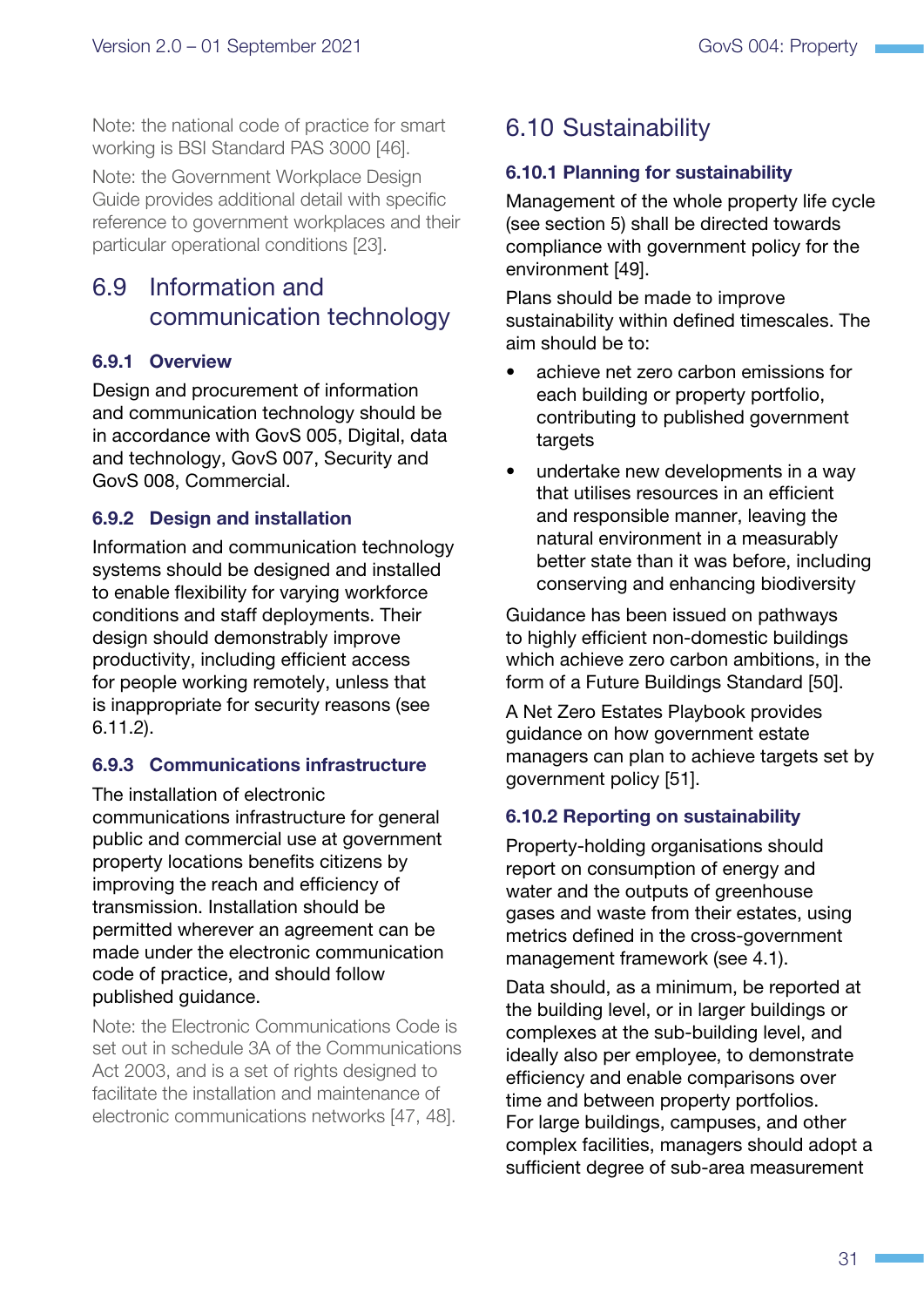<span id="page-35-0"></span>

to enable facilities management teams to make informed decisions about optimising energy performance and water usage.

Organisations should set internal targets for water consumption and report using suitable metrics.

Note: the Overview of Reporting Requirements includes guidance on metrics for reporting against Greening Government Commitments targets [\[52\]](#page-40-0).

#### 6.10.3 Reuse, recycling and minimising waste

Workplace and facilities managers ([see 4.7\)](#page-17-3) should minimise waste generation, including avoiding single-use plastic. They should reuse and recycle materials, and source them locally wherever possible.

Furniture and equipment should be reused rather than replaced if there is opportunity to do so without unacceptable loss of quality, in terms of both function and appearance.

Waste water treatment and recycling systems should be improved if a new installation can economically reduce water, energy or chemical consumption.

#### 6.10.4 Energy efficiency and generation

Organisations shall ensure that their buildings meet minimum energy efficiency standards, through reporting and benchmarking their energy performance. They shall have the relevant certification, where required by regulation. This should be augmented by regular monitoring data, and an action plan for improvements if any are feasible.

Note: examples of certification include the Display Energy Certificate and Energy Performance Certificate.

Recommendations for improving energy performance outlined in the Display Energy Certificate advisory reports [\[53\]](#page-40-0) should be addressed.

Monitoring should be put in place to report the actual energy performance of all buildings for comparison with design targets, to inform energy efficiency improvements and for reporting against contractual conditions if they apply.

Renewable energy supply should be adopted where a practicable option is available.

Opportunities for generation of clean energy within land and buildings on the government estate should be appraised and included within strategic asset management plans.

Note: the Minimum Energy Efficiency Standard (MEES) imposes a restriction on granting new tenancies or continuation of existing tenancies where the property has an Energy Performance Certificate rating of F or G [[54](#page-40-0)].

## <span id="page-35-1"></span>6.11 Health and safety, security and wellbeing

#### 6.11.1 Introduction

Users of government property assets (employees, suppliers and the public) should be protected from avoidable harm through measures that avoid unnecessary disruption, intrusion or cost.

Records should be maintained to inform new wellbeing initiatives [\(see 6.3.4](#page-29-0)).

#### <span id="page-35-2"></span>6.11.2 Security

Designers of government buildings and land holdings shall ensure that security requirements are taken into account and managers shall report against minimum security standards in accordance with guidance and Government Security Policy [[55\]](#page-41-0).

Physical security measures for office or other spaces should be designed to match security levels relevant to their use.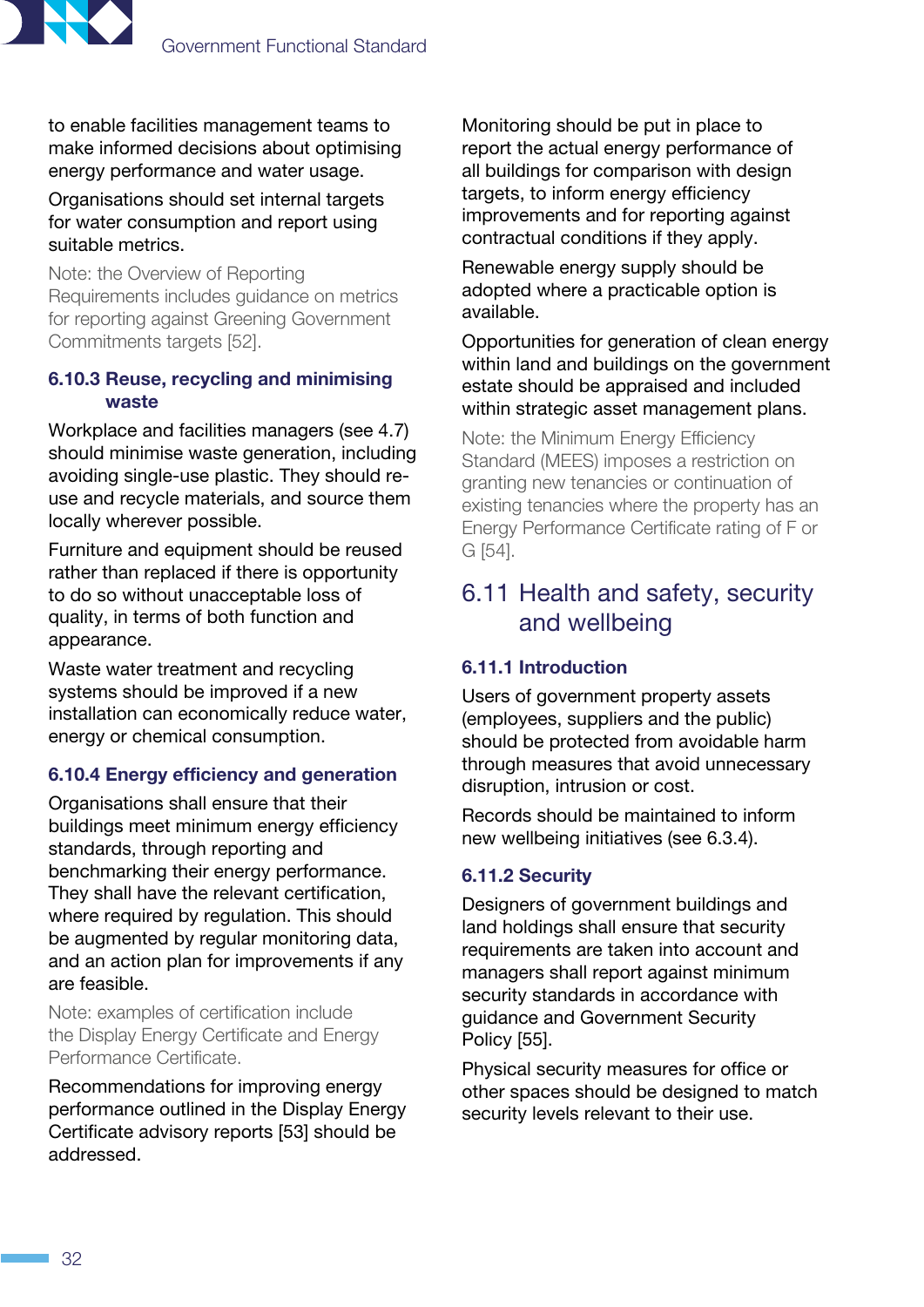<span id="page-36-0"></span>Personnel and physical security measures should be designed, installed and operated in accordance with GovS 007, Security.

#### 6.11.3 Safety and wellbeing of property users

The safety of people present in government premises shall be prioritised. Fire risk assessments shall be carried out by the responsible person [\[56\]](#page-41-0).

Routines for the safe evacuation of buildings following the sounding of any alarm shall be practiced regularly, as advised by the person responsible for managing incidents, as agreed with the property coordinator ([see 4.7.6\)](#page-19-1).

The wellbeing of the users of a building or asset should be protected when undertaking planned and preventative maintenance.

Heating, cooling, lighting, air quality, noise, and other essential physical attributes of a building should be adjusted for human comfort and to meet safety standards, and should be monitored. The responsible person shall ensure that workplace and service delivery conditions fulfil the prevailing industry and Health and Safety Executive (HSE) standards and as specified in facilities management and other contracts.

Testing of electrical and other equipment shall be carried out to the required legal standard and facilities management contractual obligations.

## <span id="page-36-1"></span>6.12 Financial, commercial and legal aspects of property

#### 6.12.1 Financial and commercial

The senior officer accountable for property management in an organisation should obtain the relevant financial and commercial guidance and information to undertake their roles effectively. They should make themselves aware of relevant commercial and financial regulations and good practice [\(see 4.7\)](#page-17-3).

Evaluation of procurement and delivery routes should be undertaken as part of project planning. Contracts for the construction, purchase or leasing of new buildings, or other property services, shall be entered into or renewed only after completing due diligence, taking account of the financial status and stability of the supplier.

Due diligence for property transactions should include appropriate counter fraud measures, taking account of GovS 013, Counter Fraud.

Tax and insurance liabilities should be assessed.

Procurement for government property and property services shall be undertaken in accordance with GovS 008, Commercial.

Financial planning, control and reporting shall be undertaken in accordance with GovS 006, Finance.

Note: advice on assuring contractual requirements is available as part of the Crown Commercial Service FM Services Framework [\[41\]](#page-40-0).

Note: the facilities management framework document prepared by RICS/IFMA provides strategic-level guidance [\[59](#page-41-1)].

Note: international accounting standards determine the status of balance sheet entries for property assets, with potentially significant effects on the overall balance of assets and liabilities [\[60\]](#page-42-0).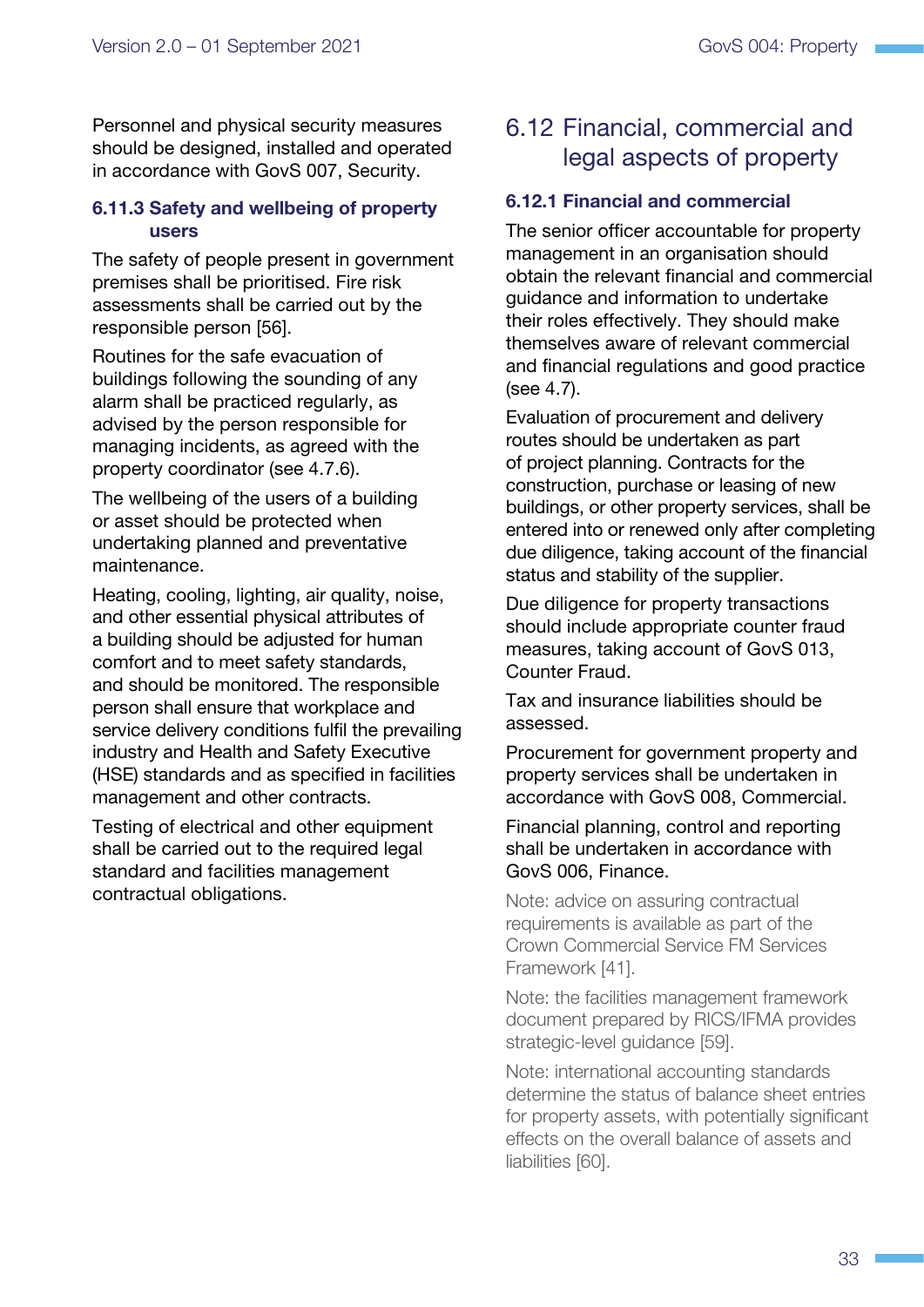<span id="page-37-0"></span>

Note: advice is published on GOV.UK on how to ensure correct liabilities for business rates through a check-challenge-appeal process [\[61](#page-41-0)].

#### 6.12.2 Legal support

Specialist legal advice should be sought early in the progress of property transactions with regard to the content of leases, conveyances, or agreements, if there is uncertainty over due process, or issues arise over ownership, or the viability of contracts for managing property assets or services.

Care should be taken over tenure arrangements involving a Memorandum of Terms of Occupation, or a lease that might be contracted out of protection under the Landlord and Tenant legislation, the use of a Licence to Occupy, or a Tenancy at Will.

Requests for information concerning property should be handled appropriately, bearing in mind that information might be sensitive for commercial or other reasons and subject to Freedom of Information legislation.

Note: legal advice is available from the Property Law Hub in the Commercial Law Group of the Government Legal Department [[64\]](#page-41-0).

## <span id="page-37-1"></span>6.13 Delivery organisations and third parties

The purpose of using government and third party delivery organisations is to provide specialist services which are not available within a government organisation, to meet demand which the organisation cannot fulfil with internal staff, or to benefit from efficiencies from coordinated delivery. Delivery organisations may be used throughout the property life cycle.

Delivery organisations should work to this functional standard and be familiar with the types of work they are contracted to conduct.

Contracting with commercial suppliers should be undertaken in accordance with GovS 008, Commercial and relevant frameworks managed by Crown Commercial Service [[41\]](#page-40-0) [also [see 6.14](#page-38-1)].

A government organisation relying on a separate delivery organisation to fulfil its obligations should ensure that a good working relationship exists with those performing its intelligent client role [\(see](#page-18-1)  [4.7.4](#page-18-1)), and that client-side commissioning is carried out effectively to achieve departmental and government priorities. Assurance processes should be put in place to provide evidence, on at least an annual basis, of the capability, capacity and financial status of the delivery organisation.

Within the delivery organisation responsibilities should be assigned to reflect the specified requirements of the client (which might include requirements of a government department as sponsor body) and to maintain an ongoing dialogue about delivery, including the provision of good quality data as management information.

Note: advice on assuring contractual requirements is available as part of the Crown Commercial Service FM Services Framework [[41](#page-40-0)].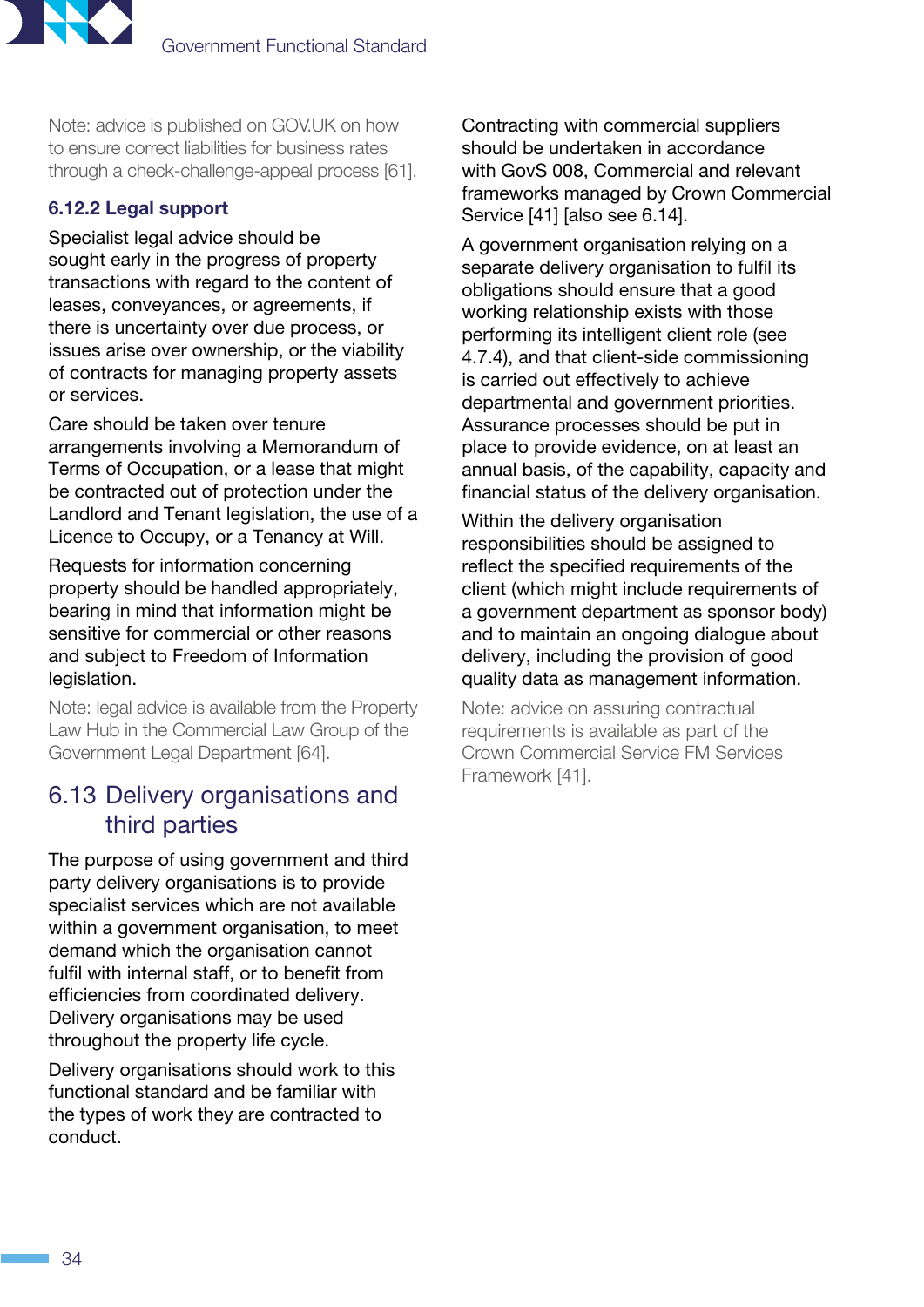## <span id="page-38-1"></span><span id="page-38-0"></span>6.14 Learning from experience

Learning from experience avoids repeating mistakes. It helps spread improved practices to benefit current and future work. Throughout the property life cycle, lessons should be captured and evaluated.

All individuals involved with management of government property and with key stakeholders should identify and apply lessons from previous experience when planning and undertaking new work. Arrangements should be made to share learning, mitigate risk and facilitate improved outputs and services. Actions should include post-occupancy evaluation, monitoring and evaluation of usage and user satisfaction.

As lessons are learned, organisation leaders and owners of standards, processes, methods, guidance, tools and training should update their management framework(s) and knowledge sources, and communicate learning, with important lessons shared across government where appropriate.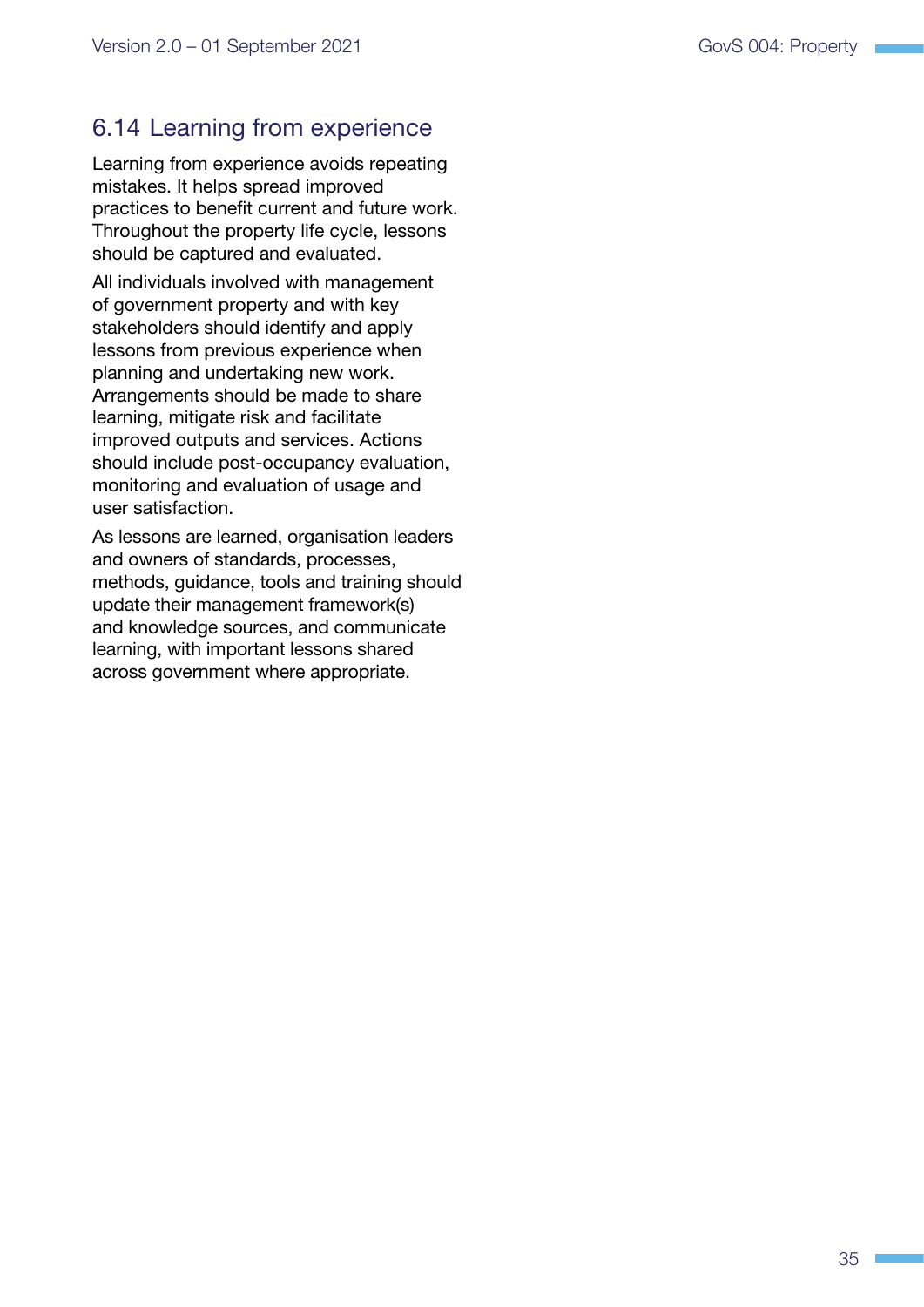<span id="page-39-0"></span>

## <span id="page-39-1"></span>A. References

Reference material may be updated independently of this standard. Users should check current versions.

| I.D. | <b>Description: Government References</b>                                                                                  |
|------|----------------------------------------------------------------------------------------------------------------------------|
| ı    | Cabinet Office, State of the Estate                                                                                        |
| 2    | Cabinet Office, Cabinet Office Controls (2021)                                                                             |
| 3    | Cabinet Office, Property Spend Controls (2021)                                                                             |
| 4    | Cabinet Office, Public Bodies Handbook - Part 1, Classification of Public Bodies:<br>Guidance For Departments (2016)       |
| 5    | Cabinet Office, GovS 001: Government functions (2021)                                                                      |
| 6    | Cabinet Office, Civil Estate Occupancy Agreement (2005)                                                                    |
| 7    | Cabinet Office, Infrastructure and Projects Authority mandate (2021)                                                       |
| 8    | Cabinet Office, Management Framework Collection                                                                            |
| 9    | HM Treasury, Accounting officer system statements (2017)                                                                   |
| 10   | Cabinet Office, Departmental strategic asset management plans                                                              |
| 13   | HM Treasury, The Green Book (2020)                                                                                         |
| 14   | HM Treasury, Orange Book (2020)                                                                                            |
| 15   | Office of Government Property, Government Property Profession career framework<br>(2020)                                   |
| 16   | Government Property Agency Intelligent Client toolkit - Government Property<br>Agency (Homepage)                           |
| 20   | Infrastructure and Projects Authority, Transforming Infrastructure Performance<br>(2017)                                   |
| 21   | Infrastructure and Projects Authority, Cabinet Office and HM Treasury, Common<br>Minimum Standards for Construction (2017) |
| 22   | Department for Environment, Food and Rural Affairs, Sustainable procurement:<br>The Government Buying Standards            |
| 23   | Government Property Agency, Government Workplace Design Guide (2021)                                                       |
| 24   | Ministry of Housing, Communities and Local Government, National Design Guide<br>(2021)                                     |

 $\mathcal{L}^{\mathcal{L}}$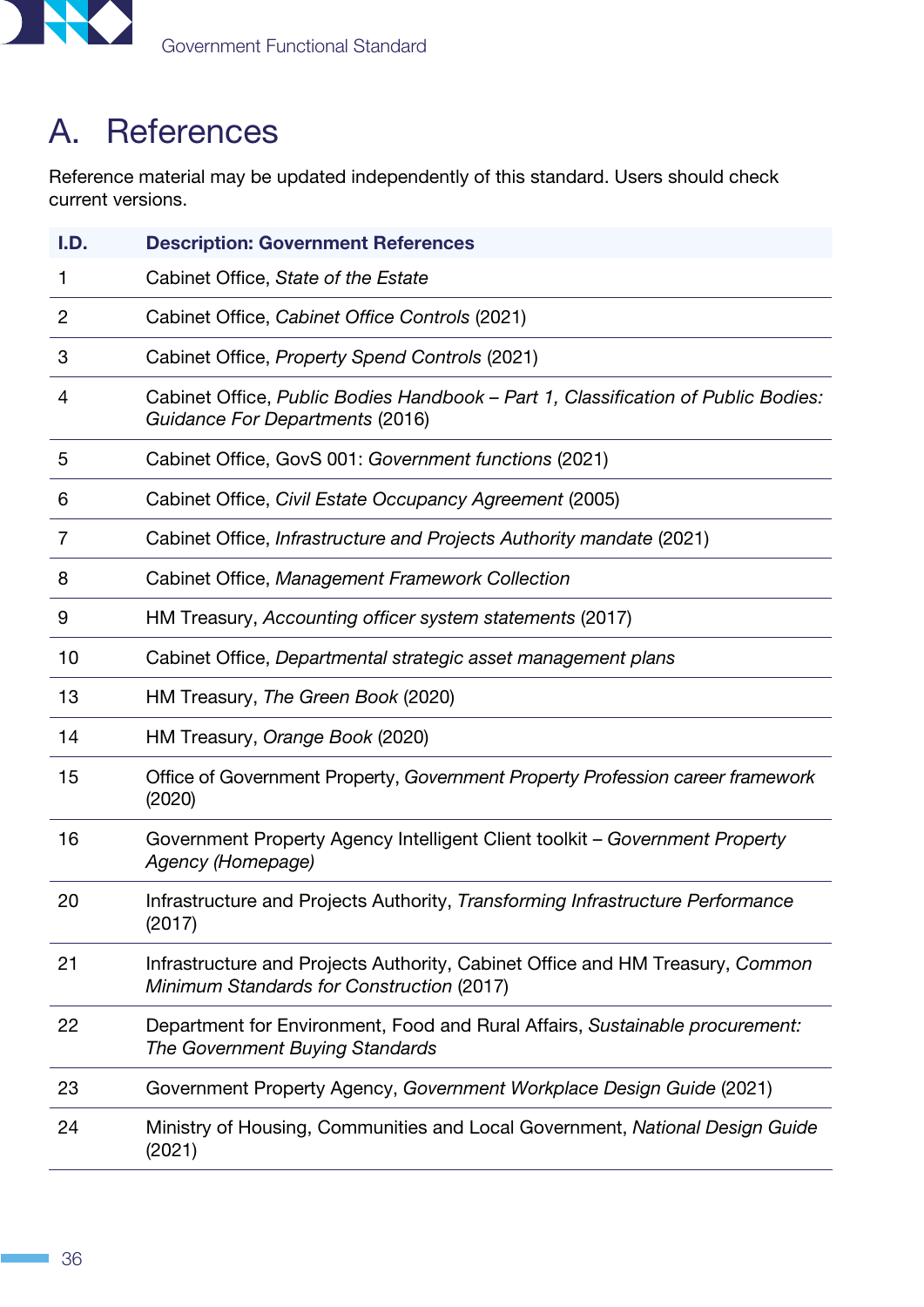<span id="page-40-0"></span>

| I.D. | <b>Description: Government References</b>                                                                                                                                                                                                                                |
|------|--------------------------------------------------------------------------------------------------------------------------------------------------------------------------------------------------------------------------------------------------------------------------|
| 25   | Cabinet Office, The Construction Playbook (2020)                                                                                                                                                                                                                         |
| 26   | Cabinet Office, Facilities Management Asset Data Standard                                                                                                                                                                                                                |
| 27   | Cabinet Office, Facilities Management Service Standard                                                                                                                                                                                                                   |
| 28   | Ministry of Housing, Communities and Local Government, Access to and use of<br>buildings: Approved Document M (2021)                                                                                                                                                     |
| 29   | Office of Government Property, Responsible Maintenance - A Guide for<br>Accounting Officers, Executive Committees and Boards. Available on request<br>from Office of Government Property: govs.property@cabinetoffice.gov.uk or<br>Government Property Online (Homepage) |
| 30   | Cabinet Office, Register of Surplus Land                                                                                                                                                                                                                                 |
| 31   | Cabinet Office, Government Property Finder                                                                                                                                                                                                                               |
| 32   | Ministry of Housing, Communities and Local Government, Compulsory purchase<br>process and the Crichel Down Rules (2019)                                                                                                                                                  |
| 33   | Office of Government Property, Guide for the disposal of surplus government<br>land                                                                                                                                                                                      |
| 34   | Office of Government Property, Data standards                                                                                                                                                                                                                            |
| 35   | HM Treasury, Government financial reporting manual-2021-22 (2020)                                                                                                                                                                                                        |
| 38   | Cabinet Office, Management of risk in government: framework (2017)                                                                                                                                                                                                       |
| 41   | Crown Commercial Service, Procurement guidance (Crown Commercial Service<br>homepage)                                                                                                                                                                                    |
| 47   | DCMS, A New Electronic Communications Code May 2016 (2016)                                                                                                                                                                                                               |
| 48   | Ofcom, Electronic Communications Code                                                                                                                                                                                                                                    |
| 49   | Department for Environment, Food and Rural Affairs, A Green Future: Our 25 Year<br>Plan to Improve the Environment (2019)                                                                                                                                                |
| 50   | Ministry of Housing, Communities & Local Government, The future building<br>standard (2021)                                                                                                                                                                              |
| 51   | Cabinet Office, Net Zero Estate Playbook                                                                                                                                                                                                                                 |
| 52   | Cabinet Office and Department for Environment, Food and Rural Affairs,<br>Greening Government Commitments 2016 to 2020 (2018)                                                                                                                                            |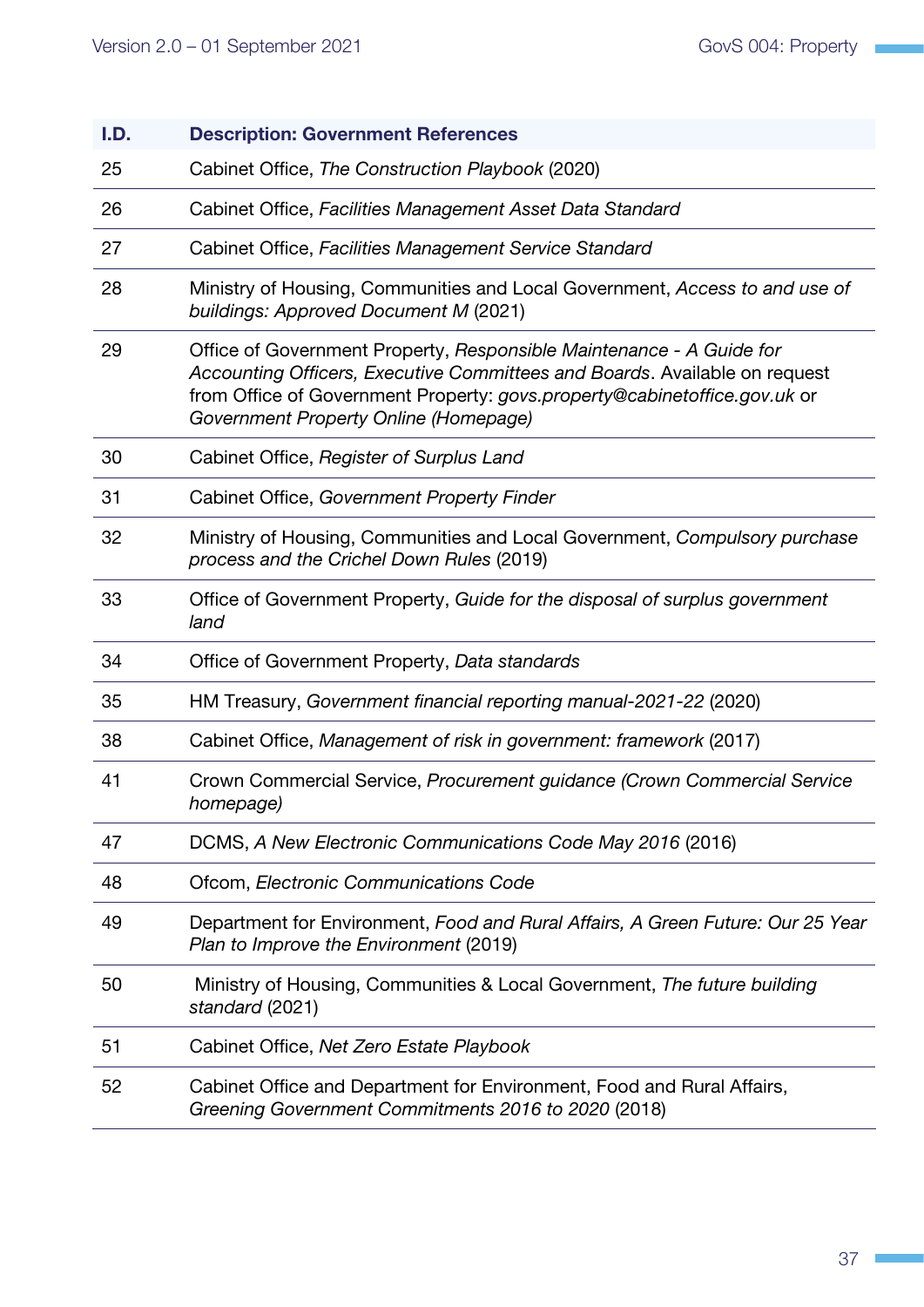

#### I.D. Description: Government References

- <span id="page-41-0"></span>53 Ministry of Housing, Communities & Local Government, *[Display Energy](https://www.gov.uk/government/publications/display-energy-certificates-and-advisory-reports-for-public-buildings)  [Certificates and advisory reports for public buildings](https://www.gov.uk/government/publications/display-energy-certificates-and-advisory-reports-for-public-buildings)* (2015)
- 54 Department for Business, Energy and Industrial Strategy, *[Non-domestic private](https://www.gov.uk/government/publications/non-domestic-private-rented-property-minimum-energy-efficiency-standard-landlord-guidance)  [rented property: minimum energy efficiency standard - landlord guidance](https://www.gov.uk/government/publications/non-domestic-private-rented-property-minimum-energy-efficiency-standard-landlord-guidance)* (2019)
- 55 Cabinet Office, National security and intelligence, and Government Security Profession, *[Government security](https://www.gov.uk/government/collections/government-security)* (2021)
- 56 HM Government, *[Fire safety in the workplace](https://www.gov.uk/workplace-fire-safety-your-responsibilities/fire-risk-assessments)*
- 57 Health and Safety Executive, *[Publications \(Health and Safety Executive](https://www.hse.gov.uk/)  [Homepage\)](https://www.hse.gov.uk/)*
- 61 Valuation Office Agency, *[Check and challenge your rateable value](https://www.gov.uk/guidance/how-to-check-your-rateable-value-is-correct)* (2020)
- 62 Ministry of Housing, Communities & Local Government, *[The National Planning](https://assets.publishing.service.gov.uk/government/uploads/system/uploads/attachment_data/file/810197/NPPF_Feb_2019_revised.pdf)  [Policy Framework](https://assets.publishing.service.gov.uk/government/uploads/system/uploads/attachment_data/file/810197/NPPF_Feb_2019_revised.pdf)* (2021)
- 63 Ministry of Housing, Communities & Local Government, *[National Model Design](https://assets.publishing.service.gov.uk/government/uploads/system/uploads/attachment_data/file/957205/National_Model_Design_Code.pdf)  [Code](https://assets.publishing.service.gov.uk/government/uploads/system/uploads/attachment_data/file/957205/National_Model_Design_Code.pdf)* (2021)
- 64 Government Legal Department, Commercial Law Group, [Property Law Hub: legal](https://www.gov.uk/government/organisations/government-legal-department)  [advice](https://www.gov.uk/government/organisations/government-legal-department)
- 65 HM Treasury, *[National Infrastructure Strategy](https://www.gov.uk/government/publications/national-infrastructure-strategy)* (2020)
- 66 Infrastructure and Projects Authority, *[Project Initiation Routemap, modules](https://assets.publishing.service.gov.uk/government/uploads/system/uploads/attachment_data/file/528951/ipa_routemap_asset_management_module.pdf)  [including Asset Management](https://assets.publishing.service.gov.uk/government/uploads/system/uploads/attachment_data/file/528951/ipa_routemap_asset_management_module.pdf)* (2016)

#### I.D. Description: External References

- <span id="page-41-1"></span>11 Royal Institution of Chartered Surveyors, *[Strategic Property Asset Management](http://rics.org/globalassets/rics-website/media/upholding-professional-standards/sector-standards/real-estate/rics-public-sector-property-asset-management-guidelines-2nd-edition.pdf)  [in the Public Sector](http://rics.org/globalassets/rics-website/media/upholding-professional-standards/sector-standards/real-estate/rics-public-sector-property-asset-management-guidelines-2nd-edition.pdf)*
- 12 Institute of Asset Management, *[ISO 55000 series](https://www.theiam.org/iso-55000-series-hard-copy)*
- 17 Royal Institution of Chartered Surveyors, *[International Construction Measurement](https://www.rics.org/en-hk/upholding-professional-standards/sector-standards/construction/icms-international-construction-measurement-standards/)  [Standards](https://www.rics.org/en-hk/upholding-professional-standards/sector-standards/construction/icms-international-construction-measurement-standards/)*
- 19 UK BIM Framework, *[Government Soft Landings](https://ukbimframework.org/wp-content/uploads/2019/11/GSL_Report_PrintVersion.pdf)* (2019)
- 36 Construction Industry Council, *[Building Information Modelling \(BIM\) Protocol](http://cic.org.uk/admin/resources/bim-protocol-2nd-edition-2.pdf)* (2018)
- 37 NBS, *[PAS 1192 Framework](https://www.thenbs.com/knowledge/what-is-the-pas-1192-framework)*
- 39 International Organization for Standardization, *[ISO 55000 Asset Management](https://www.iso.org/standard/55088.html)* (2014)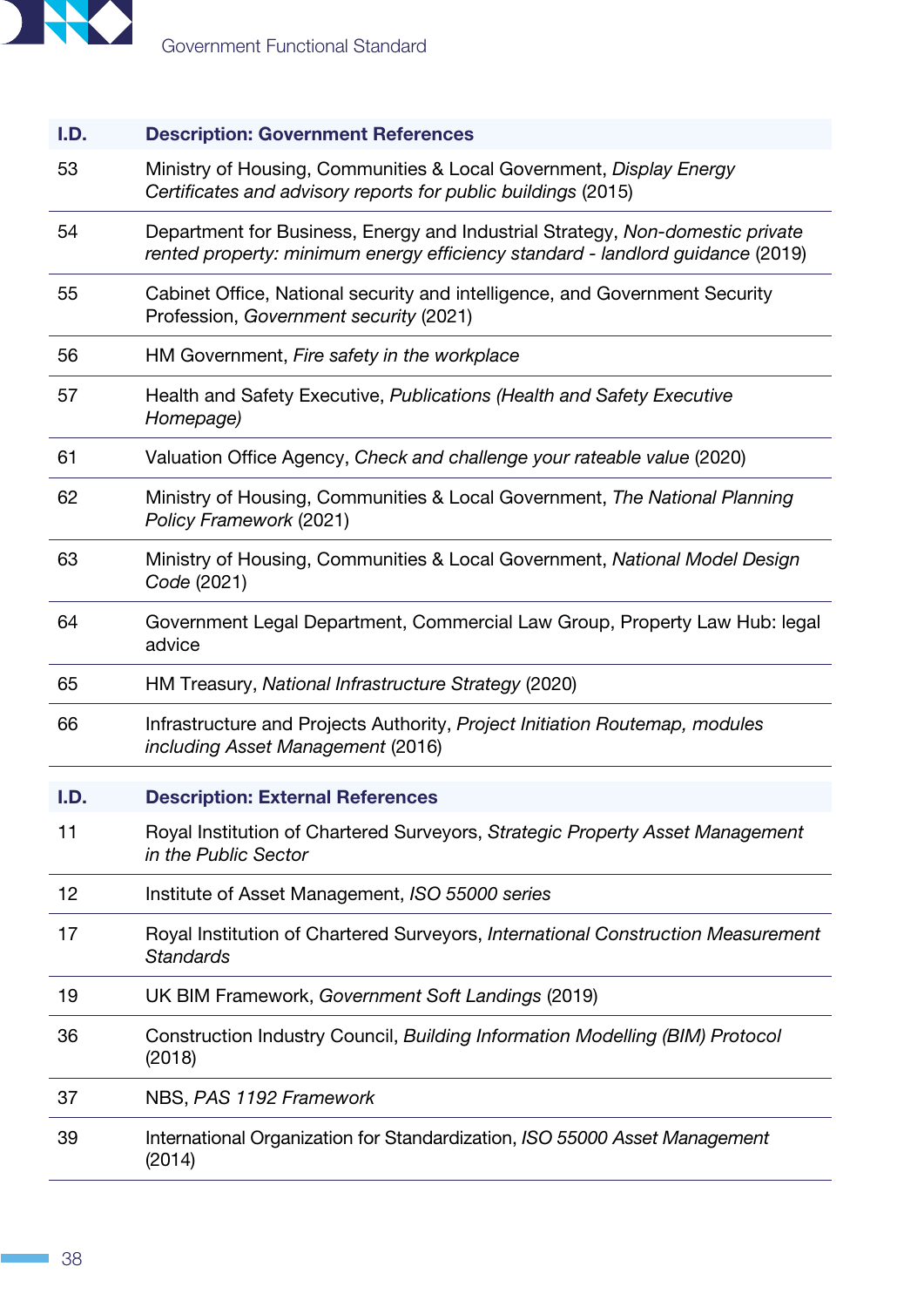<span id="page-42-0"></span>

| I.D. | <b>Description: External References</b>                                                           |
|------|---------------------------------------------------------------------------------------------------|
| 40   | Institute of Asset Management, Asset Management - An Anatomy                                      |
| 42   | Royal Institute of British Architects, RIBA Plan of Work (2020)                                   |
| 43   | BSI, ISO 41001 Facility Management                                                                |
| 44   | Institute of Workplace and Facilities Management, Facilities management<br>professional standards |
| 45   | British Standards Institute, BS 8210:2020 maintenance management code of<br>practice              |
| 46   | BSI, Smart working (2015)                                                                         |
| 58   | Building a Safer Future, Building Safety Charter                                                  |
| 59   | Royal Institution of Chartered Surveyors, Strategic FM Framework (2018)                           |
| 60   | IFRS Foundation, International Financial Reporting Standard 16 - Leases                           |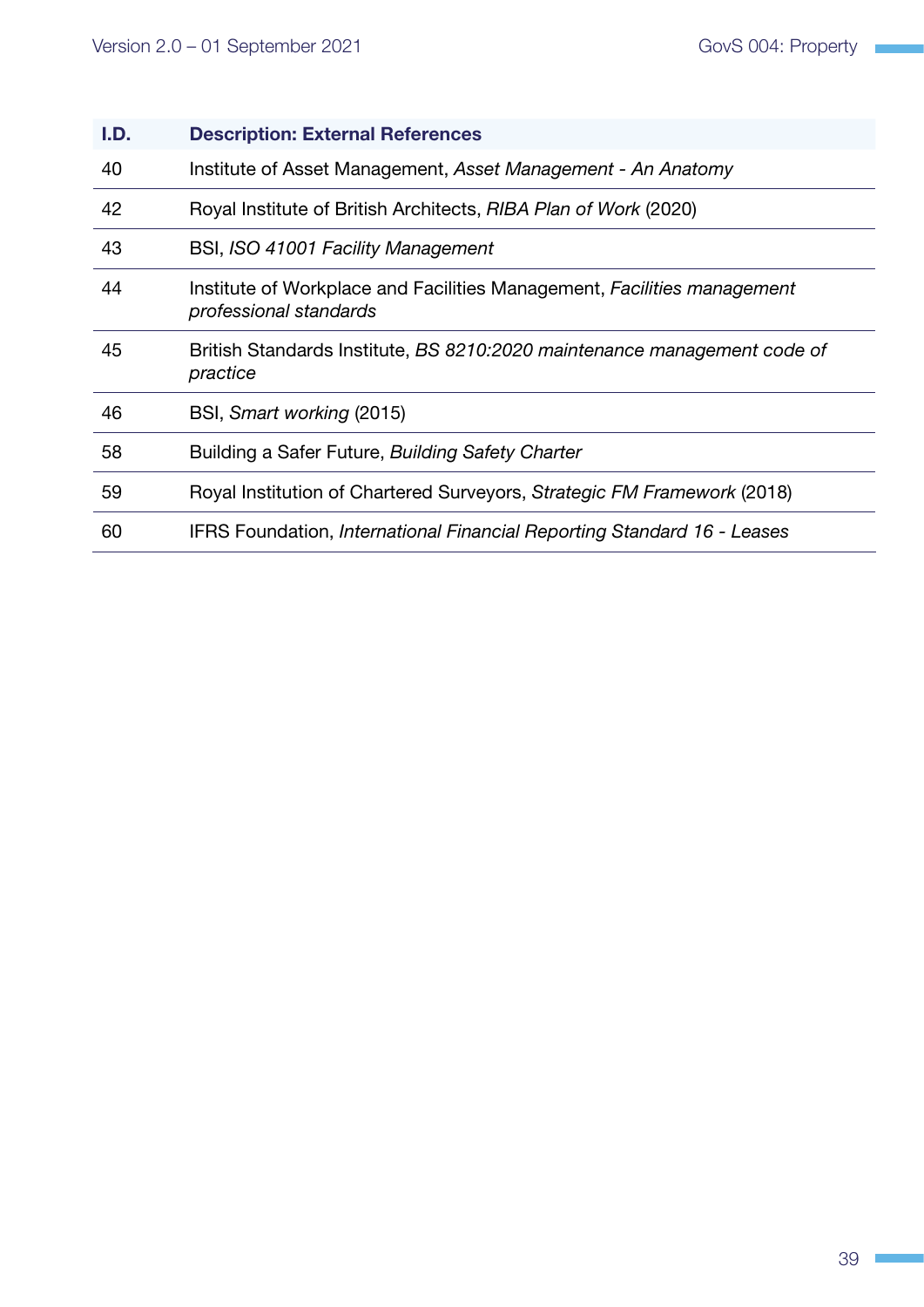<span id="page-43-0"></span>

## B. Glossary

See also the [common glossary of definitions](https://www.gov.uk/government/publications/functional-standards-common-glossary) which includes a list of defined terms and phrases used across the suite of government functional standards. The glossary includes the term and definition.

| <b>Term</b>                 | <b>Definition</b>                                                                                                                                                                                                                                                                                                                                                                                                                                                                |
|-----------------------------|----------------------------------------------------------------------------------------------------------------------------------------------------------------------------------------------------------------------------------------------------------------------------------------------------------------------------------------------------------------------------------------------------------------------------------------------------------------------------------|
| asset (property)            | In the context of property, assets are tangible fixed entities in the form<br>of land, buildings or related equipment, owned with the expectation of<br>present or future benefit.                                                                                                                                                                                                                                                                                               |
| assurance                   | A general term for the confidence that can be derived from objective<br>information over the successful conduct of activities, the efficient and<br>effective design and operation of internal control, compliance with<br>internal and external requirements, and the production of insightful<br>and credible information to support decision making. Confidence<br>diminishes when there are uncertainties around the integrity of<br>information or of underlying processes. |
| benchmarking                | Comparison of performance between different organisations using<br>consistently gathered data.                                                                                                                                                                                                                                                                                                                                                                                   |
| <b>BIM</b>                  | Building information modelling is a broad term that describes the<br>process of creating and managing a digital model of a building or other<br>facility such as a building, bridge, highway or tunnel.                                                                                                                                                                                                                                                                          |
| <b>Crichel Down rules</b>   | Rules for assessing compensation payable when land is sold that has<br>previously been brought into government ownership by compulsory<br>purchase.                                                                                                                                                                                                                                                                                                                              |
| crown body                  | A department, office, executive agency or other organisation that is<br>defined by law in the UK as a crown body.                                                                                                                                                                                                                                                                                                                                                                |
| <b>Crown Estate</b>         | The Crown Estate is property belonging to the British monarch as a<br>corporation sole, which is neither government property nor part of<br>the monarch's private estate. The Crown Estate Commissioners are<br>accountable to Parliament, reporting annually.                                                                                                                                                                                                                   |
| crown land                  | A term often used to cover a variety of categories, such as: land<br>belonging to The Queen as monarch; The Queen's private property;<br>properties of the Duchies of Cornwall or Lancaster; or Government<br>land. To avoid confusion, more specific terms can be used, such as<br>The Crown Estate or central government property.                                                                                                                                             |
| defined (way of<br>working) | In the context of standards, 'defined' denotes a documented way of<br>working that people are expected to use. This can apply to any aspect<br>of a governance or management framework for example processes,<br>codes of practice, methods, templates, tools and guides.                                                                                                                                                                                                        |

 $\sim$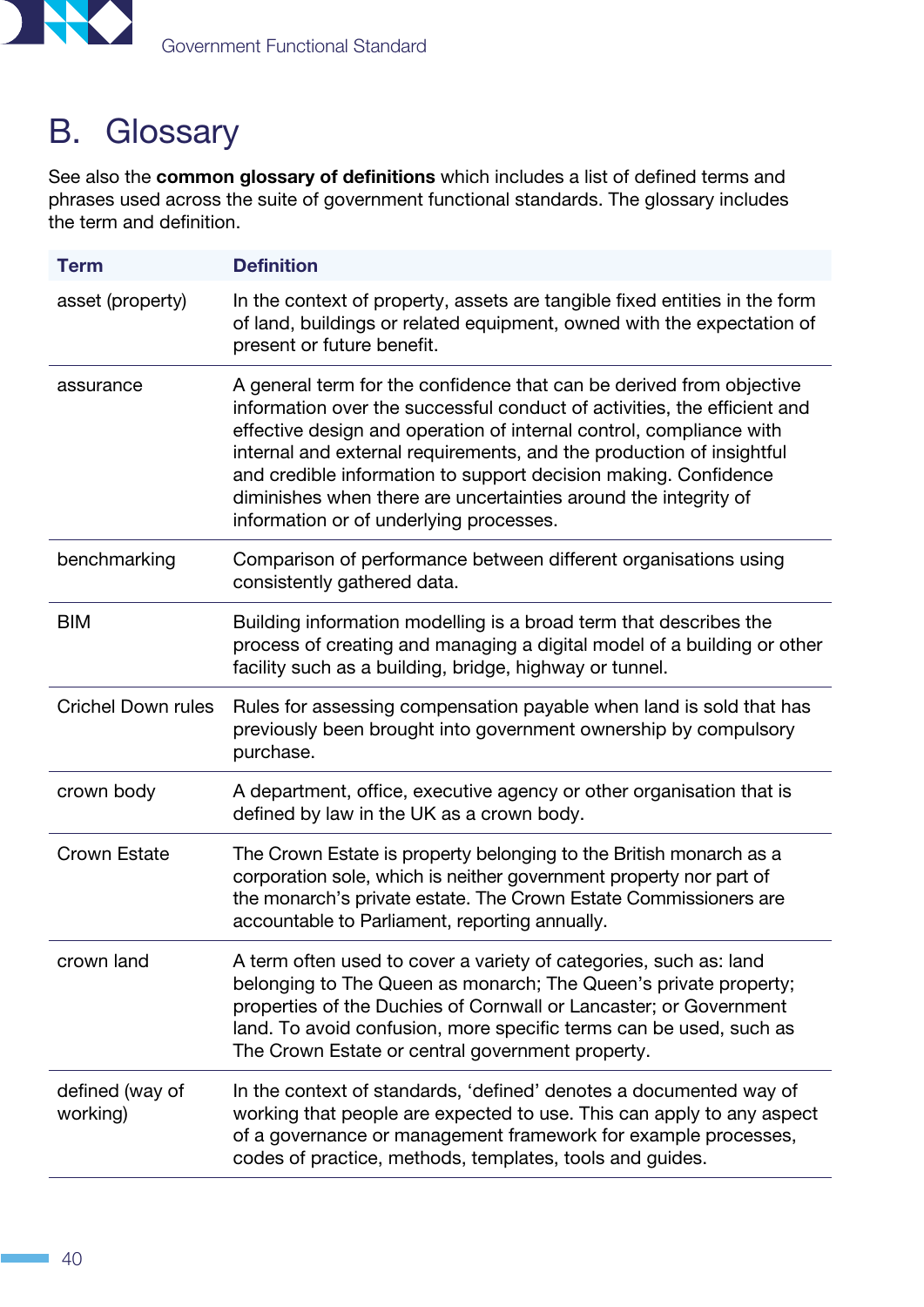| <b>Term</b>                               | <b>Definition</b>                                                                                                                                                                                                                                                                                                                                                                                                  |
|-------------------------------------------|--------------------------------------------------------------------------------------------------------------------------------------------------------------------------------------------------------------------------------------------------------------------------------------------------------------------------------------------------------------------------------------------------------------------|
| dispositive power                         | Power to transfer, lease or grant legal interests out of a property.                                                                                                                                                                                                                                                                                                                                               |
| established (way<br>of working)           | In the context of standards, 'established' denotes a way of working<br>that is implemented and used throughout the organisation. This can<br>apply to any aspect of a governance or management framework, for<br>example processes, codes of practice, methods, templates, tools and<br>guides.                                                                                                                    |
| estate                                    | The sum total of property assets held by an organisation.                                                                                                                                                                                                                                                                                                                                                          |
| governance                                | Governance defines relationships and the distribution of rights and<br>responsibilities among those who work with and in the organisation. It<br>determines the rules and procedures through which the organisational<br>objectives are set, and provides the means of attaining those<br>objectives and monitoring performance. Importantly, it defines where<br>accountability lies throughout the organisation. |
| governance and<br>management<br>framework | A governance and management framework sets out the authority<br>limits, decision making roles and rules, degrees of autonomy,<br>assurance needs, reporting structure, accountabilities and roles and<br>the appropriate management practices and associated documentation<br>needed to meet this standard.                                                                                                        |
| government<br>property                    | Property owned by the Government in any form of tenure, including<br>freehold and leasehold.                                                                                                                                                                                                                                                                                                                       |
| government<br>property function           | A grouping of similar activities related to property that are aligned<br>across government and embedded into departments and arm's<br>length bodies. For activities within its scope, the function: sets<br>cross-government strategies; sets and assures standards; develops<br>capability; gives expert advice; drives continuous improvement and<br>develops and delivers commonly required services.           |
| government<br>property<br>profession      | A group of people across government with skills, knowledge or<br>expertise engaged in the management of property and committed<br>to developing capability. An individual can belong to more than one<br>government profession. Those in the property profession can be<br>employed in any department or arm's length body.                                                                                        |
| heritage asset                            | A building, monument, site, place, area or landscape identified as<br>having a degree of significance meriting consideration in planning<br>decisions, because of its heritage interest. Heritage assets include<br>designated heritage assets and assets identified by the local planning<br>authority as of heritage value (including local listing).                                                            |
| lease event                               | Date of lease expiry or allowing operation of break clauses.                                                                                                                                                                                                                                                                                                                                                       |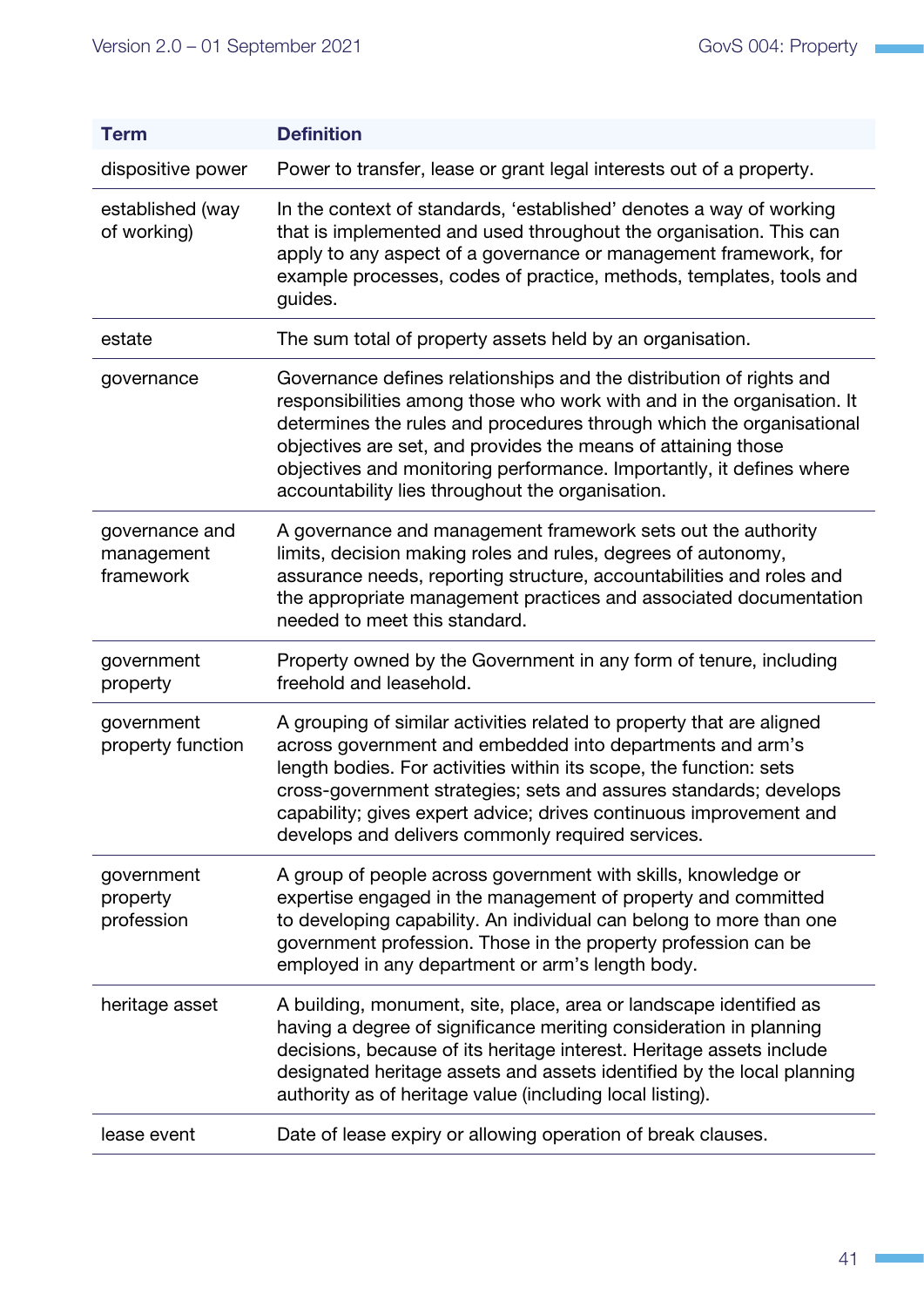

| <b>Term</b>                    | <b>Definition</b>                                                                                                                                                                                                                                             |
|--------------------------------|---------------------------------------------------------------------------------------------------------------------------------------------------------------------------------------------------------------------------------------------------------------|
| lease retention                | Choosing to retain a lease beyond a break date that provides an<br>opportunity to exit the lease without penalty.                                                                                                                                             |
| organisation                   | An organisation, in the context of government functional standards,<br>is the generic term used to describe a government department, arm's<br>length body, or any other entity that is identified as being within scope<br>of a functional standard.          |
| plan                           | A plan sets out how objectives, outcomes and outputs are to be<br>delivered within defined constraints, in accordance with the strategy.                                                                                                                      |
| strategy                       | A strategy outlines longer term objectives, outcomes and outputs, and<br>the means to achieve them, to inform future decisions and planning.                                                                                                                  |
| sustainability<br>(property)   | The development, use, maintenance, operation and disposal of<br>property that meets the needs of the present without compromising<br>the ability of future generations to meet their own needs. This includes<br>biodiversity and climate change adaptations. |
| whole life costs<br>(property) | The cost of an asset throughout its whole life cycle, including costs<br>associated with acquisition, ownership, use, operation, maintenance<br>and disposal, calculated on a consistent basis over time.                                                     |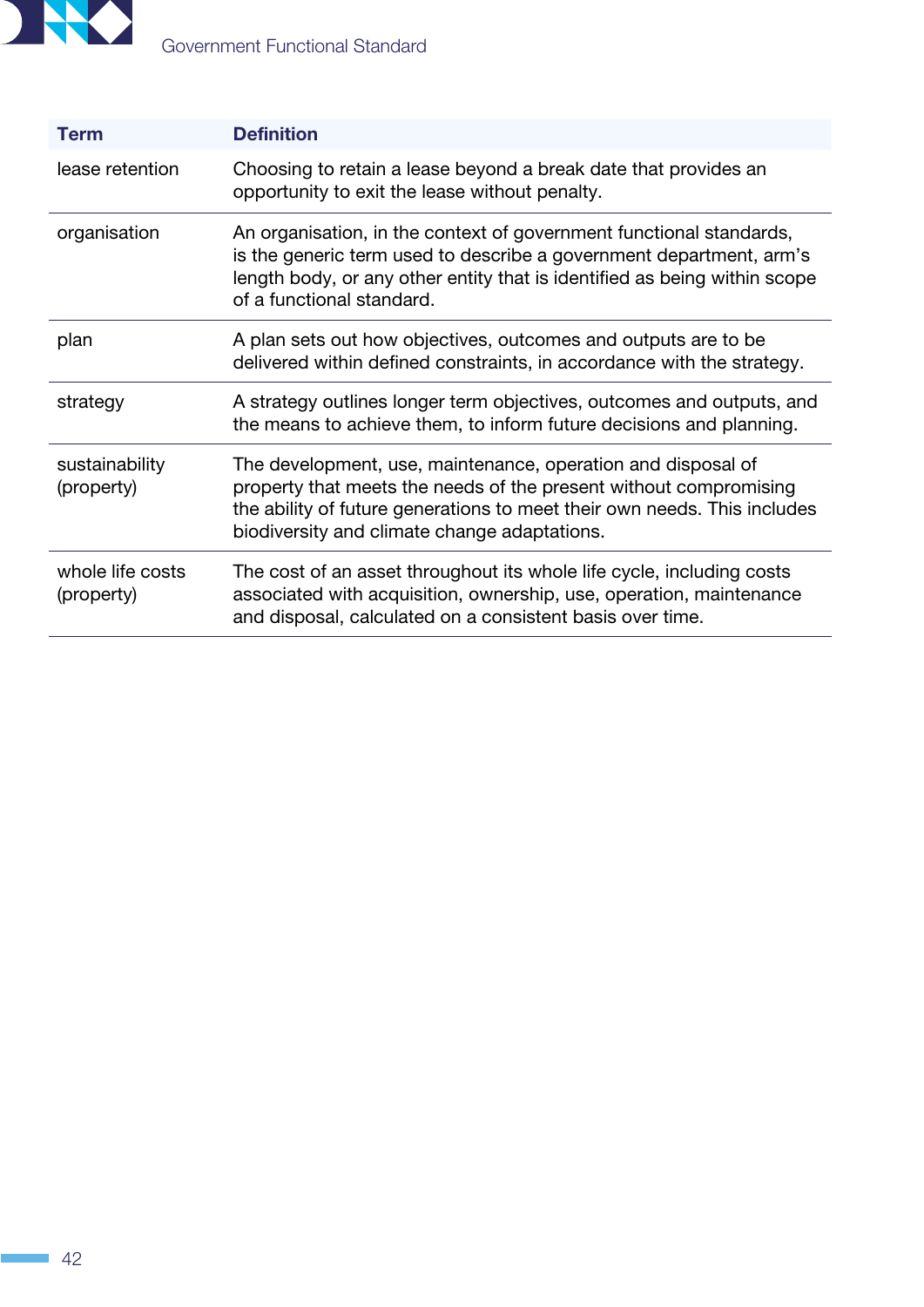## <span id="page-46-0"></span>C. Useful sources

This Annex signposts a collection of information sources that will be maintained on GOV.UK, forming part of the management framework for the functional standard. It can be found *[here](https://www.gov.uk/government/publications/government-standard-for-property-govs-004)*.

The governance and management framework for the cross-government property function comprises this functional standard, adopted governance arrangements, and associated requirements and statements that support the standard. Some may be available on GOV.UK and others may be held on organisational intranets.

Some components of the management framework are guidance or standards for use across government; others provide useful information or more in-depth advice on principles and practises referenced in this functional standard. The status of each should be investigated before use.

A wide range of external advisory material is used to support UK government organisations in the normal course of managing government property. Each is likely to be updated from time to time by its owner, independently of this standard. It will be necessary to check latest revisions and replacements.

#### Professional standards

Guidance notes and insight documents are produced by the Royal Institution of Chartered Surveyors (RICS). They cover many aspects of land, property, construction, infrastructure, valuation, asset management, facilities management, procurement and environmental matters.

Many documents are open source and can be found *[via the RICS website](https://www.rics.org/uk/upholding-professional-standards)*.

#### International standards

Since 2013, over 200 organisations throughout the world have been working to develop international standards for property. These organisations own the standards listed below collectively. They are implemented by each organisation through their own professional guidelines, providing high-level standards as a common framework for practitioners to promote consistency, transparency and confidence in their own circumstances.

For further information *[see the RICS home page](https://www.rics.org/uk)*:

International standards include those for valuation, asset management, workplace and facilities management, property measurement (for industrial, office, residential and retail property, including for valuation purposes), construction measurement (for costing), ethics, and fire safety.

United Nations organisations have worked together to address ways in which land is held and occupied in different tenure systems.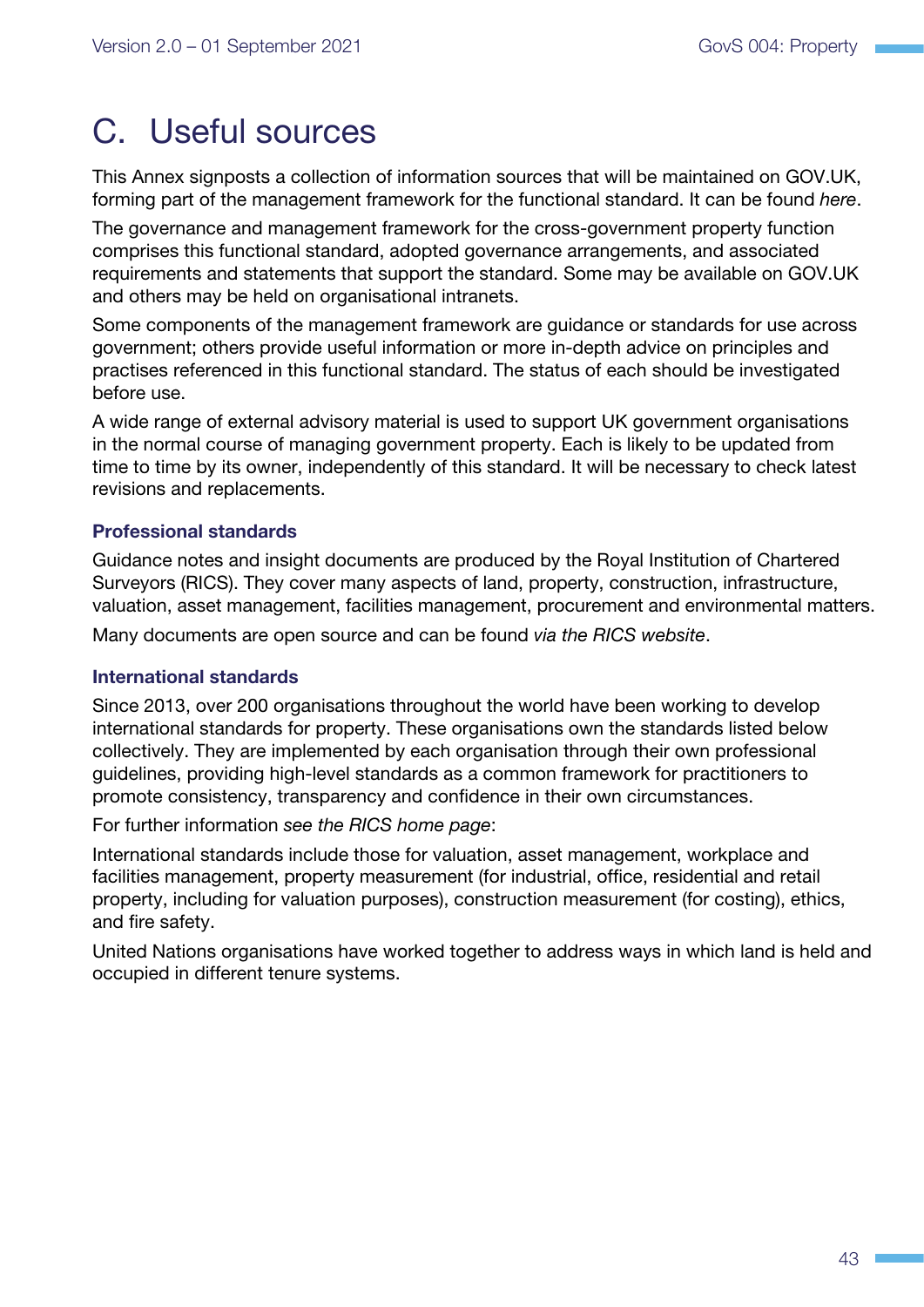

#### Financial reporting

International Financial Reporting Standards (IFRS), issued by the *[IFRS Foundation](https://www.ifrs.org/)*, are a legal requirement in many countries and [include](https://www.ifrs.org/issued-standards/list-of-standards/):

- IFRS 16 Leases introduces a new era of lease accounting by putting leases on the balance sheet, a response to (amongst other things) growth in short-term use of serviced offices, shared workspaces and technology start-up communities
- IFRS 15 Revenue from Contracts with Customers
- IFRS 13 Fair Value Measurement definition of Fair Value, now Equitable Value, involving three levels of evidence
- IFRS 9 Financial Instruments defines Estimated Losses, which are to be put into current year accounts

HM Treasury issues a Government Financial Reporting Manual which includes advice on the valuation of property assets [\[35\]](#page-40-0).

#### Building regulations

New and existing government buildings are expected to comply with building regulations so that people can access and use buildings and their facilities regardless of disabilities, in accordance with guidance on accessibility issued by the Ministry of Housing, Communities and Local Government [[28](#page-40-0)].

#### Planning and Development

The Ministry of Housing and Local Government administers policy and guidance on new development, including the National Planning Policy Framework [\[62\]](#page-41-0) and the National Model Design Code [\[63\]](#page-41-0).

These national frameworks complement the National Infrastructure Strategy published by HM Treasury [\[65](#page-41-0)].

#### Legal Advice

Legal advice is available from the Property Law Hub in the Commercial Law Group of the Government Legal Department [\[64](#page-41-0)].

#### Memorandum of Terms of Occupation

The Civil Estate Occupation Agreement for Crown Bodies provides advice on constructing and operating a Memorandum of Terms of Occupation (MOTO), to serve as a lease-equivalent between two parts of central government. [[6](#page-39-1)]

#### Workplace and facilities management contracts

#### Crown Commercial Service website has the most up-to-date frameworks [[41](#page-40-0)].

Note: RICS has produced a Professional Statement on the Procurement of facilities management – supported by the Chartered Institute of Procurement & Supply and Crown Commercial Service.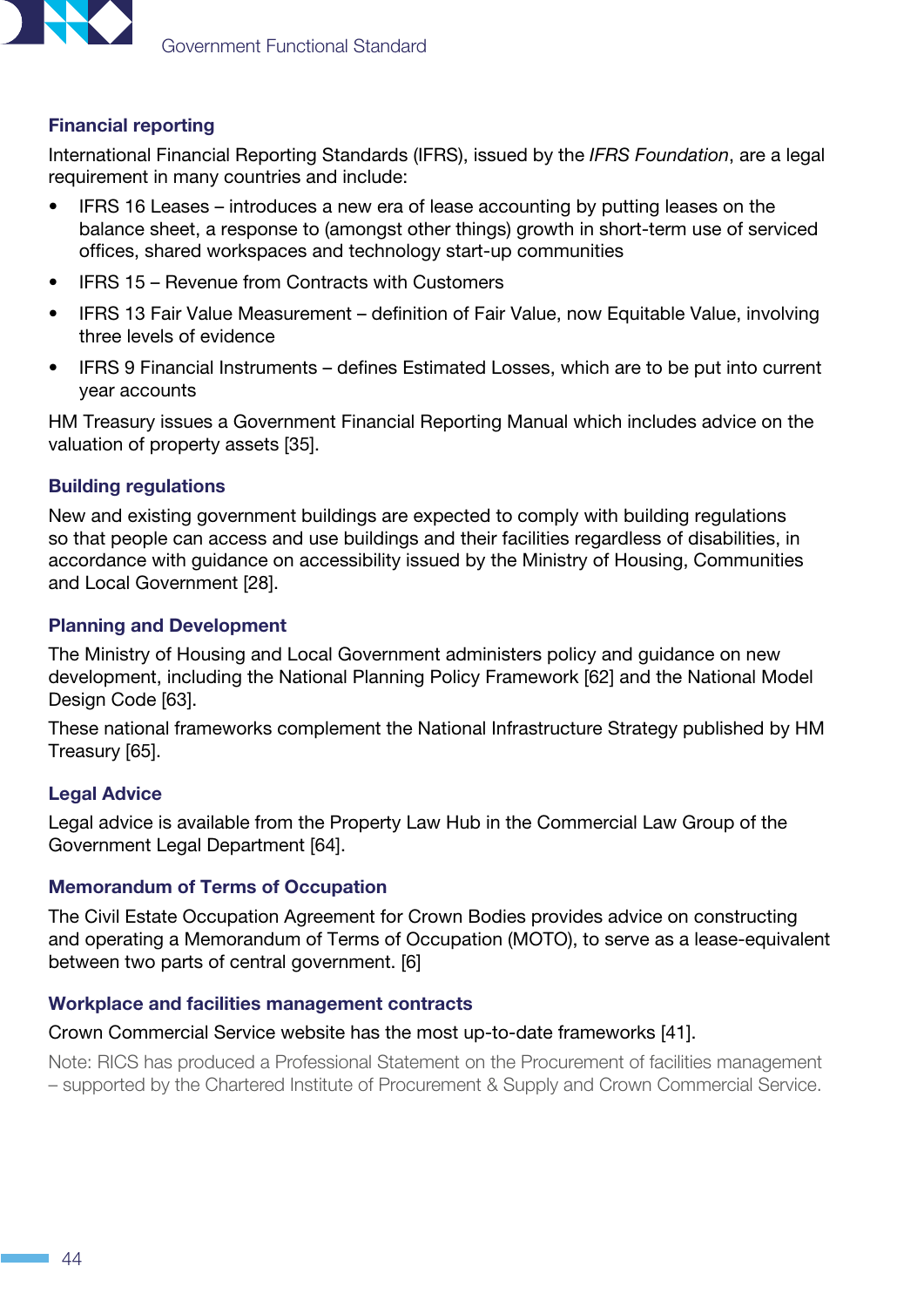#### Government offices – branding

Directions on naming and external and internal signage of government office buildings are given in the Government Workspace Design Guide [[23](#page-39-1)]

#### Space standards and smart working

Space utilisation in the government office portfolio has been managed towards a target of no more than 8 sqm per person (FTE), except where another space standard may apply, such as in public access areas. Smarter Working (described in The Way We Work best practice guidelines and the Government Workspace Design Guide) is now achieving more efficient space utilisation, typically around 6 sqm/FTE.

Space standards are becoming more flexible, with an emphasis on productivity, environmental quality and suitability for changing work patterns. Allowances are being made for an increasing proportion of meeting rooms and shared workspace.

The national code of practice for smart working is BSI Standard PAS 3000. A centre of excellence exists in the Government Property Agency to help deliver change and offer common tools for use across all sectors [\[46,](#page-42-0) [23\]](#page-39-1).

Note: improvement targets were set for 70% of organisations achieving PAS 3000 by 2020 and all of them by 2022.